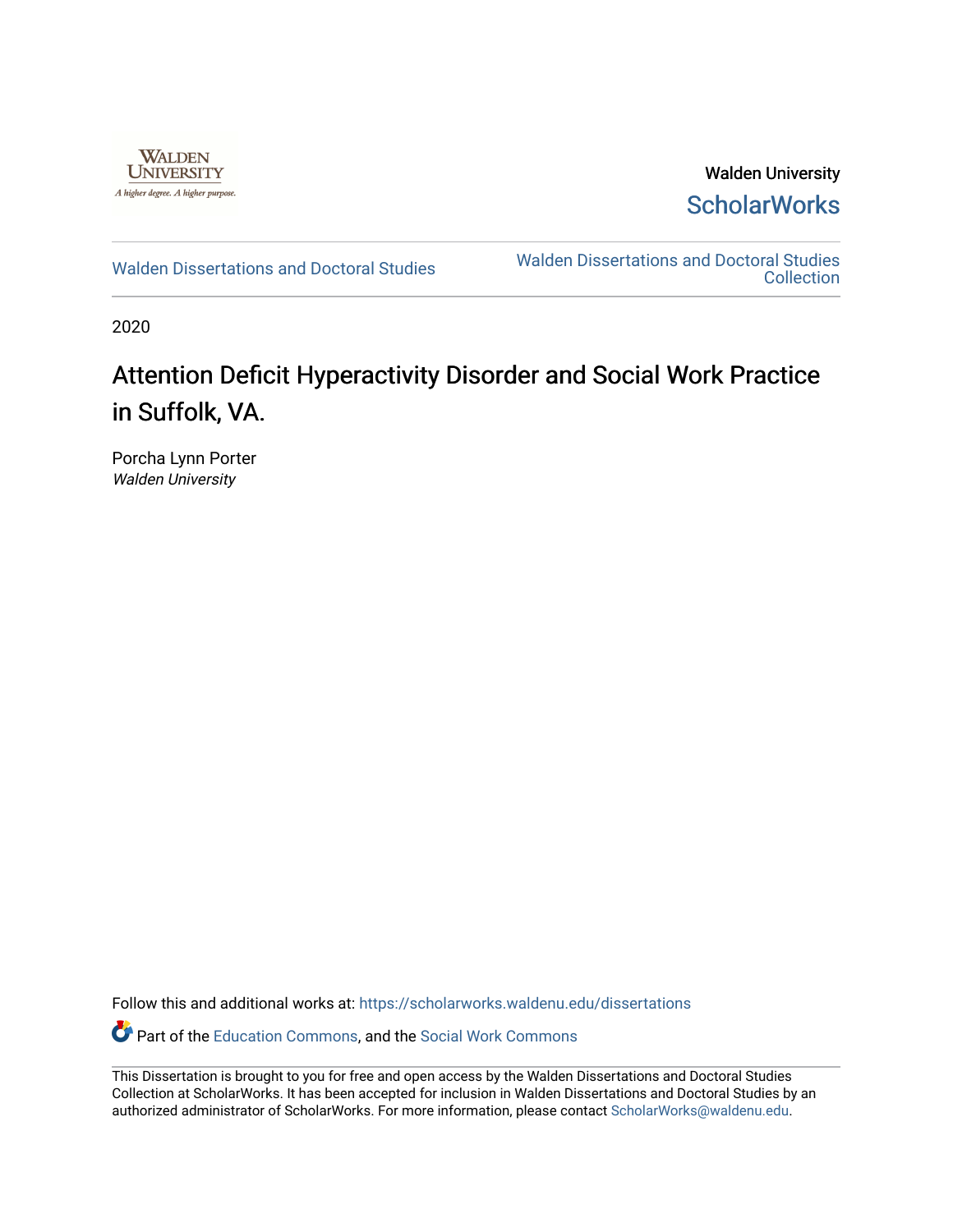# **Walden University**

College of Social and Behavioral Sciences

This is to certify that the doctoral study by

Porcha Porter

has been found to be complete and satisfactory in all respects, and that any and all revisions required by the review committee have been made.

Review Committee Dr. Thomas McLaughlin, Committee Chairperson, Social Work Faculty Dr. Lakisha Mearidy-Bell, Committee Member, Social Work Faculty Dr. Cynthia Davis, University Reviewer, Social Work Faculty

> Chief Academic Officer and Provost Sue Subocz, Ph.D.

> > Walden University 2020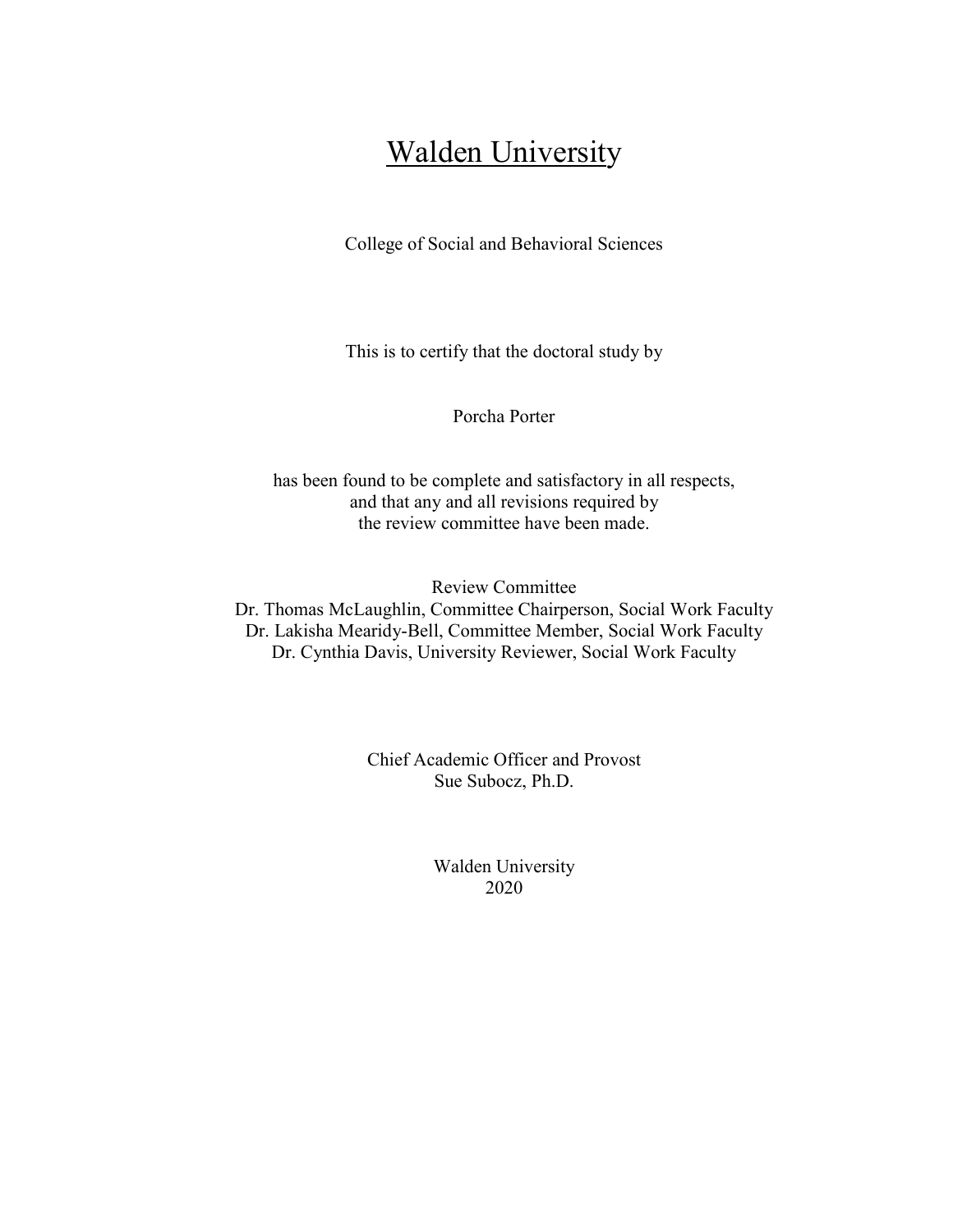### Abstract

Attention Deficit Hyperactivity Disorder and Social Work Practice in Suffolk, VA.

By

Porcha Porter

MSW, Walden University, 2016

BA, University of Toledo, 2012

Proposal Submitted in Partial Fulfillment

of the Requirements for the Degree of

Doctor of Social Work

Walden University

May 2020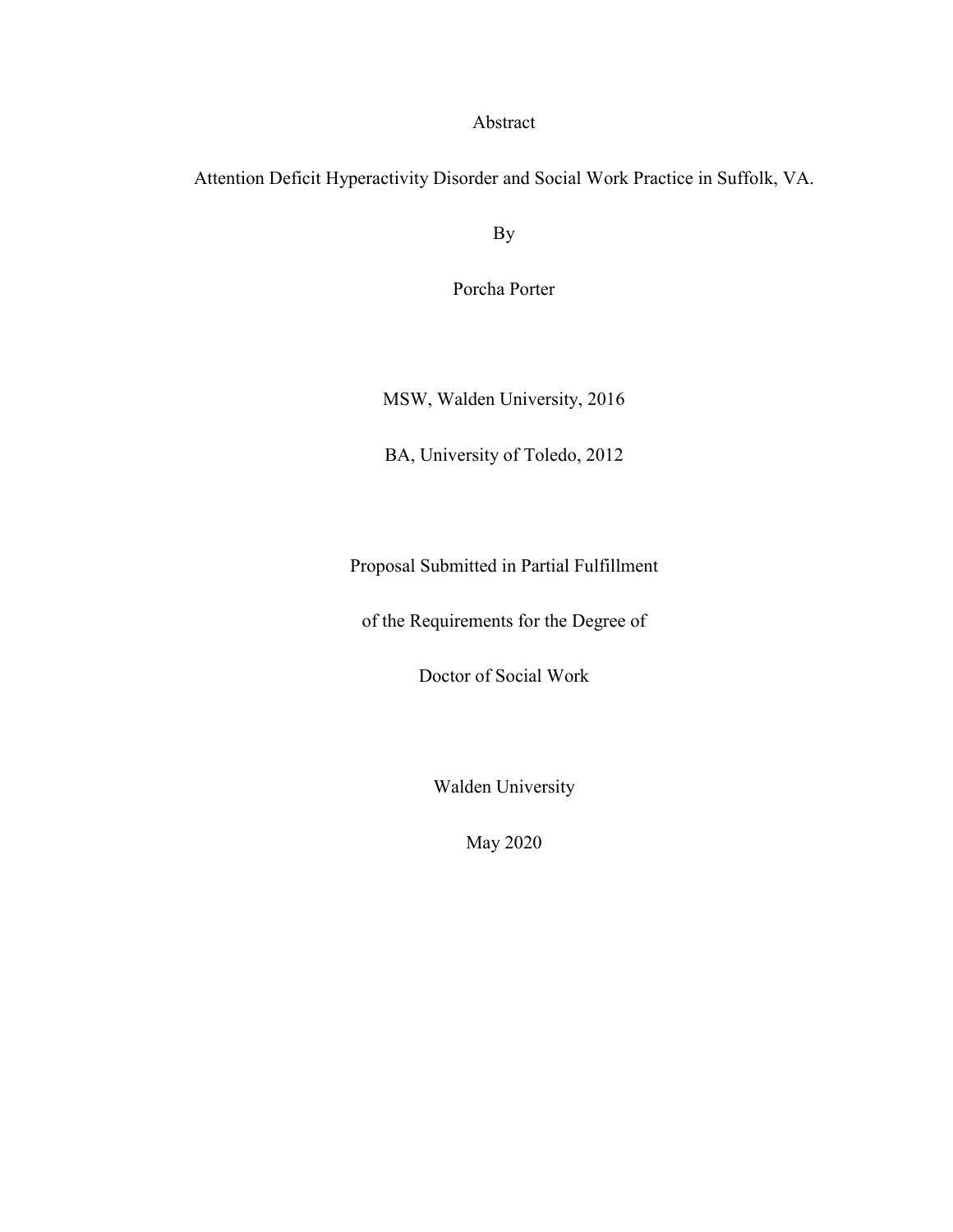#### Abstract

Attention deficit hyperactivity disorder (ADHD) is a well-known disorder that children are increasingly diagnosed with, but the school setting is still unprepared for this disorder. Research has also shown that there is still a need for school staff be more educated and trained on this disorder so that they can see how the environment, including the school setting, plays a significant role in increasing the symptoms including adding to the stigma. The gap in literature found that the social expectations that shape the school environment can create a challenge for children with an ADHD diagnosis and contribute to the stigma and negatives experiences for children with ADHD. The purpose of the action research study was to explore how social workers in Suffolk, VA, can help improve the social and educational experiences of children with ADHD in the school setting through building on how the environment plays a role in ADHD symptoms. This issue was viewed from a systems theory perspective to help demonstrate how the environment and the systems that make up the environment affect a child with ADHD. A qualitative approach was used, and the information was gathered using focus groups composed of social workers. The data were analyzed by hand coding the data to help identify any common themes within the data**.** Key findings of the research showed that several precipitating factors contribute to these symptoms of ADHD from within the environment. Social implications of the results support that there is a need for change about how children with ADHD are treated in the school setting. Children with this diagnosis and the school staff may benefit from this study through training, education and dispelling the stigma attached with the disorder.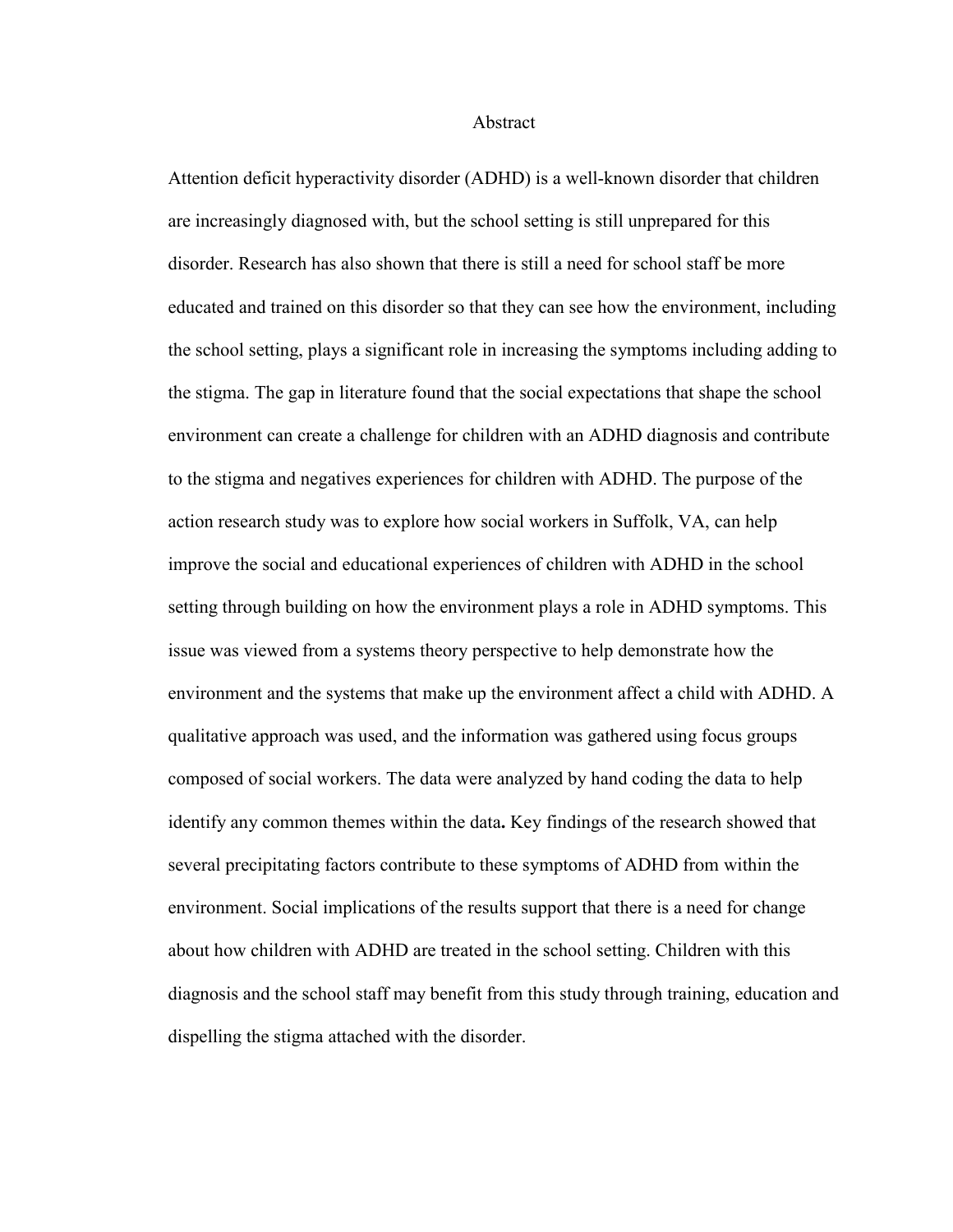Attention Deficit Hyperactivity Disorder and social work practice in Suffolk, VA

By

Porcha Porter

MSW, Walden University, 2016

BA, University of Toledo, 2012

Proposal Submitted in Partial Fulfillment

of the Requirements for the Degree of

Doctor of Social Work

Walden University

May 2020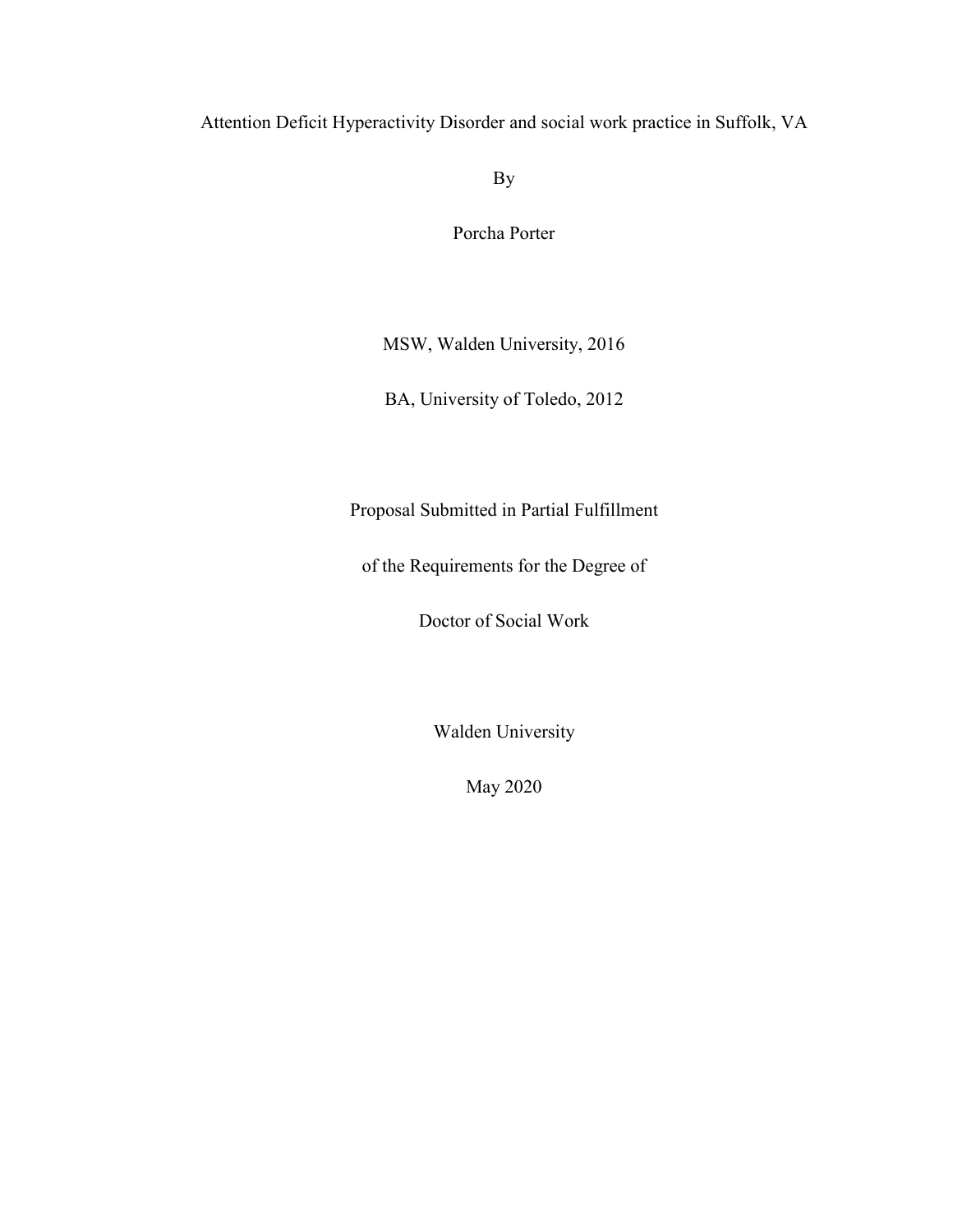#### **Dedication**

This is dedicated to those who have walked this journey with me and have given me endless support. I want to take this time to let you all know how much I appreciate you. I want to thank my family and my friends who have been there from the beginning. I also appreciate those that I have met along the way on this journey. Each person has inspired me differently and has left their mark on me. It is because of each of you that I was able to stick with this goal and achieve it. When things were tough, I could hear your encouraging words pushing me through and when things were good, I could always count on you all to celebrate those moments and milestones. I want to especially thank my mother Marchelle, my dad William and my brother Charles as well as Kara, Alanna, Cassandra, Valencia, Erica, Brian, Bernadette, Telita, Lacrezia, Tori, Alexis and everyone else that has been there for me. You all have been my rock and support system. I could not imagine going through this without you. I am genuinely grateful to you all. This is for you. We did it!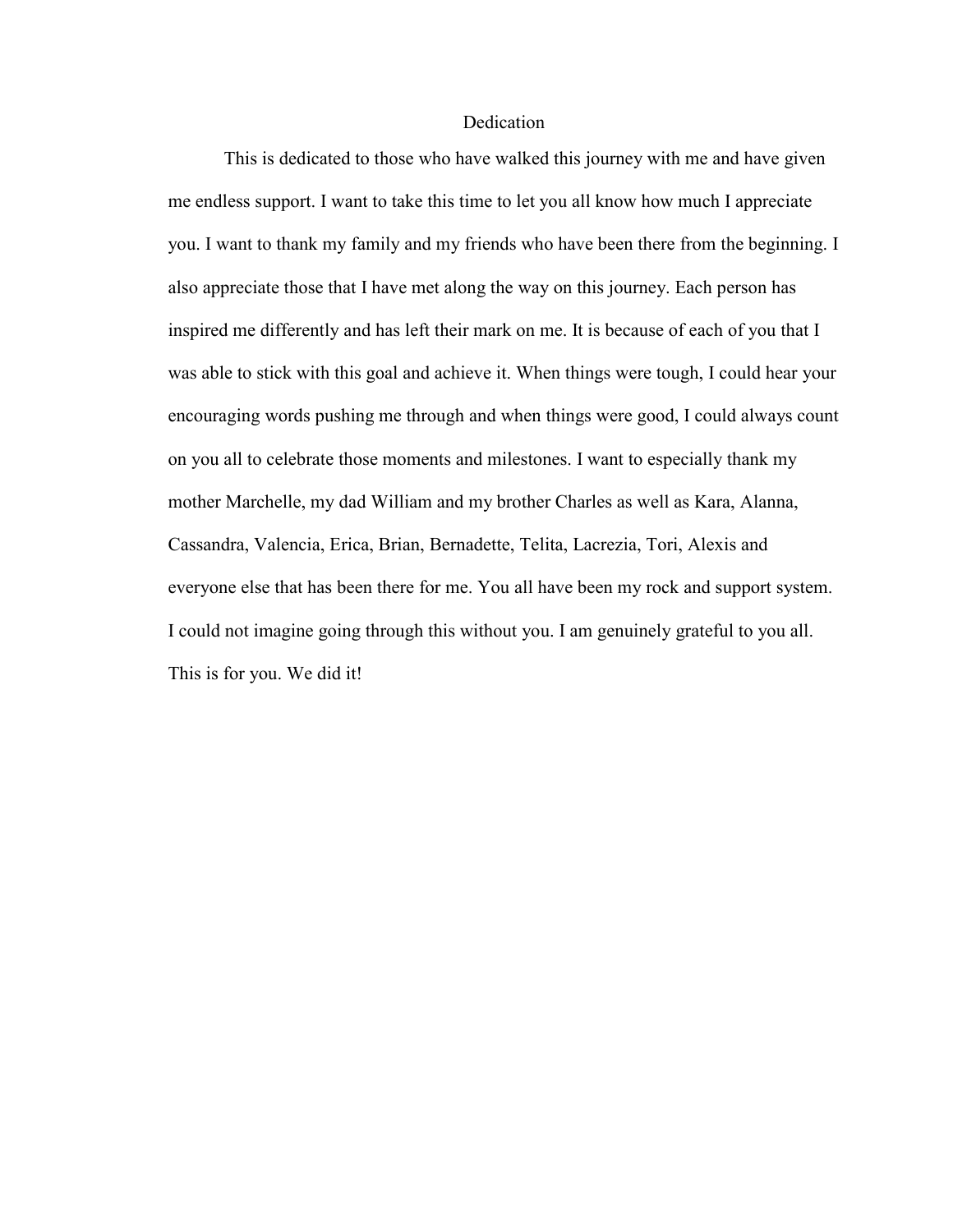#### Acknowledgments

I would like to acknowledge my committee members that have helped make this achievement possible. Dr. Tom McLaughlin, Dr. Lakisha Mearidy-Bell, and my URR member Dr. Cynthia Davis. Without their guidance, support, and encouragement, I might have given up on this dream. They pushed me to be a better student, a better researcher, and a better scholar. They were pushing me to reach my full potential and to go the extra mile. Their patience and efforts are much appreciated, and I am thankful that I had such a fantastic committee to see me through. I think what made our team worked well was the communication that we had. Dr. McLaughlin was always there to answer my questions, whether it be through email, text, or phone calls, and Dr. Bell did the same when she would give her feedback. I also appreciate Dr. Davis with her thorough but quick feedback especially since this was a quarter based program and time seemed to fly by.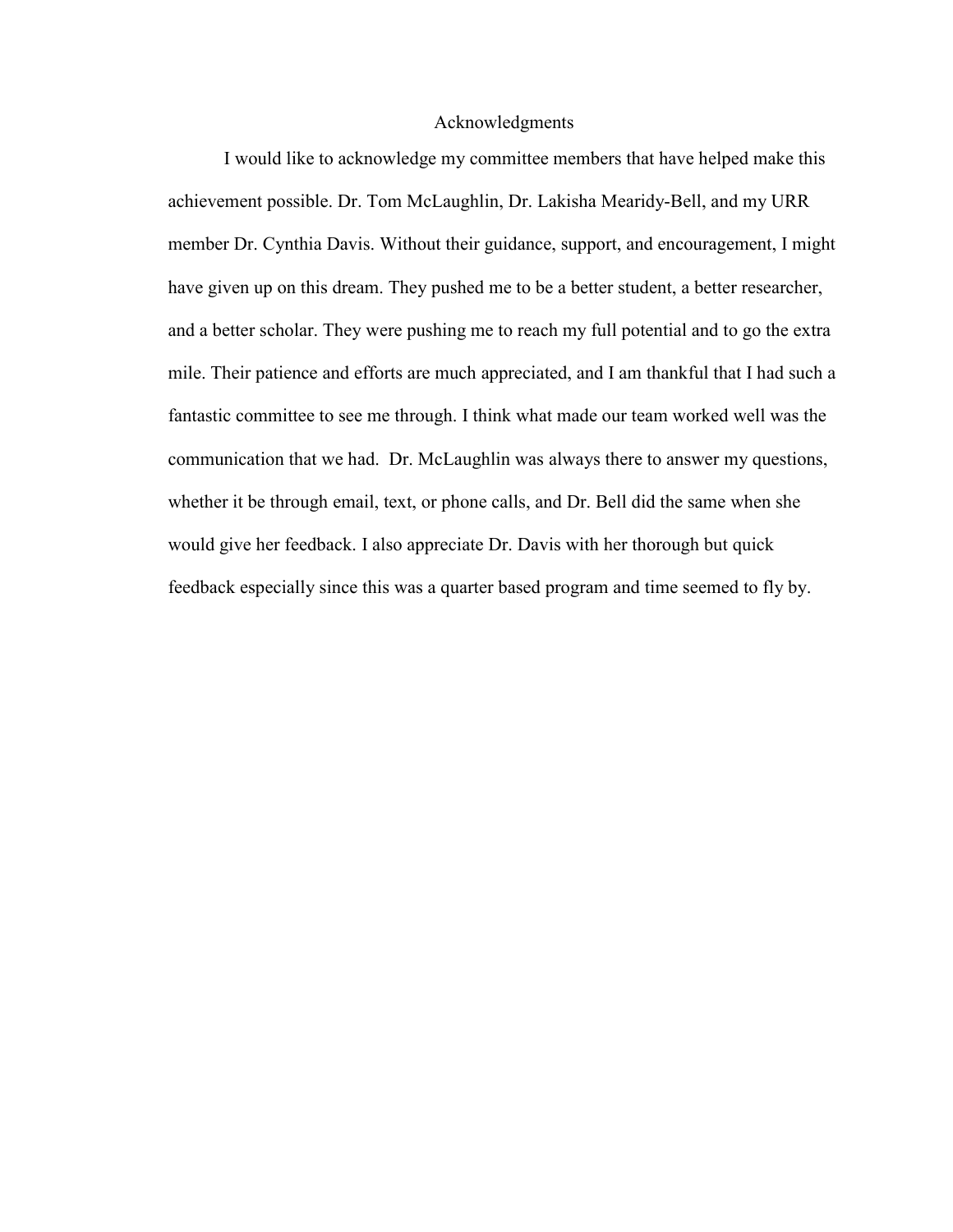## Table of Contents

| 19 |
|----|
| 20 |
| 22 |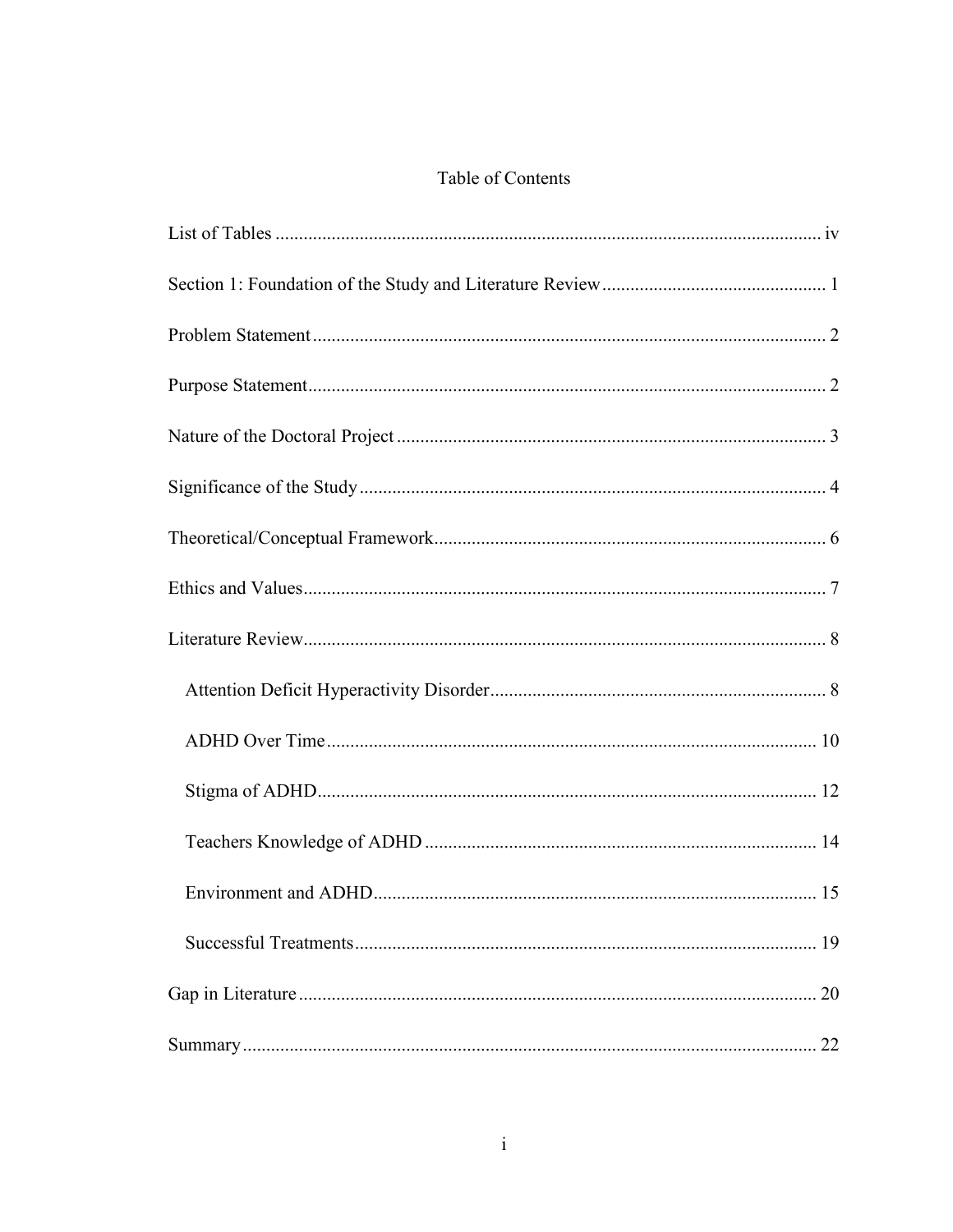| Section 4: Application to Professional Practice and Implications for Social Change 45 |  |
|---------------------------------------------------------------------------------------|--|
|                                                                                       |  |
|                                                                                       |  |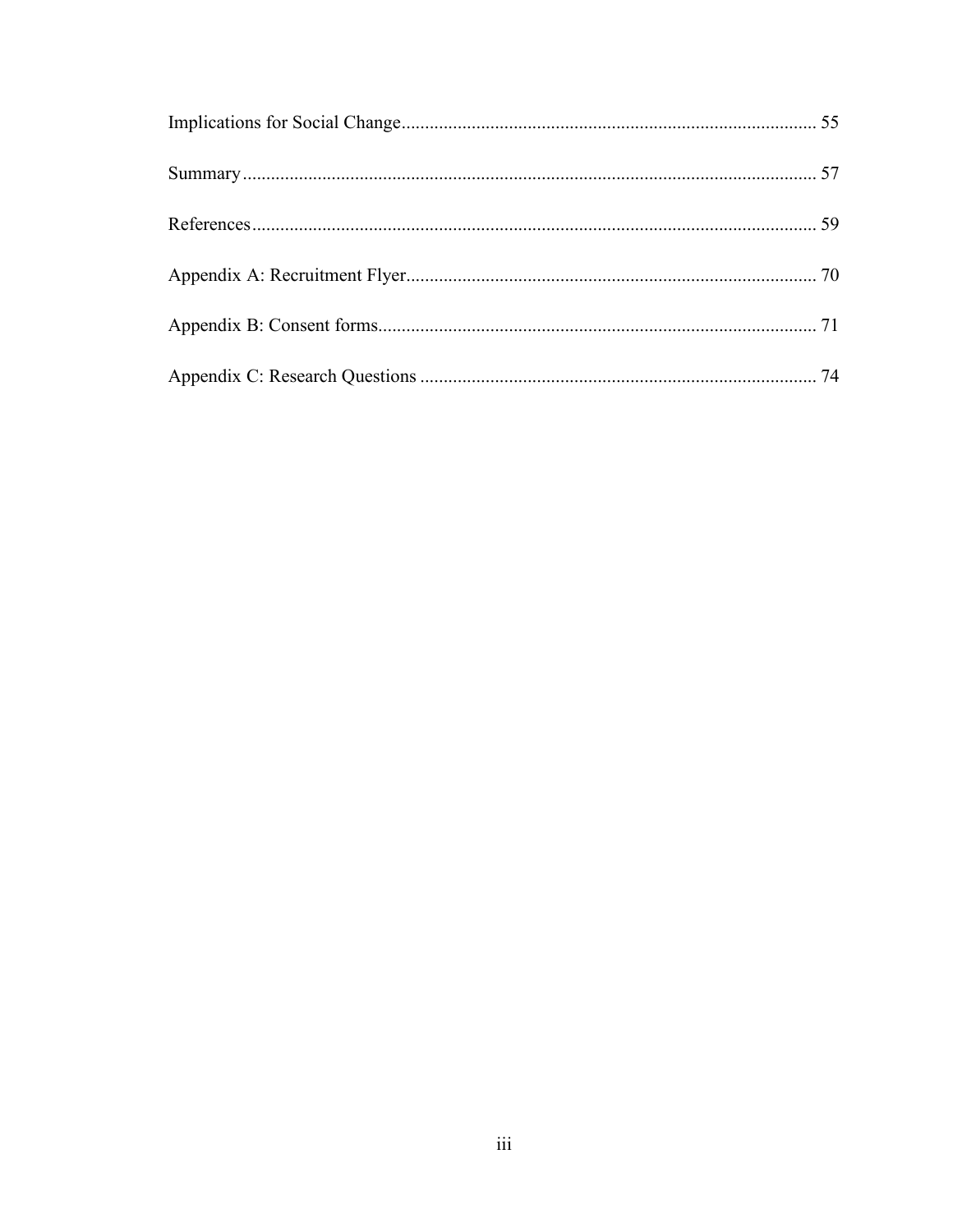## List of Tables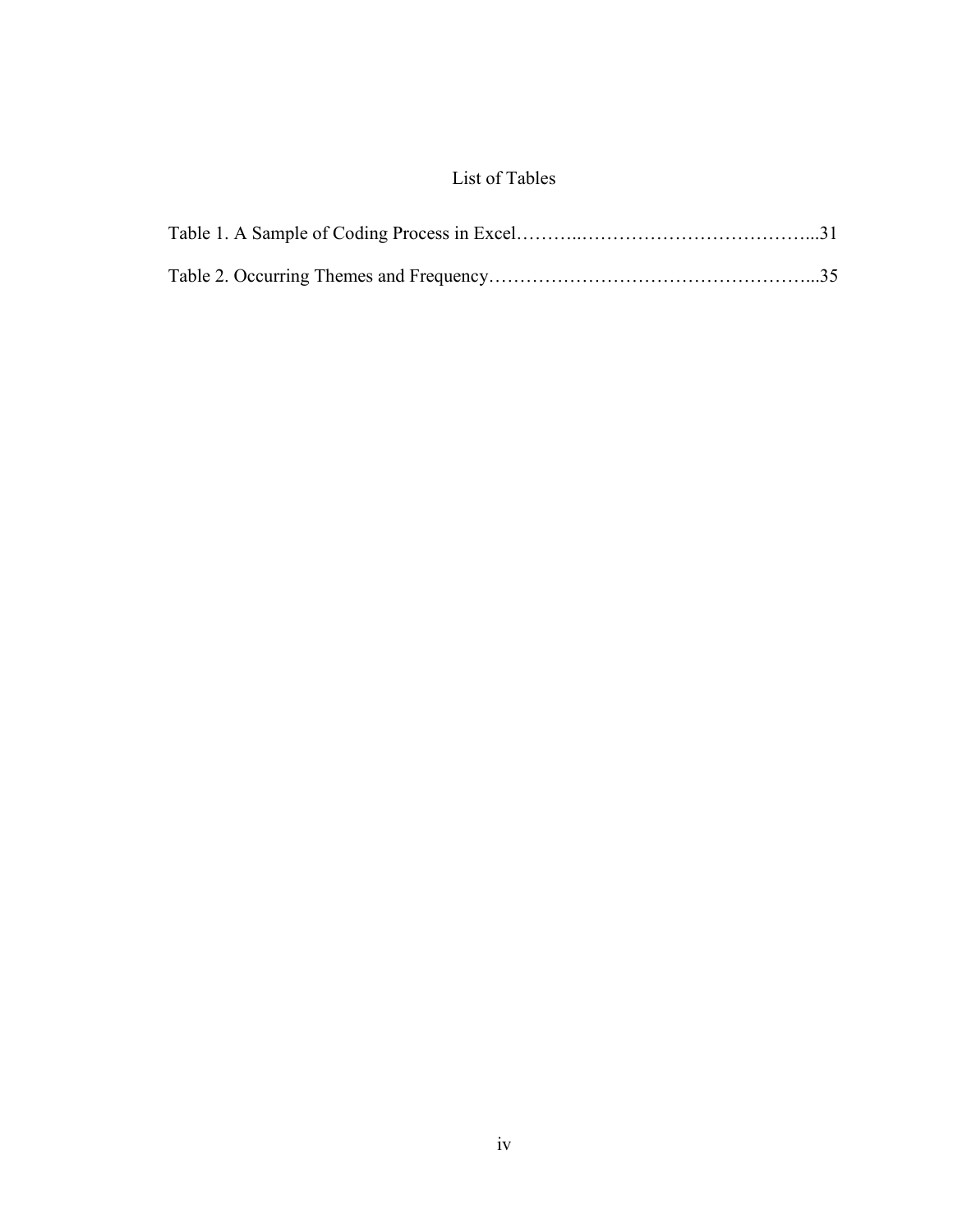#### Section 1: Foundation of the Study and Literature Review

Attention deficit hyperactivity disorder (ADHD) is one of the top disorders diagnosed during childhood (Centers for Disease Control and Prevention, 2017). It can significantly impact on various areas of a child's life, especially in the school setting. During childhood, ch1ildren spend the majority of their day at school, where they are trying to manage the expectations of the school setting. The children that have ADHD have not only to try to meet these expectations, but they also have to work harder than other students to manage their symptoms of ADHD. These expectations can be challenging for the child, the school staff, and the parents/guardians of the children.

Finding the best way to address ADHD so that the child can better manage the symptoms and have a positive learning experience is an ongoing battle. Every child is different, and the interventions should reflect that, so it should not be assumed that the same interventions will work with all children with ADHD. There is an array of interventions that can be used to work with children with ADHD (Catala-Lopez et al., 2017). These interventions should be considered as well as looking at the child's environment.

 In many instances, schools try to enforce medication management on these children as a solution to this issue (Ainsworth, 2015). Medication helps with only the biological aspect of the disorder, but the behavioral element still needs to be addressed. According to the Virginia Board of education (2018), ADHD is considered a learning disability under the "other health impairment" section, which requires the school to provide accommodations for eligible children. Identified children with ADHD are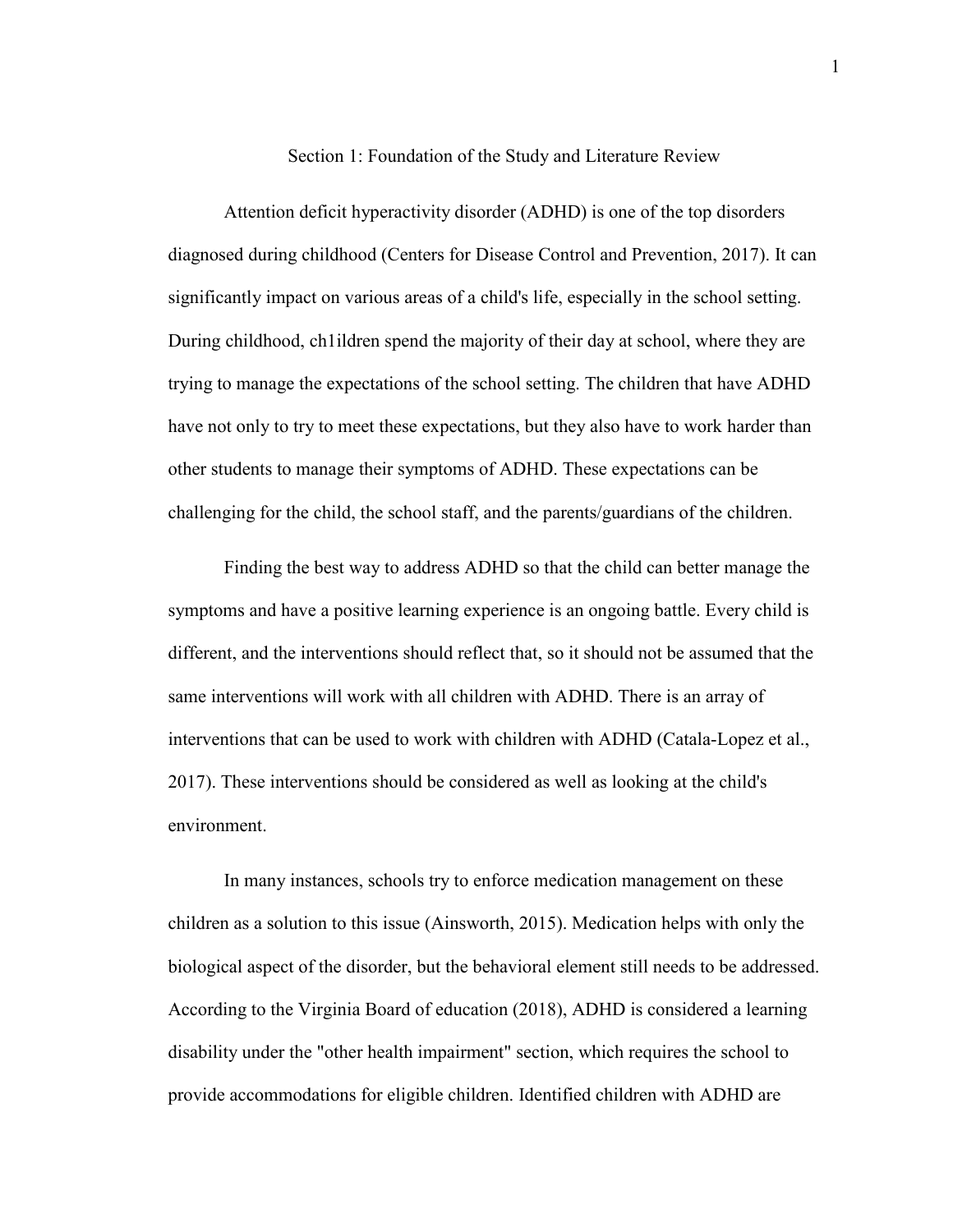protected under the Americans with Disabilities Act (Department of Education, 2016). Schools have a legal obligation to create a learning environment that allows children with ADHD the opportunity to succeed like their non-ADHD peers.

Schools need to be understanding of this disorder so that the disorder does not stigmatize children. The stigma that has been linked to ADHD has the potential to affect how a teacher views a child with ADHD (Lee, 2014). ADHD already may have adverse effects on the educational experience of children (Climie & Mastoras, 2015; Wiener & Daniels, 2016). The stigma held by school staff can exacerbate the negative experiences (Amiri, etal., 2017). The stigma and lack of knowledge then becomes a barrier for treatment/interventions for the students. This is an example of why the child's environment should be considered when it comes to interventions. An intervention process should include the child and those who are also involved with the child.

#### **Problem Statement**

 ADHD is a growing issue for school children, so school professionals should be well informed and trained about ADHD because it is the feedback from the teachers that contribute to the diagnosing of the disorder (Amiri et al. 2017; Topkin, Roman, & Mwaba, 2015). According to the American Psychiatric Association (2013), children need to show symptoms in more than one environment for them to be diagnoses, and school counts as one of these environments. The environments in which the child has the most difficulty should be examined in more depth. Such an examination might show that it is the environments that are worsening these symptoms; it is not only a disorder in the child.

#### **Purpose Statement**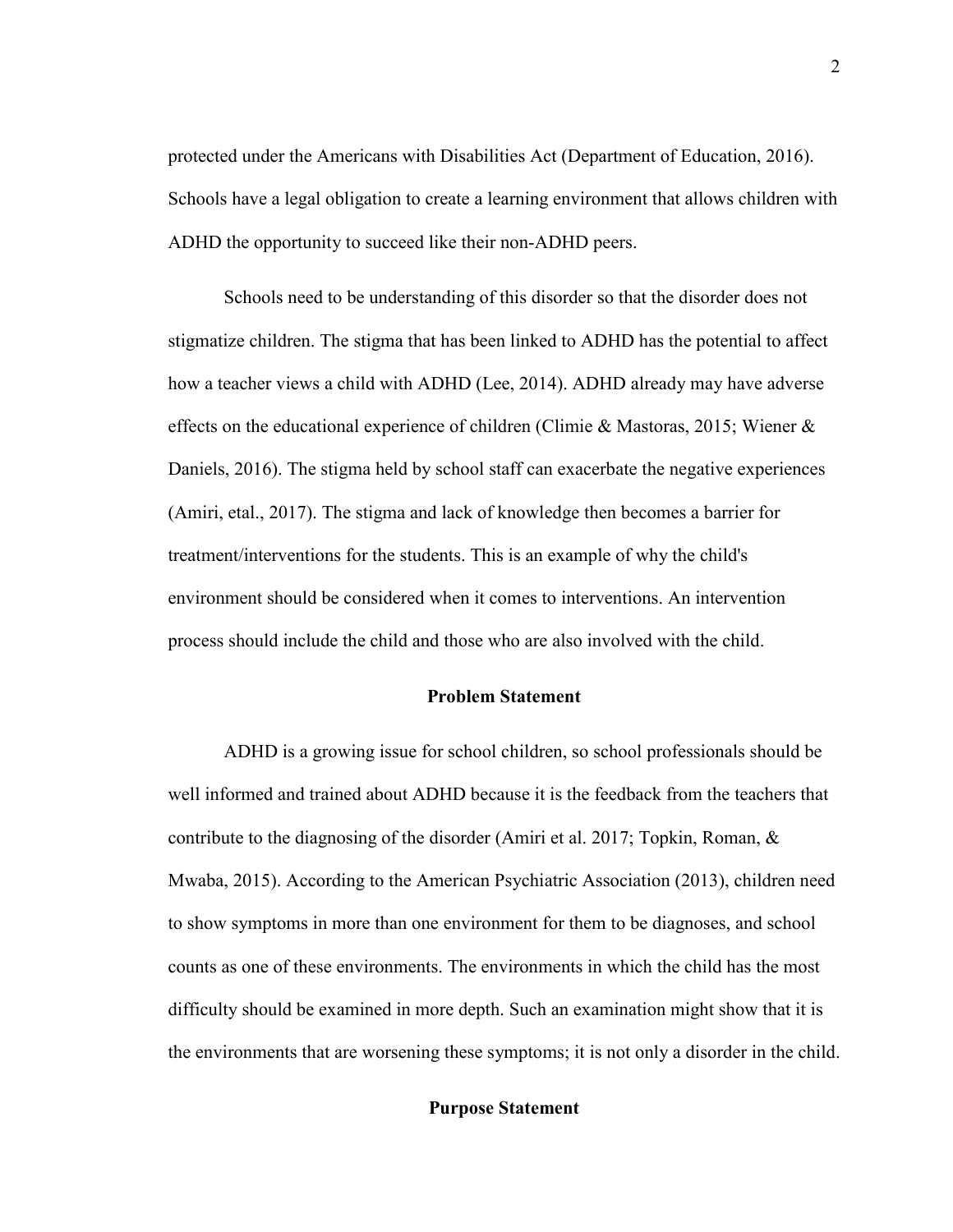The purpose of the action research study was to explore how social workers in Suffolk, VA, can help improve the educational experiences of children with ADHD in the school setting, through building on how the social expectations of the environment plays a role on the ADHD symptoms. It is hypothesized that social workers have the potential to play a crucial role in improving the way schools work with children with ADHD. My plan was to assess how social workers can offer insights on how the environment can affect children with ADHD in a school setting.

In the city of Suffolk, VA, multiple agencies contract with schools and hire social workers to come into the school setting to help children who have behavioral issues and mental health disorders known as the therapeutic day treatment program. These social workers can interact daily with the children at the school and observe the children's interactions with those around them. Thus, this makes social workers sound sources to answer the research question about what would their perception of how they see the environment affecting children with ADHD. By gathering this information, social workers can use it to provide support on how the environment plays a role in the child's behaviors, especially those with ADHD.

#### **Nature of the Doctoral Project**

The intention of using an action research study is for the participants to gain more of an understanding of how the environment can have a significant impact on children with ADHD. The research focused on specific areas of the environment, such as stigma, teacher's knowledge and training, and intervention strategies, and how social workers can help improve the way ADHD is treated in the school setting. I have seen first-hand how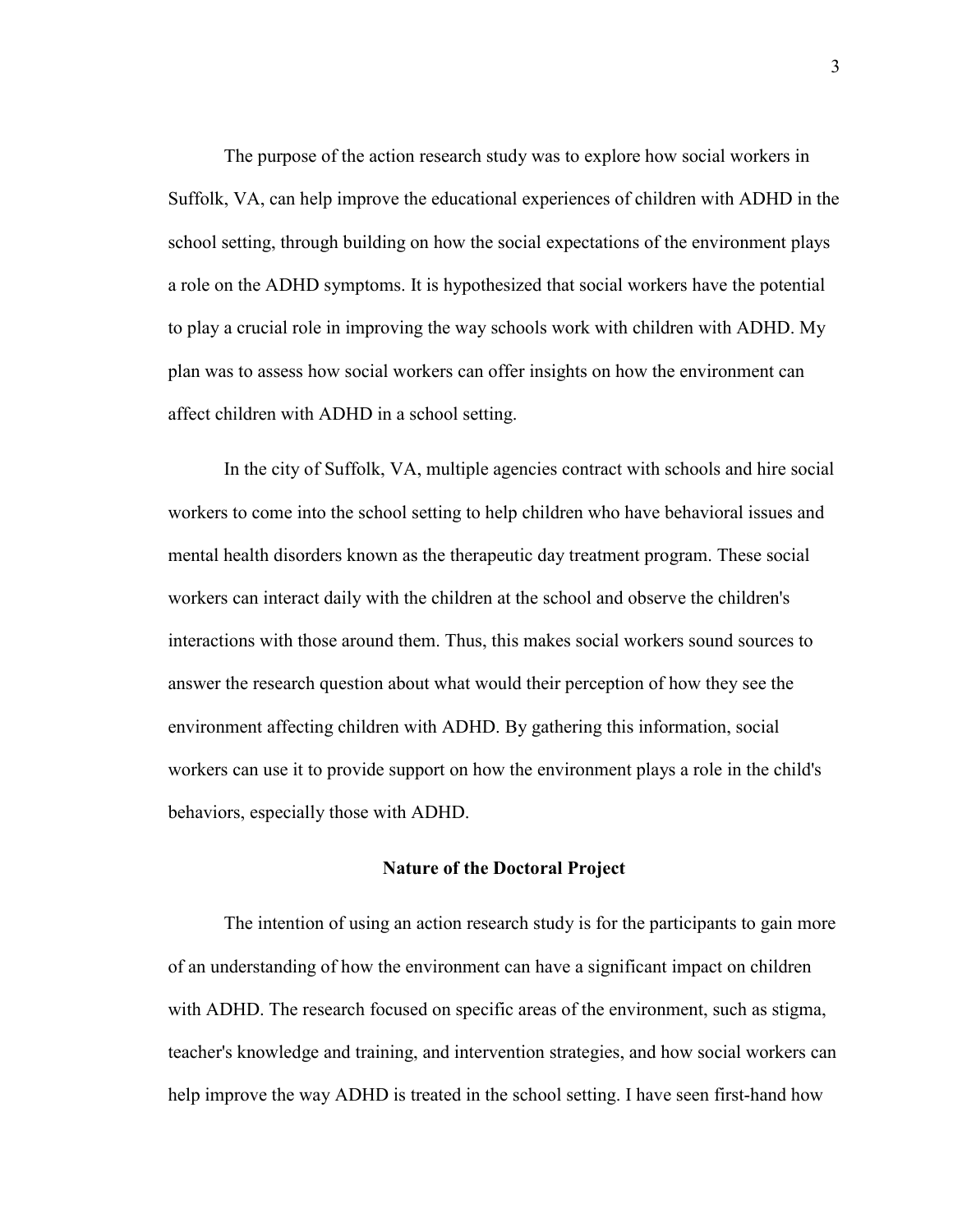school staff have interacted with children when they suspected or knew a child had ADHD versus them interacting with a child without ADHD. Not only was medication one of the first things school staff pushed for, but they were also quick to label the child a "bad child" and have less patience with them when the child was struggling to handle their behaviors. Action research provides a way for information to be collected and analyzed by those who are directly impacted by the identified issue (Stringer, 2014). Action research is a collaborative process between the researcher and those directly involved in the topic (Stringer, 2014). In this study, social workers that work in the school setting have first-hand information about how children with ADHD are treated in the school setting, how the environment contributes to their behaviors, and what could be done to make it better. I used focus groups to the information that they shared, and I categorized and analyzed their answers to identify themes in their responses.

#### **Significance of the Study**

In this study, I examined how the traditional expectations of the school environment can be cause problems for a child with ADHD in Suffolk, VA., as school staff tend to be less knowledgeable about this disorder (Amiri, et al., 2017). This lack of knowledge leads to children being labeled and stigmatized for their behaviors (Bussing & Mehta, 2013). This can then create an environment that is not helpful for these children because they are being required to meet these social demands that are not understanding of their individual differences. It also does not help that there are professionals that believe that ADHD is not a real disorder (Gwernan-Jones et al., 2016). This lack of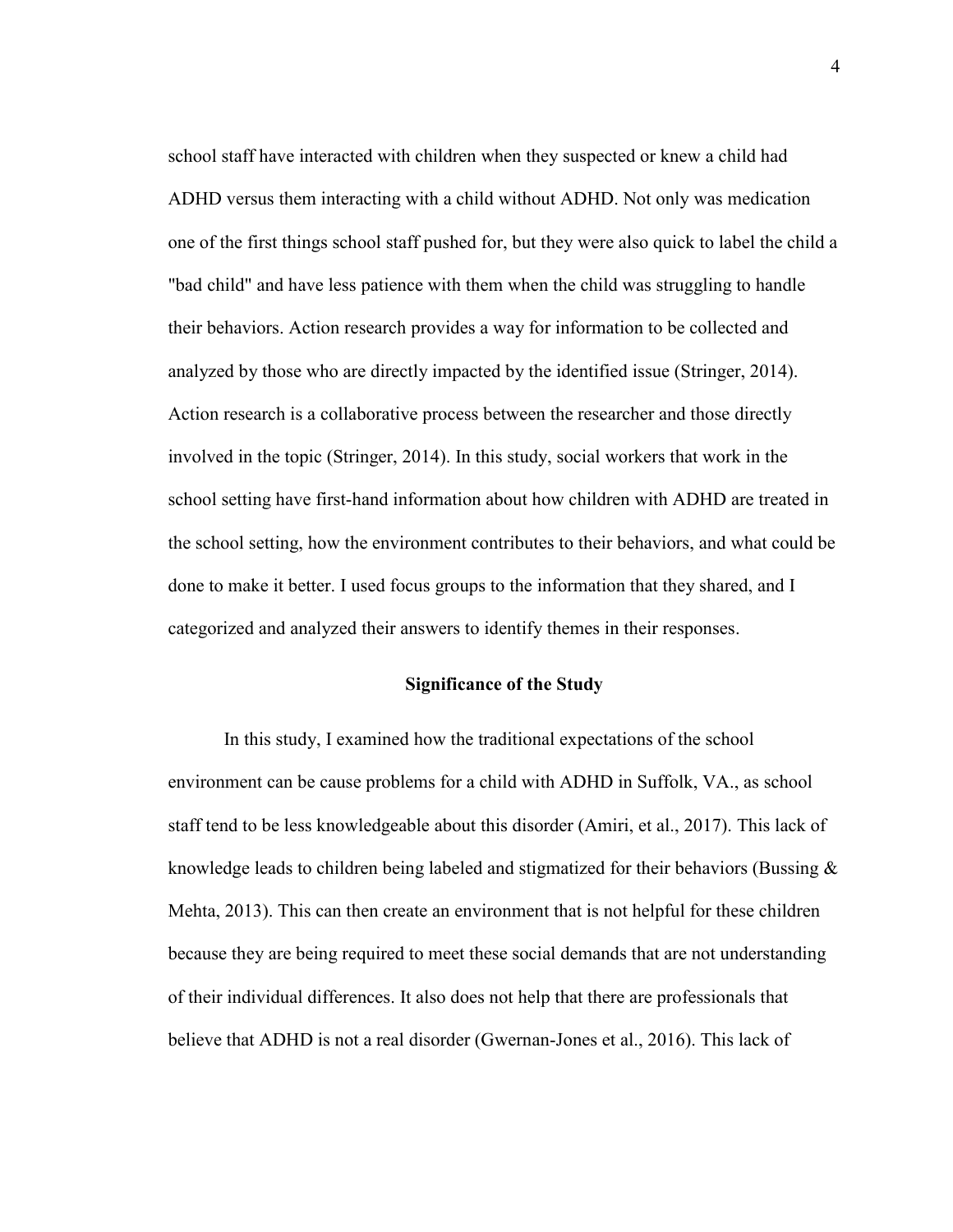awareness then provides support for schools to continue to ignore the needs of children with ADHD.

Children with ADHD might need additional supports in the classroom to help them focus and be less hyper, because ADHD is considered an impairment (Virginia Board of Education, 2018). If teachers are not willing to employ these interventions because they have their own bias and think a child is just "acting out," then the ADHD symptoms will continue to be a challenge for children in the classroom. As a result, I aimed to address this lack of awareness through providing education and research evidence to show how aspects of the environment can increase the presence of ADHD symptoms.

This study helps show that the environment can contribute to the symptoms of ADHD (Gwernan-Jones et al. 2016). It expands the knowledge about ADHD for school staff and methods to assist children with this disorder. This study gauged what is already known about ADHD, how ADHD is perceived and treated in the school setting, which will help with filling in the gaps between these perceptions and the role the environment plays on the ADHD symptoms.

The participants were social workers with a bachelor's or master's degree in social work who have worked in the school setting and with children that have or were suspected of having ADHD. Their insight sought to help improve how schools are viewing children with ADHD and help the school staff understand that ADHD is not only an internal issue of the child, but it has an external component that needs to be considered.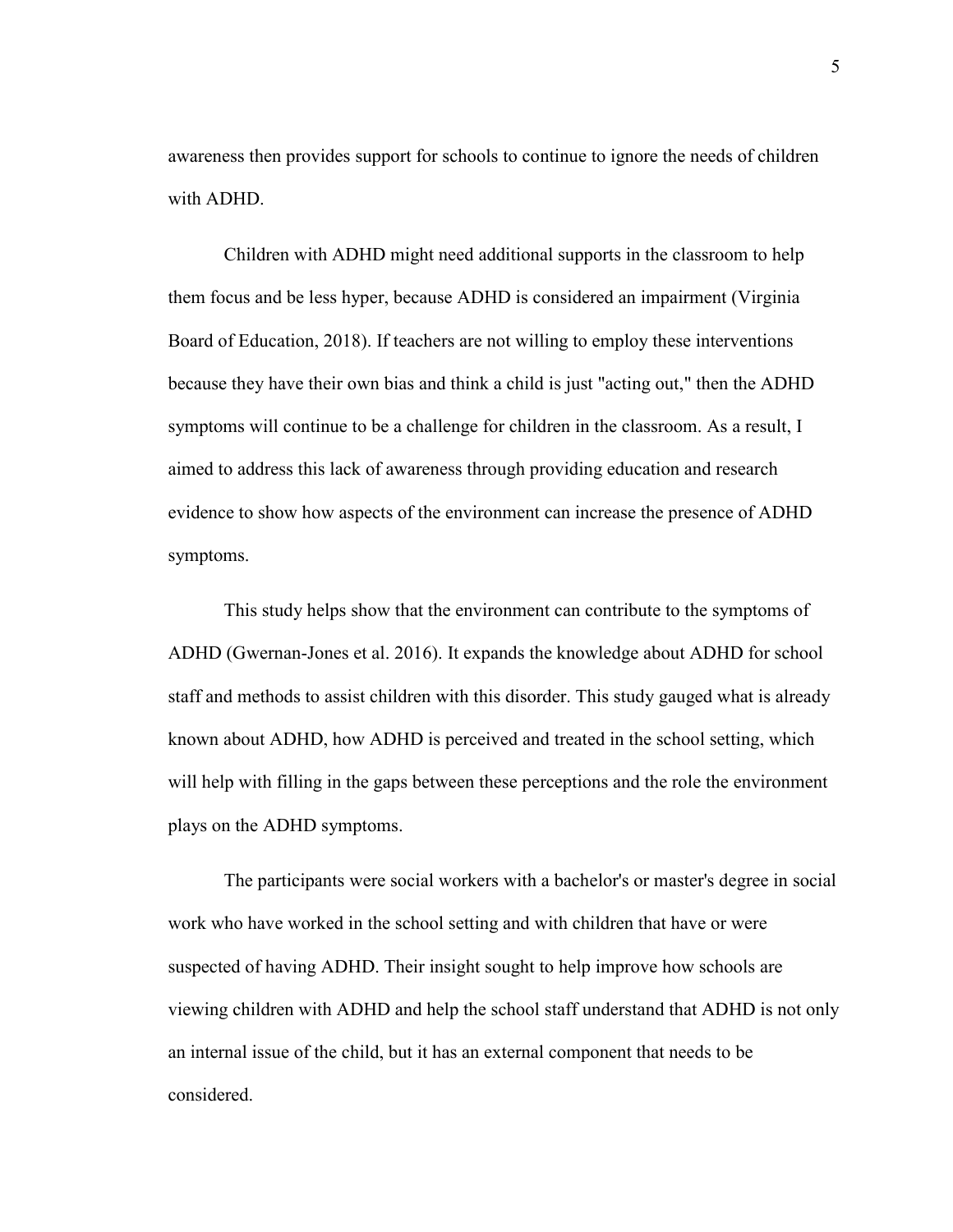#### **Theoretical/Conceptual Framework**

The theory used in this study is systems theory. Systems theory acknowledges that individuals are surrounded by systems and that these are systems are interconnected, so they influence each other (Walsh, 2013). In the case of children with ADHD, their systems in a school setting are the school staff, their families, their peers, their teachers, the school, and the education system. Each of these systems can influence how a child behaves while they are in school (Rayburn, Winek, & Anderson, 2016).

Michailakis and Schirmer (2014) highlighted that social problems need to be viewed from more than one perspective and that social issues are affected by other areas surrounding the individual. For example, on a micro level, a child is diagnosed with ADHD, and they are the center of their system. On the mezzo level, it would include all that are around the child, such as their peers, teachers, and family. Most complaints about a child with ADHD are about how the child is disrupting others or the environment around them. But what is not being looked at is how that environment has an impact on the child. Each level of the system has a bidirectional effect on the next level. This example shows that there are layers to problems and that these layers have a bidirectional effect on the individual, as the individual influences those around them.

The systems theory helped inform this study by demonstrating that when working with a child with ADHD, all parties need to be included in the intervention process and that the child's environment also needs to be considered, not just the individual child. Social workers are known for their work with individuals but also for their ability to assess how external factors are influencing the individual and vice versa (National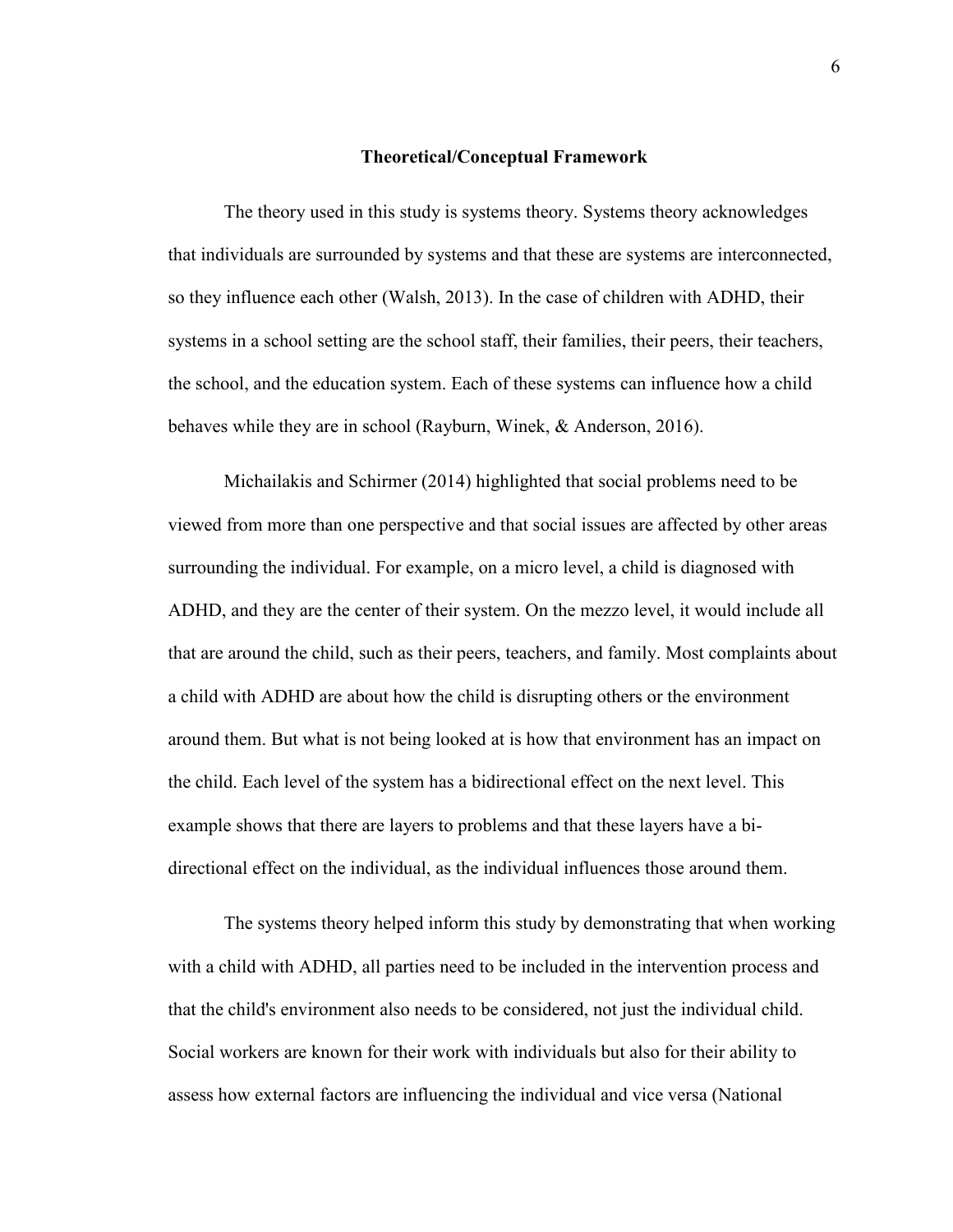Association of Social Workers, 2018). Systems theory is supported by social work practice and promotes the ethical standards of the profession.

#### **Ethics and Values**

The social work ethical standard that supports this research is the "social justice" principal. The goal of this principle is for social workers to help defend those who cannot help themselves (NASW, 2018). In my research, those individuals are the children that have or are suspected of having an ADHD diagnosis. These children tend to struggle more in their school environment than their peers without ADHD, and this leads to teachers jumping to label them as "bad" children that need to be medicated (Ainsworth, 2015).

 I applied the ethical standard of privacy and confidentiality to this research study. As the participates in my research are protected by confidentiality, and their identity is not revealed. The names of the participant's names are not used in the study so that anything they say cannot not be used against them at any point in time. I applied the standard of "self -determination" from the NASW Code of Ethics (2018). The participants were also protected by having the choice of participating in the research and knowing that they can decline or decide they no longer want to participate in any point in time. Informed consent will be another standard that applied from the NASW Code of ethics (2018) as the participants were fully informed of the reason and purpose of the study and their participation. I also applied the ethical standard of "Evaluation and Research" to my research as I plan to add to the knowledge of the social work field through my research, and I also applied and received approval from the IRB for my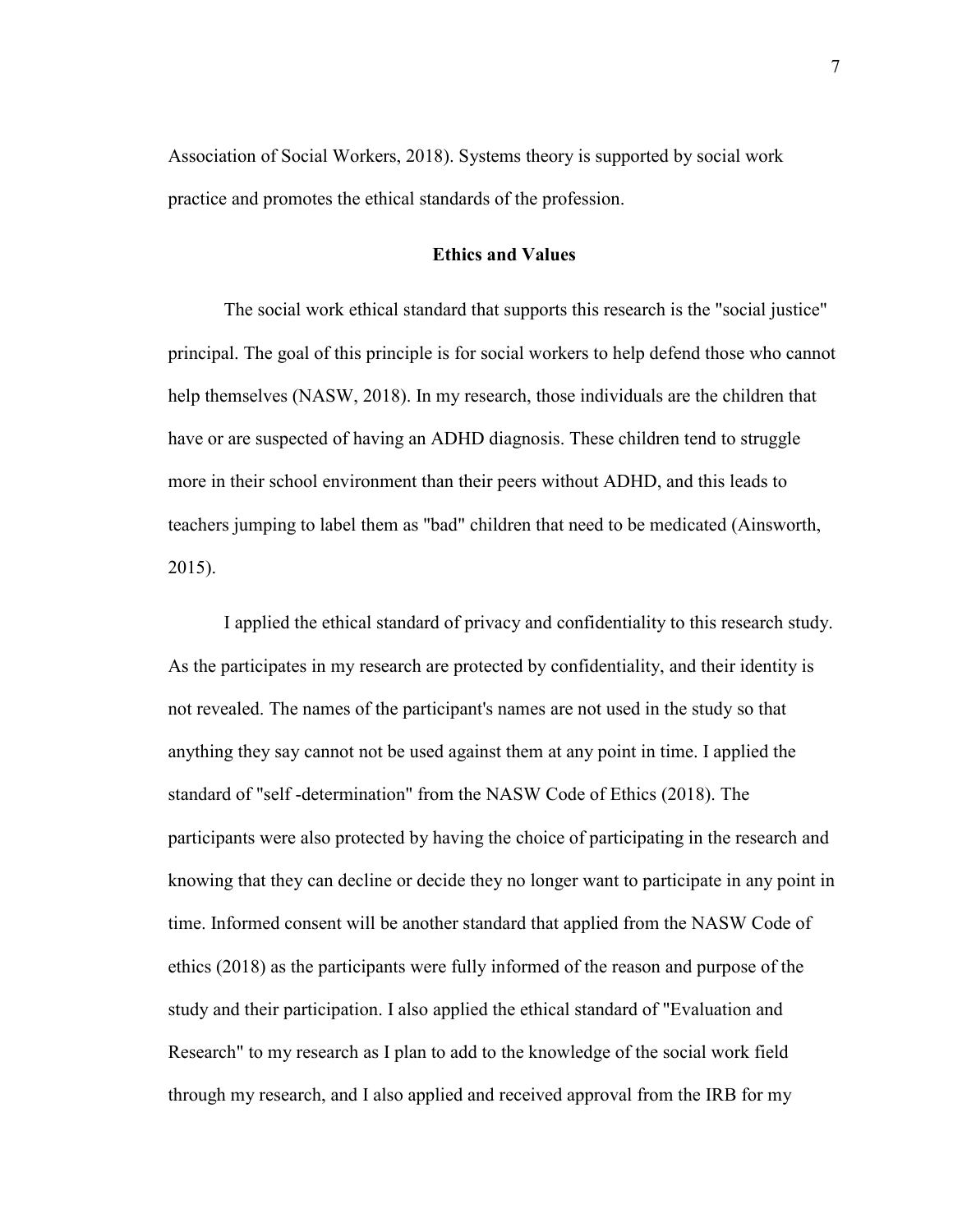research project. My IRB approval number is through the Walden University 09-23-19- 0453653.

#### **Literature Review**

#### **Attention Deficit Hyperactivity Disorder**

Research has been expansive when it comes to studying school-age children with ADHD and the environment. The environment includes not only the identified child but their family, home setting, their friends, school, the teacher and staff within the school, the educational systems, and the society. Harold et al. (2013) is just one group of researchers that agree that there are factors in the environment that can influence ADHD symptoms.

One aspect that has been researched is how the family environment plays a role in ADHD symptoms. In one research study by Storebø, Rasmussen, and Simonsen (2016), they investigated how attachments styles are associated with ADHD, specifically insecure attachment styles. The study showed that the type of attachment style between a child and their mother could be linked to ADHD symptoms, for example, children with ADHD appear to have insecure attachments styles (Storebø, et al., 2016). The study also showed that children with disorganized attachment styles issues with attention and demonstrate externalizing behaviors and suggested that treatment should include working on attachment styles.

Within the home environment, electronics have now become a significant contributor to a child's daily life. Since the early 1990s, the use of electronics and media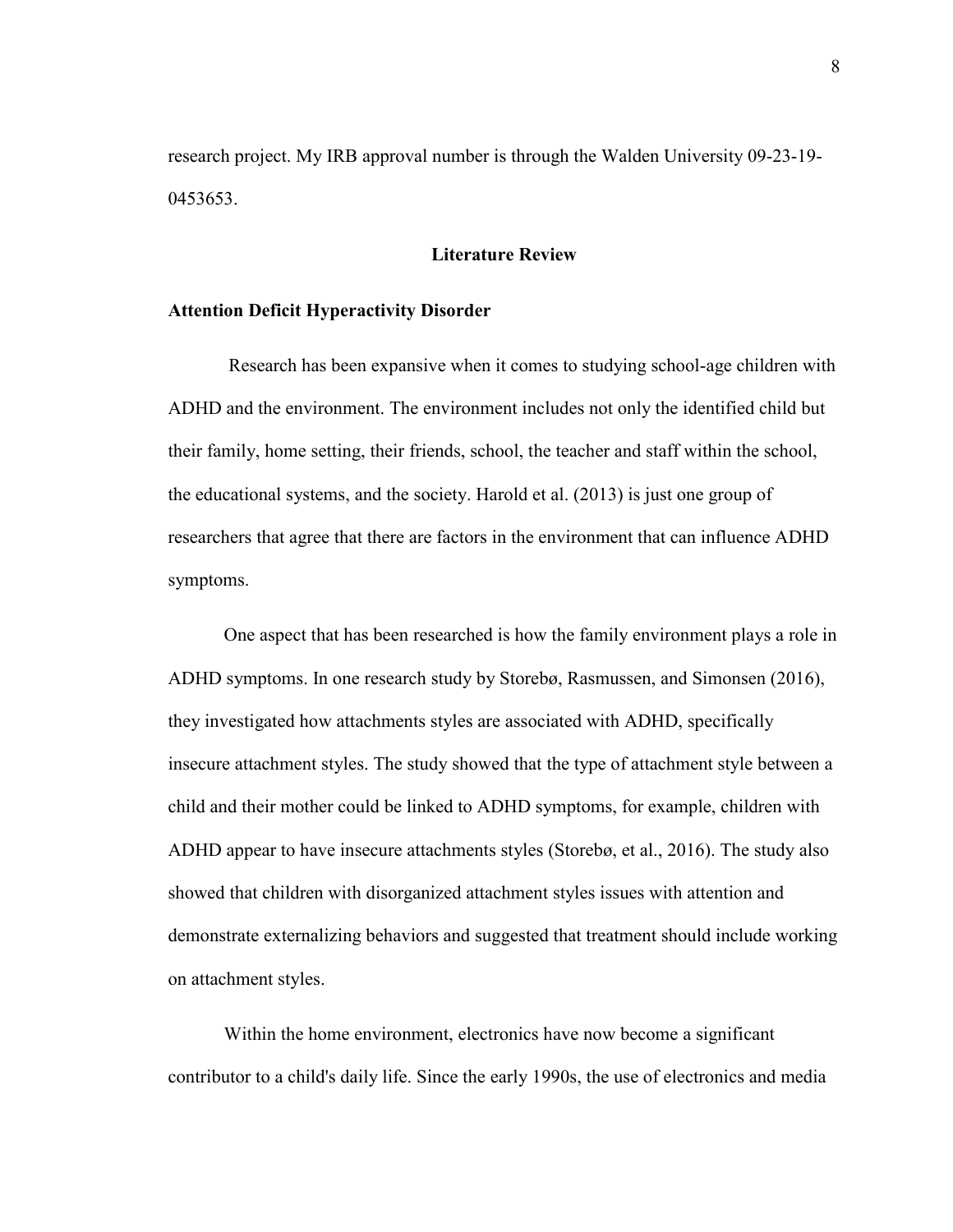has grown substantially (Rideout, Foehr, & Roberts, 2010). There are no recommendations as to how long a child should be able to use them because they are spending hours of their day on them (Gentile, Nathanson, Rasmussen, Reimer, & Walsh, 2012). Whether it is for educational or recreational use, constant exposure to electronics has been linked to behavioral and sleep problems in children (Mistry, Minkovitz, Strobino, & Borzekowski, 2007). It should be noted that these interactions in the home can also contribute to the behaviors that teachers see in school.

Researchers have continued to show support for the fact that ADHD is a common disorder that has been increasingly diagnosed in children. Researchers have also shown that when children have this disorder, they struggle in the educational setting and in other areas of their lives (Mulholland, Cumming, & Jung, 2015). ADHD can have long-term effects that can last until or throughout adulthood, making employment and higher education more difficult for some (Anderson, 2016; Lasky et al., 2016). Strengths include that research has continued to spread awareness for this disorder and acknowledge that various factors play a role in influencing the symptoms of this disorder (Brady, 2014; Kofler, Raiker, Sarver, Wells, & Soto, 2016)). They also have continued to acknowledge that there is a stigma that exists related to this disorder, and it can affect how people treat individuals that have or are suspected of having ADHD (Ohan, Visser, Moss, & Allen, 2014). A weakness in the literature is that they have yet to address how normal expectations do not coincide with children that have ADHD since society has changed, especially with the heavy use of electronics.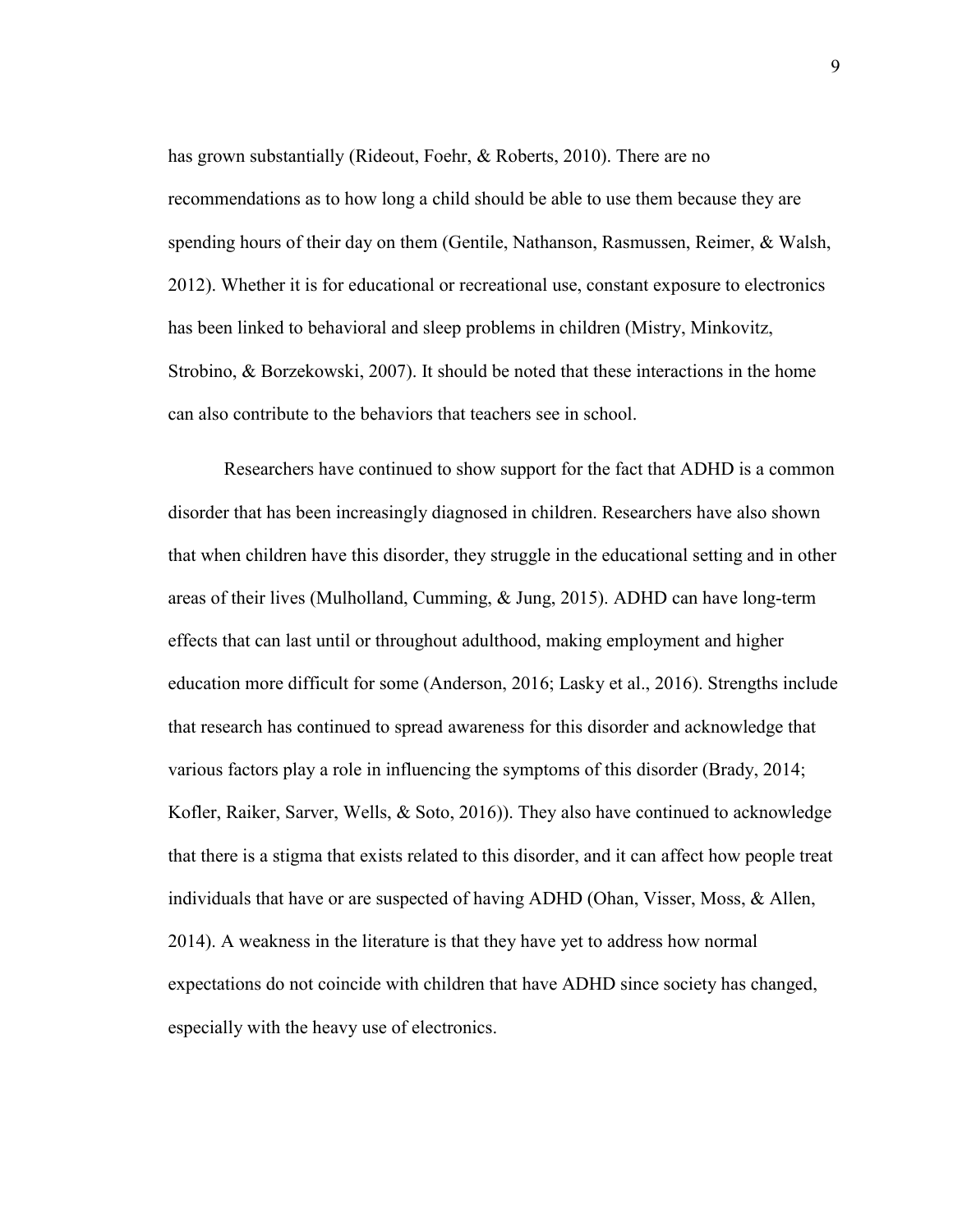Social researchers have explored various ways to address students with ADHD. They have used qualitative research, quantitative, longitudinal, meta-analyses and narrative to obtain insight on how to best help children with ADHD in the school setting. Interventions have included a variety of behavioral techniques that can be used in the classroom and outside the classroom as an intervention to help with managing ADHD symptoms. Training teachers and other school staff on different ways to manage their class has been one type of intervention (Fabiano, Schatz, Aloe, Chacko, & Chronis-Tuscano, 2015). Among those interventions that have been used inside the classroom was mindfulness. Lee, et al., (2017), found that mindfulness was a prevalent technique used inside the classroom with children that have ADHD. Upon the use of focused groups, researchers found other ways that teachers try to help children with ADHD in the classroom, such as using small groups, tailoring to the student's strengths, giving them breaks outside the classroom, and continuous feedback (Einarsdottir, 2008). A Collaboration approach between school and family was also suggested (Power, Mautone, Soffer, et al. 2012).

#### **ADHD Over Time**

Attention deficit hyperactivity disorder is not a new disorder, and there has been evidence throughout the history of mental health research that has pointed to this disorder (Lange, Reichl, Lange, Tucha, & Tucha, 2010). Since approximately 1798, the behaviors that are most descriptive of ADHD have been described by many medical professionals and was listed by various names (Lange et al., 2010). Symptoms of ADHD have been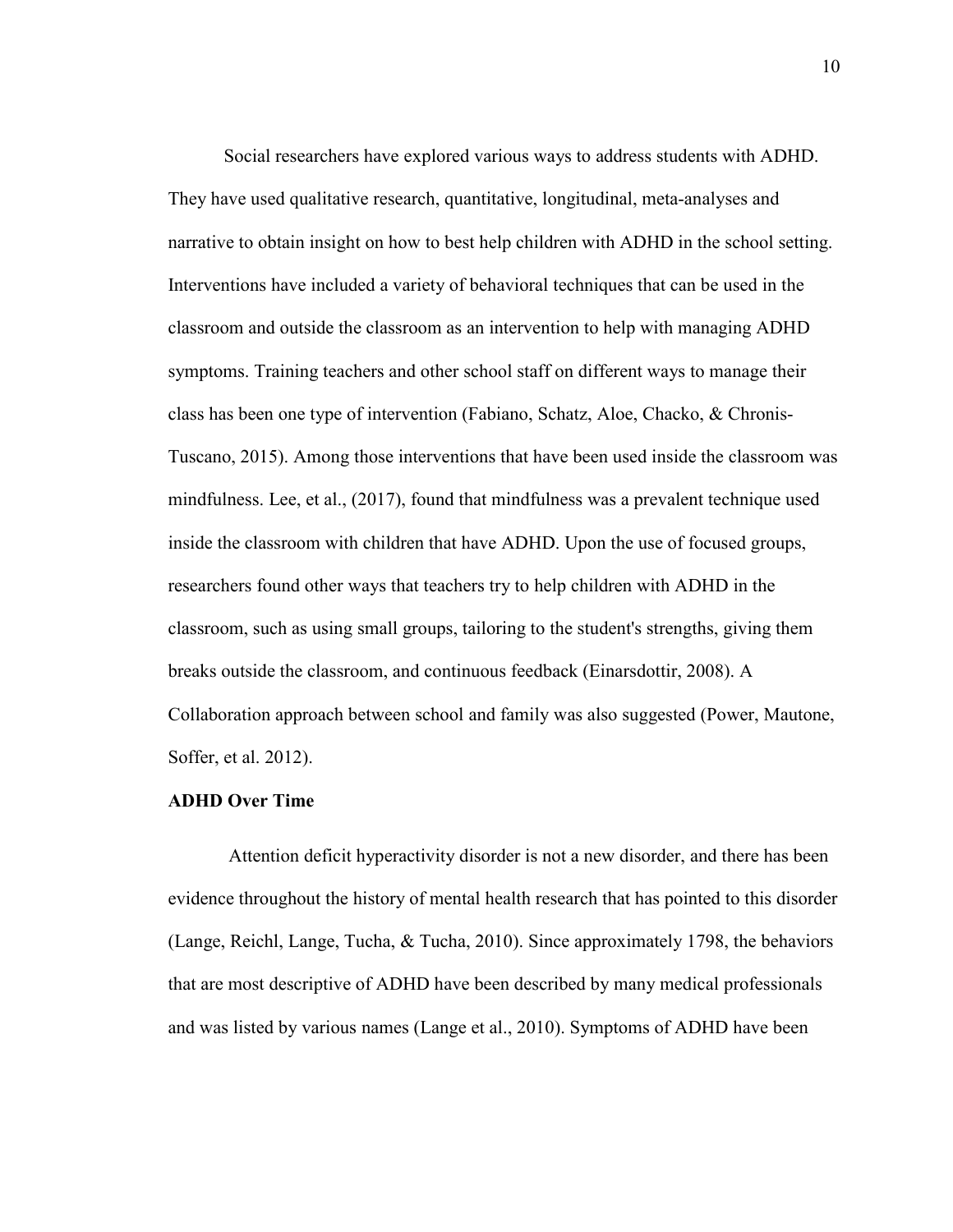observed mostly in children and has evolved to now be understood as a childhood disorder that can last into adulthood.

Initially, the focus was on the inattention aspect of the disorder that brought it to the attention of medical professionals such as Sir Alexander Crichton in 1798 and Adam Weikard (Lange et al. 2010). In the late half of the  $17<sup>th</sup>$  century, each of these historical figures published the first texts that described attention disorders (Martinez-Badía & Martinez-Raga, 2015). Even during this time there was back and forth discussions about the cause of ADHD being either biological or environmental. Some believed it was due to parenting or the child and others thought it was biological and caused by other mental conditions (Baumeister, Henderson, Pow, & Advokat, 2012; Martinez-Badía & Martinez-Raga,  $2015$ ). In the  $18<sup>th</sup>$  century, there were many well-known physicians and psychiatrists that also included descriptions of attention difficulties among individuals they have encountered.

As time progressed into the 19<sup>th</sup> century, the idea of biological causes gained more support from researchers. In the early 1900's the cause of the ADHD symptoms was surmised to be linked to one area of the brain or disease, but it was the work of Kahn and Cohen in 1934 that expanded this notion to provide support that there could be more than one cause for the disorder (Baumeister et al., 2012). This concept is supported today as there is still not one specific cause that has been linked to ADHD, but there are many possible causes and risk factors that have been found.

Since the discovery of ADHD symptoms, it has become a heavy, researched disorder. This research has led to the discovery that there is more than one type of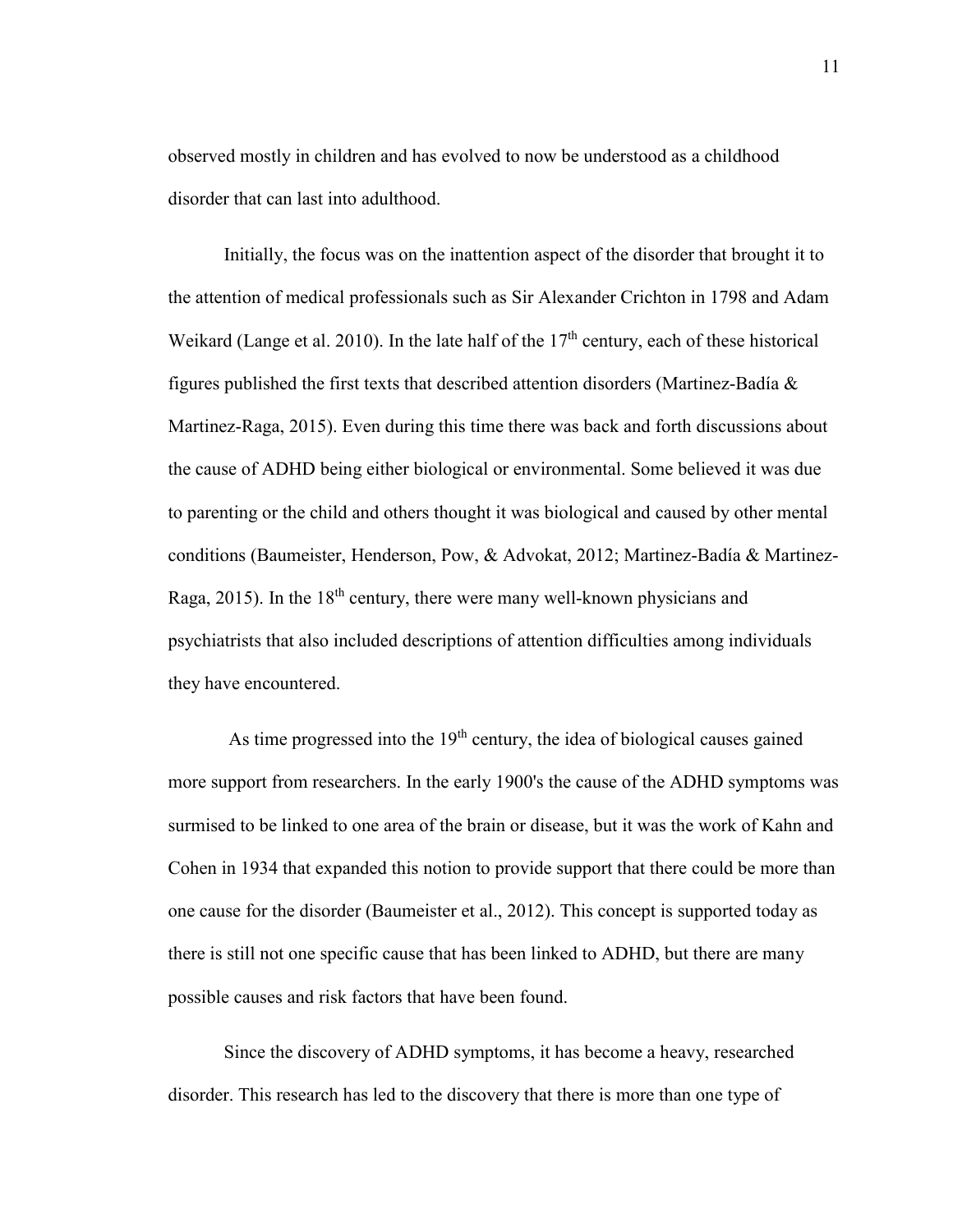disorder, which now includes inattention, hyperactivity, and both. Further research of this disorder has shown that it is a complex disorder that can be the result of a range of factors which then lead to altering the brain activity causing it to be classified as a neurobiological disorder (Daly, Hildenbrand, & Brown, 2016; CDC, 2018; Child and Adults with Attention-Deficit/Hyperactivity Disorder, 2018). ADHD has grown to be a commonly known disorder around the world, and research is continuing to be done on this disorder as there is still uncertainty about all the possible causes (CDC, 2018).

#### **Stigma of ADHD**

Stigma is an unfortunate outcome that sometimes occurs when a mental health diagnosis has been given or has been suspected. Individuals with a mental health diagnosis tend to suffer from the misconceptions and stigma that others have about mental health disorders (Corrigan & Watson, 2002). In the United States, it is very common for people to fear those with mental health disorders. This stigma is, at times held by professionals as well as in those who are untrained in the mental health field (Corrigan & Watson, 2002).

There are levels to the type of stigma that can be experienced. Stigma can have a public, a personal, and a perceived affect (Kaushik, Kostaki, & Kyriakopoulos, 2016). Each type of stigma can cause a person that is being stigmatized to feel isolated or for people to distance themselves from those who have a mental health illness. The effects of the stigma do not only reach the individual, but they can also make friends or family members of the person with the disorder, which is known as courtesy stigma (Mikami, Chong, Saporito, & Na, 2015).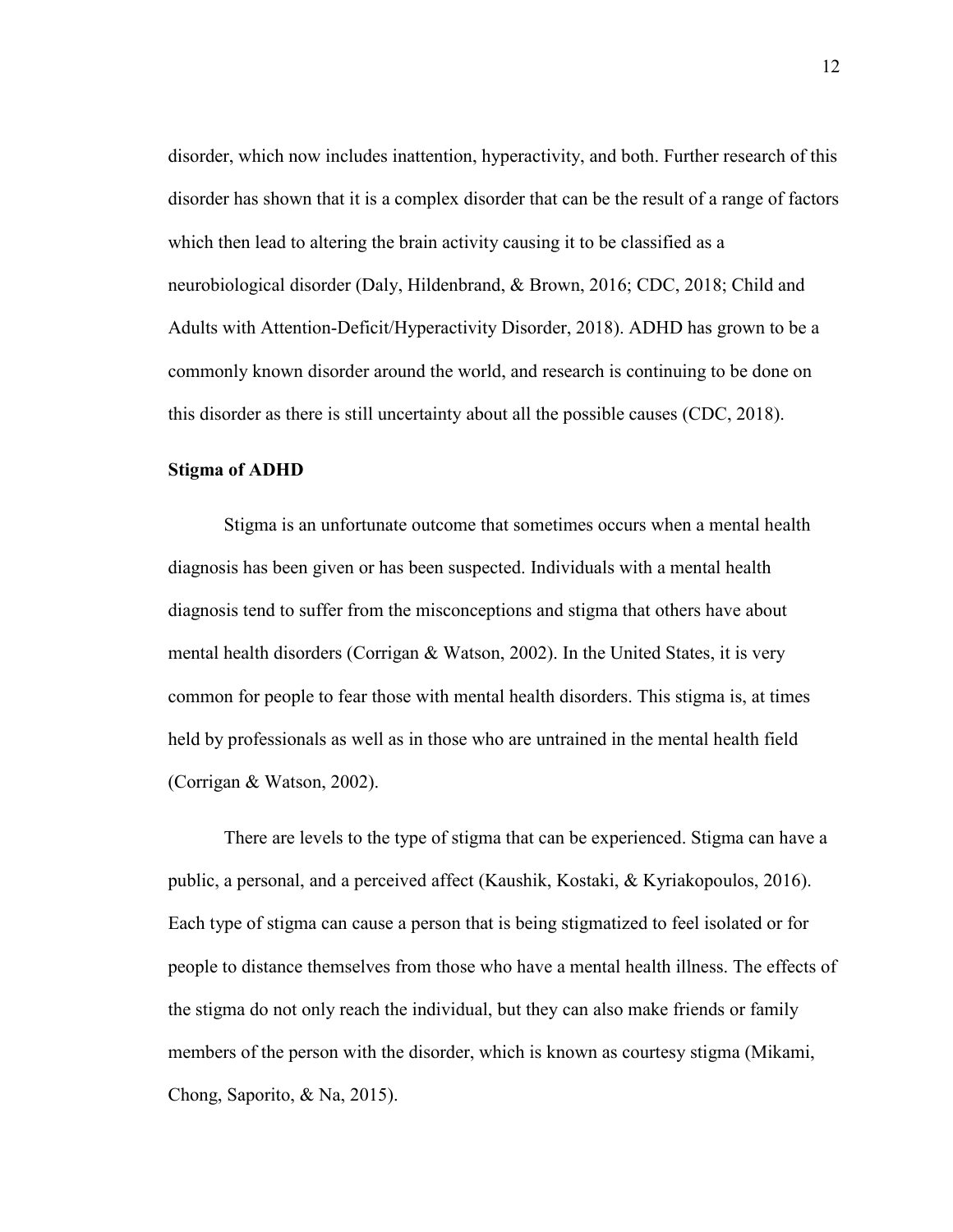Whereas the previous types of stigma focus on the individual, courtesy stigma looks at how people who are around the individual (Mikami et al., 2015). For example, a parent of a child with a disorder might believe that they are looked at in a negative way because they have a child with a disorder. When the parent begins to internalize these negative ideas, it can lead them to feel self-blame which turns into a form of personal stigma because now the parent is the direct target of the stigma (Francis, 2012). Society will blame various circumstances where the stigma becomes affiliated to anyone connected to the individual that is experiencing the issue. Mental health is an area where these various levels of stigma are experienced at significant rates (Bos, Pryor, Reeder, & Stutterheim, 2013). The stigma has a ripple effect on the individual and those around them.

One of those disorders that carry many misconceptions and is stigmatized by others is attention deficit hyperactivity disorder. Attention deficit hyperactivity disorder has come a long way with being recognized as a mental health disorder and included in the Diagnostic and Statistical Manual of Mental Disorders (DSM). In this guide, the definition and criteria are listed for Attention deficit hyperactivity disorder. However, subsequently, there are still debates on the realness of this disorder by professionals and non-professionals (Gwernan-Jones et al., 2016). In the article by Lee and Neuharth $\Box$ Pritchett (2008), they describe how there are debates between the different types of research orientations that focus on only the biological aspect of the disorder. Then there are orientations focus on the social aspects and dismiss the biological component. These debates do not help the stigma that has been surrounding this disorder because if the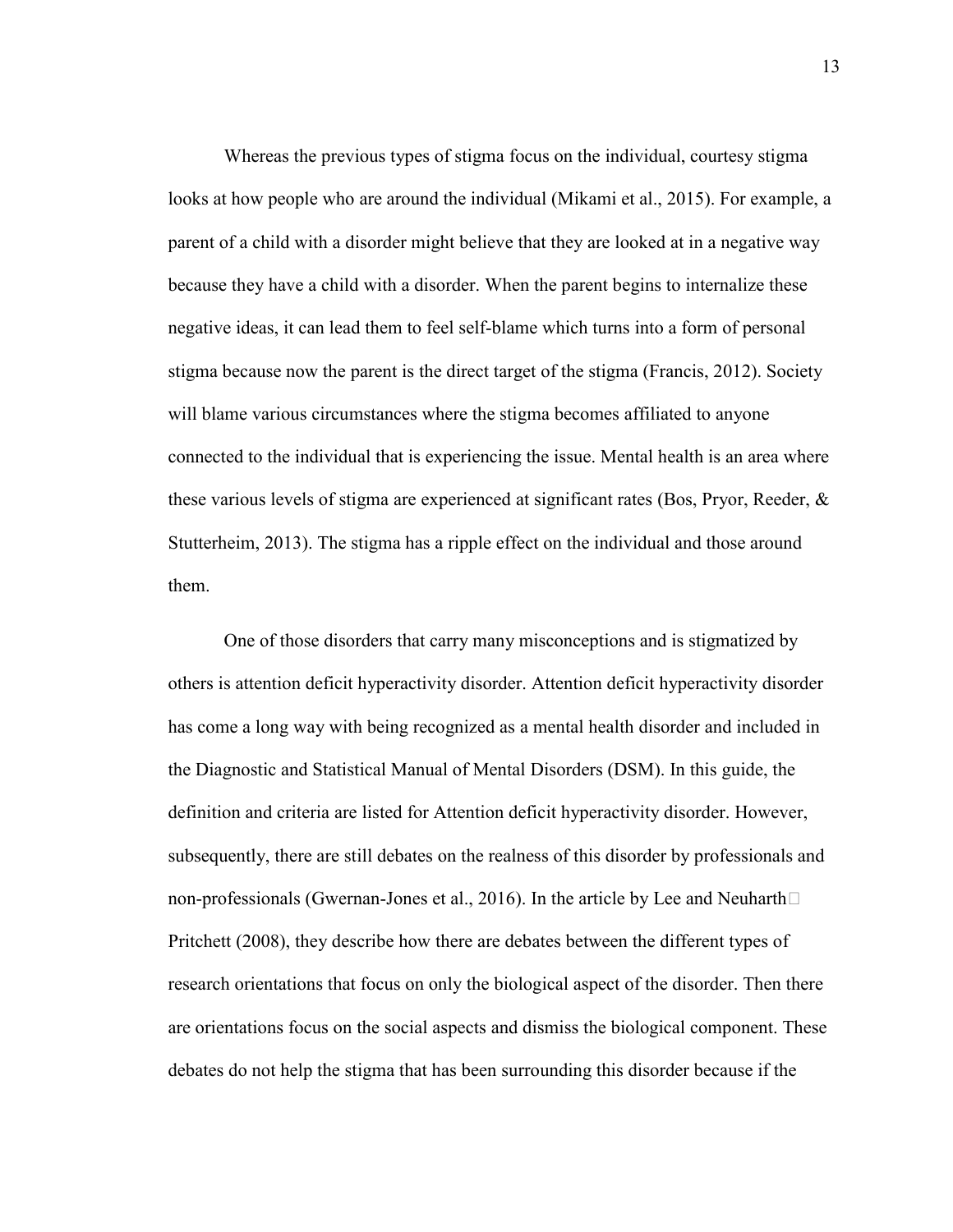researchers cannot agree on this disorder, then it is no surprise that teachers, parents, or even children do not have a good perception of this disorder.

Often when a child acts out or are struggling with controlling themselves, they are believed to be doing so purposefully (Bussing  $\&$  Mehta, 2013). The belief that children are intentionally acting out is one of the major misconceptions of this disorder. As a result, children are then treated negatively by their peers, teachers, and others that are around them (Lee & Neuharth $\Box$ Pritchett, 2008). Bussing and Mehta (2013) described research that has shown support that adults and peers of children with a mental health diagnosis such as ADHD are viewed in a negative light, and others would prefer not to have them around because of the misconceptions that have about mental health overall.

#### **Teachers Knowledge of ADHD**

Teachers play a significant role when it comes to identifying and helping children with ADHD because they are with the children most of the day. Usually, it is not until children begin school that the symptoms of ADHD begin to cause an issue for the child (Daly, Hildenbrand, & Brown, 2016). Teachers are also usually the one that initiates the referral process for a child to be evaluated for ADHD (Tompkin, Roman, & Mwaba, 2015). Teachers are included in determining a diagnosis as they are given a rating scale to provide their feedback of the child (Daly, Hildenbrand, & Brown, 2016). Based on the teacher's answers and as well as the answers from the parent, the professional will either give or decline an ADHD diagnosis because the ADHD symptoms must be present in two or more settings (APA, 2013). If teachers are going to be a part of this process, then it would be beneficial if the teachers were informed and knowledgeable about this disorder.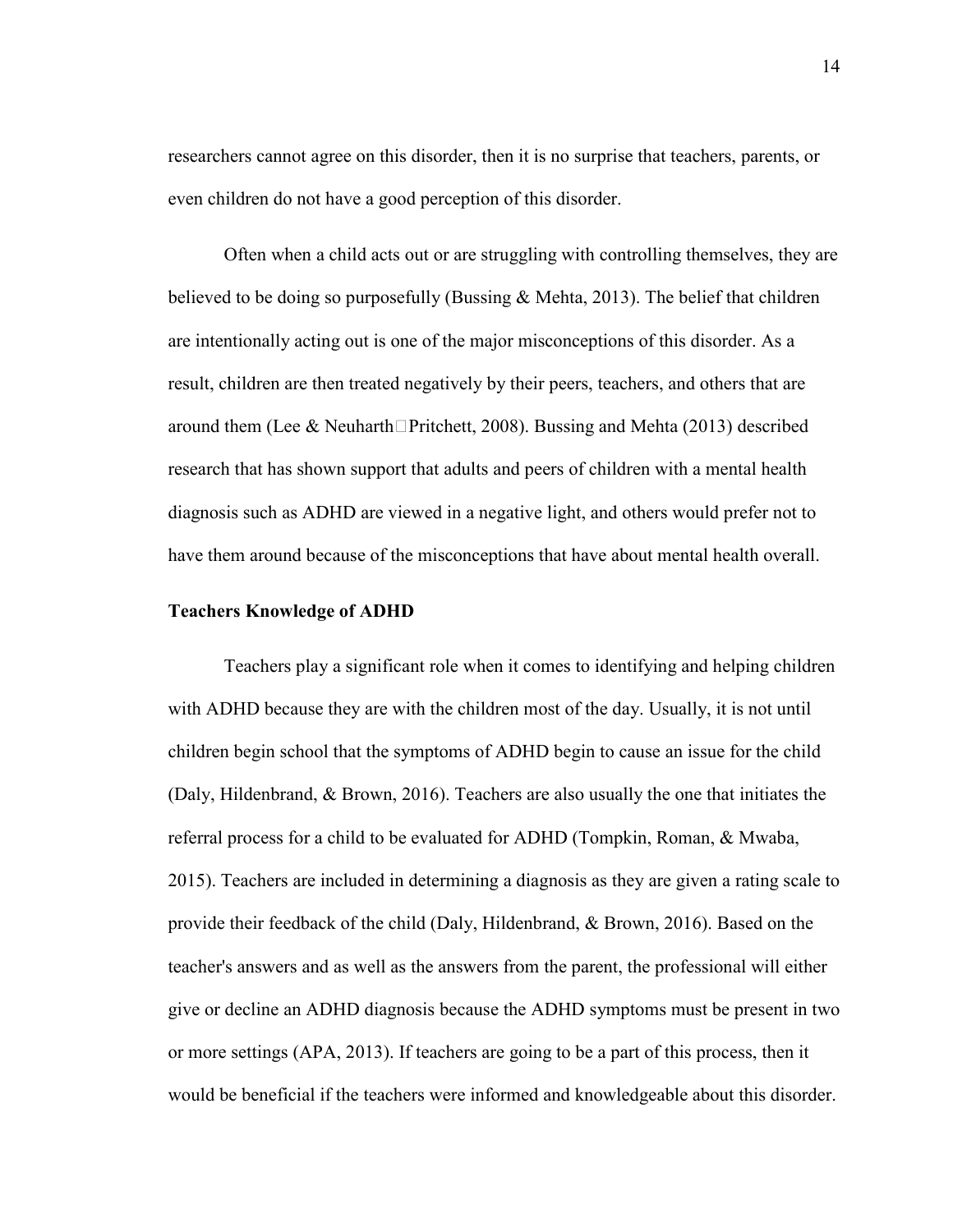Research has shown that many teachers have not had training on this disorder and have a lack of knowledge of how to provide interventions for children with ADHD (Tompkin, Roman, & Mwaba, 2015). If this is the case, then how can teachers be expected to provide accurate information and know-how to manage these children in the classroom setting. When teachers are not knowledgeable about this disorder, they tend to blame the child or the parents for the child's behaviors (Bradshaw & Kamal, 2013). As ADHD continues to be diagnosed in children, teachers need to be more aware of the symptoms and interventions that could help these children so that they can create an environment that is conducive to their learning. Tompkin, Roman, and Mwaba (2015) encourage that teachers have trainings about ADHD and classroom management techniques to assist children with this disorder better.

Teachers that are uninformed and unprepared to work with children with ADHD tend to become easily frustrated, and as a result, they might take their anger out on the student with ADHD (Bradshaw & Kamal, 2013). When this happens, and the child can begin to internalize the adverse reactions of the teachers and their peers, which can then make them believe they are bad and lower their self-esteem (Bell, Long, Garvan,  $\&$ Bussing, 2011). The teacher ends up doing more harm than good for the child even if it is unintentional. Teachers have an essential responsibility to the students that they teach, and having children with ADHD in the classroom might it challenging. Still, it is imperative they create a positive learning environment for all their children and seek assistance when they cannot.

#### **Environment and ADHD**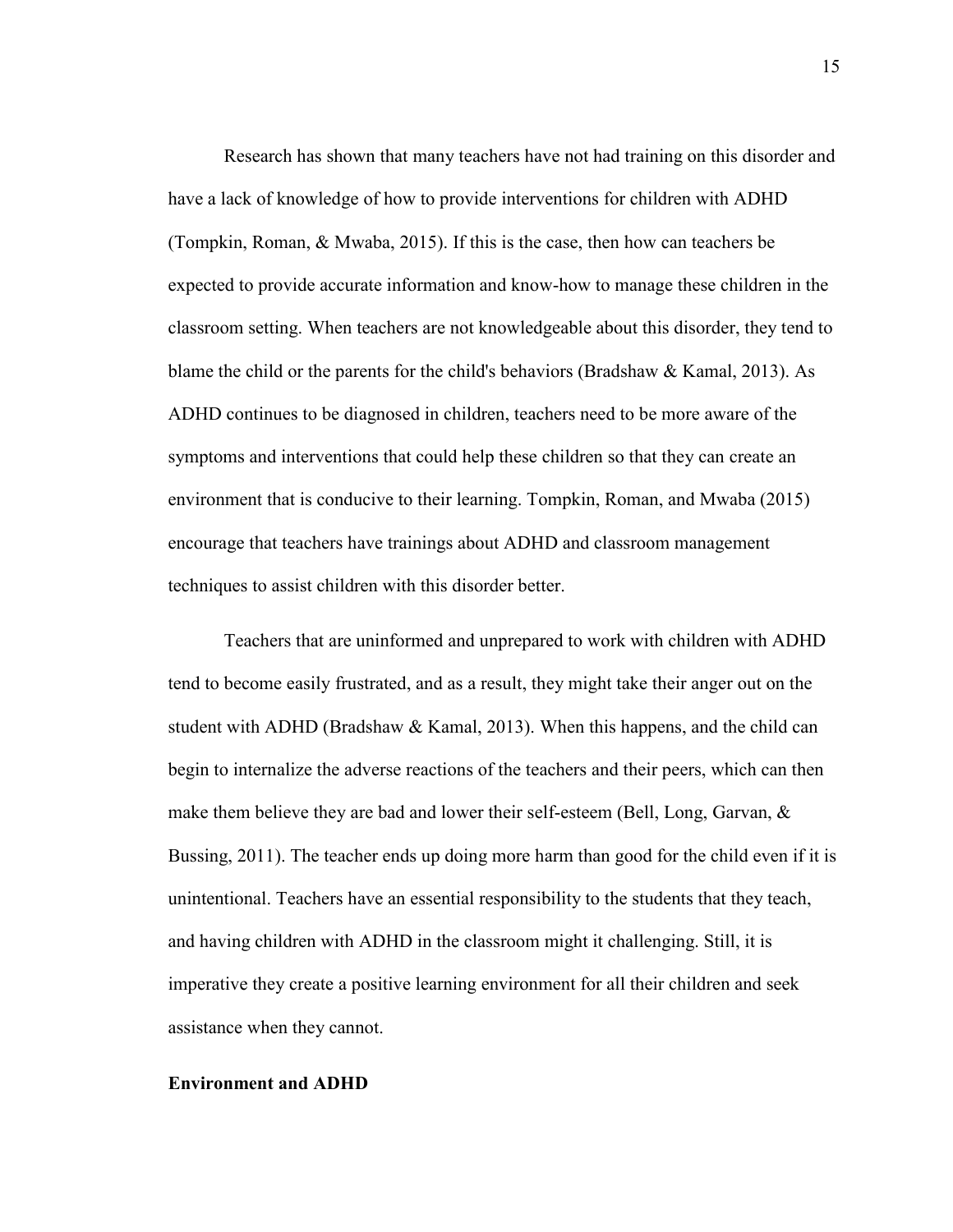Attention deficit hyperactivity disorder is now one of the most common disorders diagnosed in children and adolescence (CDC, 2018; CHAAD, 2018). When it comes to trying to determine a cause of the symptoms people, have many different sources that they look toward, such as the child, the parents, their diet, among many others. These factors might add to the increase in symptoms, but they are not the sole cause (CHADD, 2018). In the school setting, school staff tend to view the child or their family as the issue without considering the classroom setting along with other external and societal factors that also should be considered.

A third societal factor that has made a considerable affect on the environments of children and adults would be electronics. Society has evolved to the point that electronics are a major resource in a person's everyday life (Radesky, Eisenburg, Kistin, Gross, Block, Zuckerman, & Silverstein, 2016). Of course, electronics were made so that people could get multiple jobs done quicker and more efficiently. With such importance placed on using electronics, it is almost creating a societal type of ADHD because people are still required to do more while only supplying short amounts of attention to one task. Research has shown that the more screen time parents spend then the more screen time their children will spend (Schoeppe et al. 2016). Therefore, children are learning from what they see around them.

Many parents are continually using their phones to multi-task and balance their personal, family, and work lives, which takes their attention away from their families (Kildare & Middlemiss, 2017). Children enjoy attention, but it seems that mobile devices have become another obstacle that children must compete with to get that attention.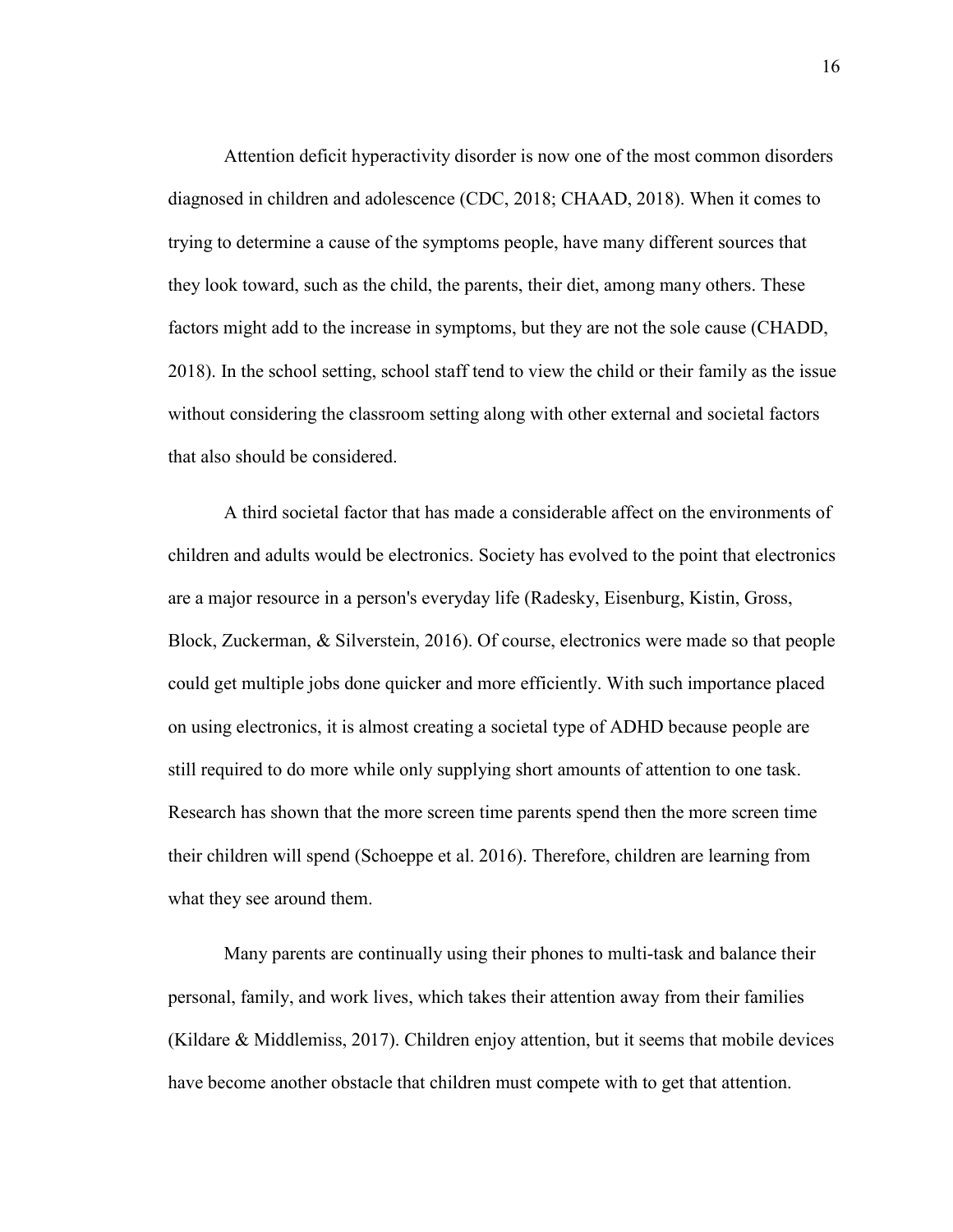These children then learn that acting out is how to get attention, which then becomes a problem for teachers because these children do the same negative behaviors in the classroom to get their attention.

It has become common in a child's life to have access to electronics, and they are often raised with electronics at their disposal (American Academy of Pediatrics, 2016). Children are spending a lot of time in front of a screen, either on their tablets, watching tv, or play on their or their parent's phones, but by doing so, it can also negatively affect their behaviors (Séguin & Klimek, 2016). Increased screen time has been shown to cause sleep disturbances in children, which then leads to them struggling with managing their behaviors during the day (Séguin & Klimek, 2016). The rise in children's screen time has also been associated with hindering a child's development in some areas and causing them to struggle with meeting a significant milestone (Rowan, 2010). This research provides support that before teachers label a child for acting out that they should try to understand the possible source and not just label them as ADHD because it is a more comfortable option.

Due to the increasing use in electronics, school staff should be more cognizant of the type of influence they can have on children. In addition to this, it would be helpful also to consider the home environments children are growing up in and compare that to a classroom setting (Fleer, 2011) because their classroom expectations might not be aligned with what children are used to doing. Electronics have been shown to have some positive effects on learning (American Academy of Pediatrics, 2016). Subsequently, when children are placed in a classroom that is less stimulating than what they are used to, then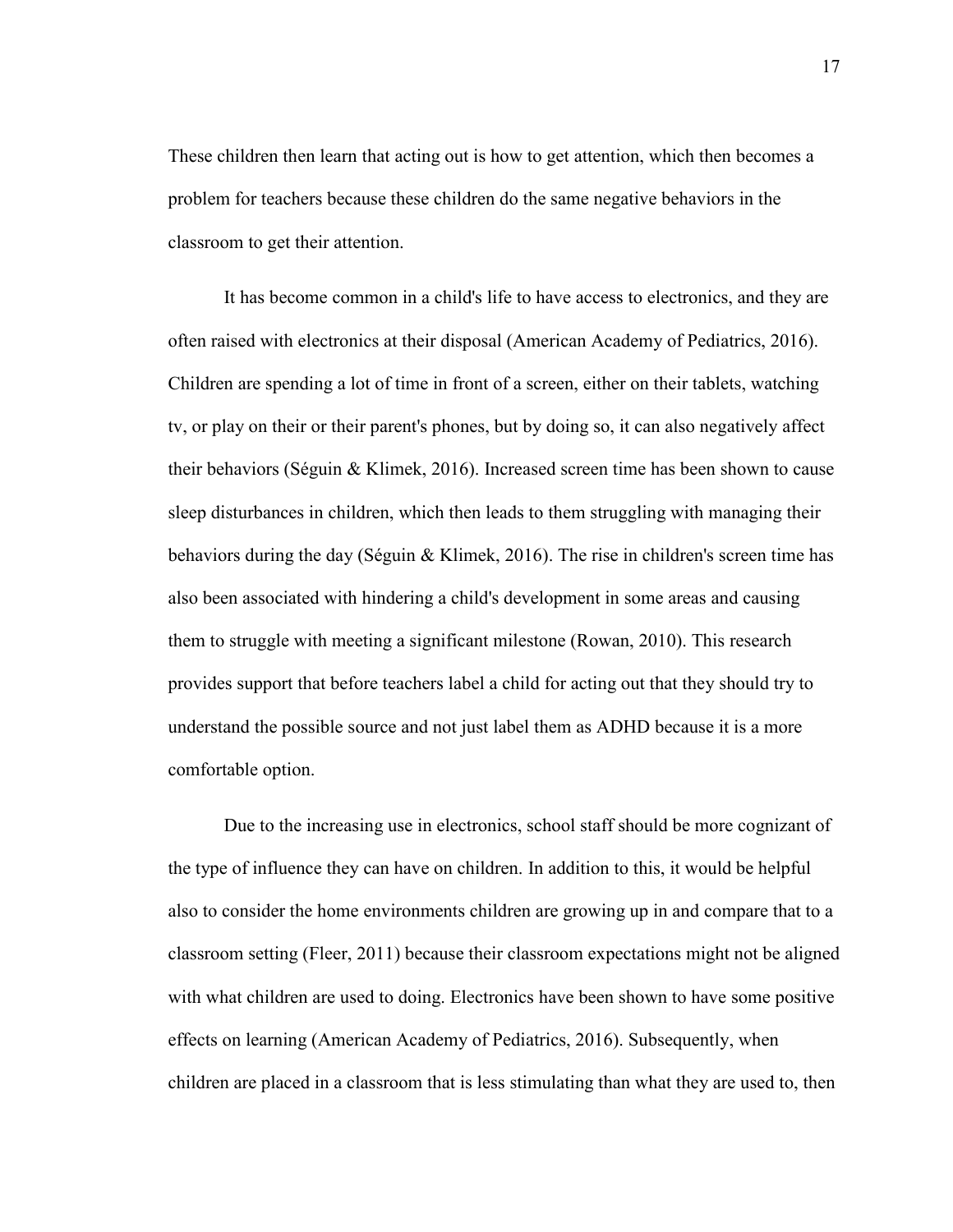it should not be surprising that children are experiencing an increase in symptoms when they are in the classroom.

 As the diagnosis of ADHD continues to rise in children, school staff need to start being prepared for these children that might require extra assistance. The environment should not only focus on the child but also utilize that systems perspective and look at all the systems that are interacting with one another regarding that child. If a child does have difficulty in the classroom, the teacher's response to the child can add to those symptoms and create an environment that is not conducive to the students (Bell et al., 2011). When looking at the child's behaviors in the classroom setting, the stigma of mental health, and the thoughts that teachers have about ADHD should also be considered.

In addition to stigma, the classroom size can be a factor. Classroom sizes are growing, and that can create a distraction for any child, especially a child who struggles with focusing and is easily distracted (Brennan  $\&$  Parsons, 2014). There are more factors that should be considered when trying to identify the source of the child's maladaptive behaviors other than jumping into a diagnosis or labeling the child as "bad." The child might affect the teacher and the classroom setting and their peers, but those same systems influence the child.

For a child, their two primary environments are home and school, and they each play a vital role in the child's life. A child with ADHD should be able to transition from one environment to the other without feeling isolated, stigmatized, or that they are bad children because they have a disorder that is not their fault. The stigma of mental health and the misconceptions of ADHD, as well as the teacher's knowledge and beliefs about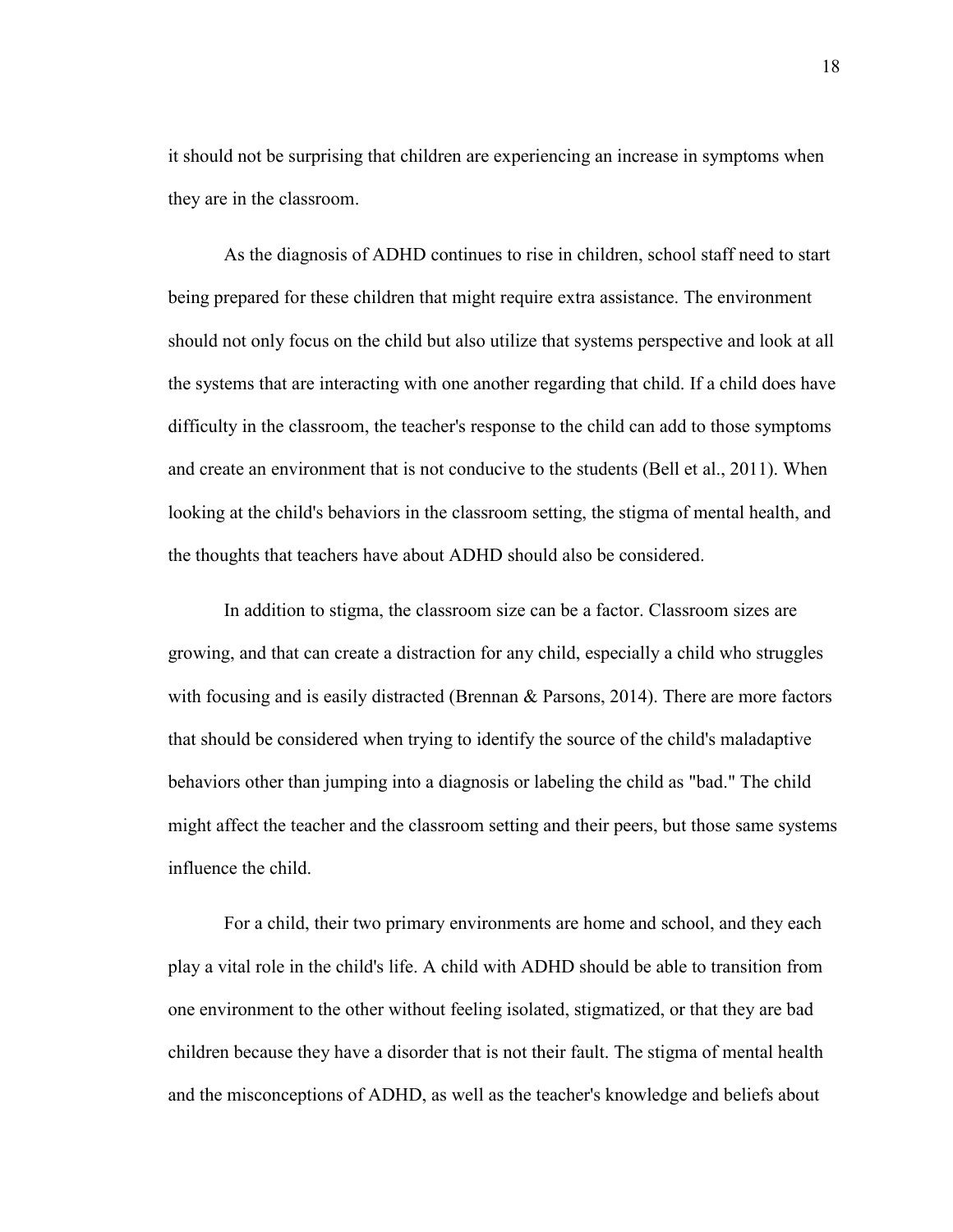ADHD, along with the home environment, can all contribute to the way a child behaves. Instead of placing blame, school staff should be working with the child and their parents to help them be successful in the school setting. Education and training for all those involved with the child might be needed to create a more favorable environment for them.

#### **Successful Treatments**

The diagnosis of Attention Deficit Hyperactivity disorder has evolved, and so has the treatment options for this disorder. Currently, there are different options when it comes to treating ADHD a few options include medication management, therapy, education on the disorder, parenting training, and a combination of these interventions (Daly, Hildenbrand, & Brown, 2016). Depending on the age of the child, that will also affect the recommended treatment for them (Hulkower, Kelley, Cloud, & Visser, 2017). These are also interventions that can be used within the school setting to assist teachers and school staff in helping children with ADHD.

Behavioral therapy is one of the interventions that is supported by research to help children, their parents, and their teacher manage their symptoms of ADHD (Hulkower et al., 2017). In many cases, this is the first intervention that is suggested when a child has been diagnosed with ADHD (Hulkower et al., 2017). This intervention can be used to help train parents and teachers as well as provide them education on the disorder. This intervention is also helpful because it can address components of the disorder that accompany an ADHD diagnosis that cannot be helped with another form of treatment, such as medication management (Daly, Hildenbrand, & Brown, 2016). ADHD is a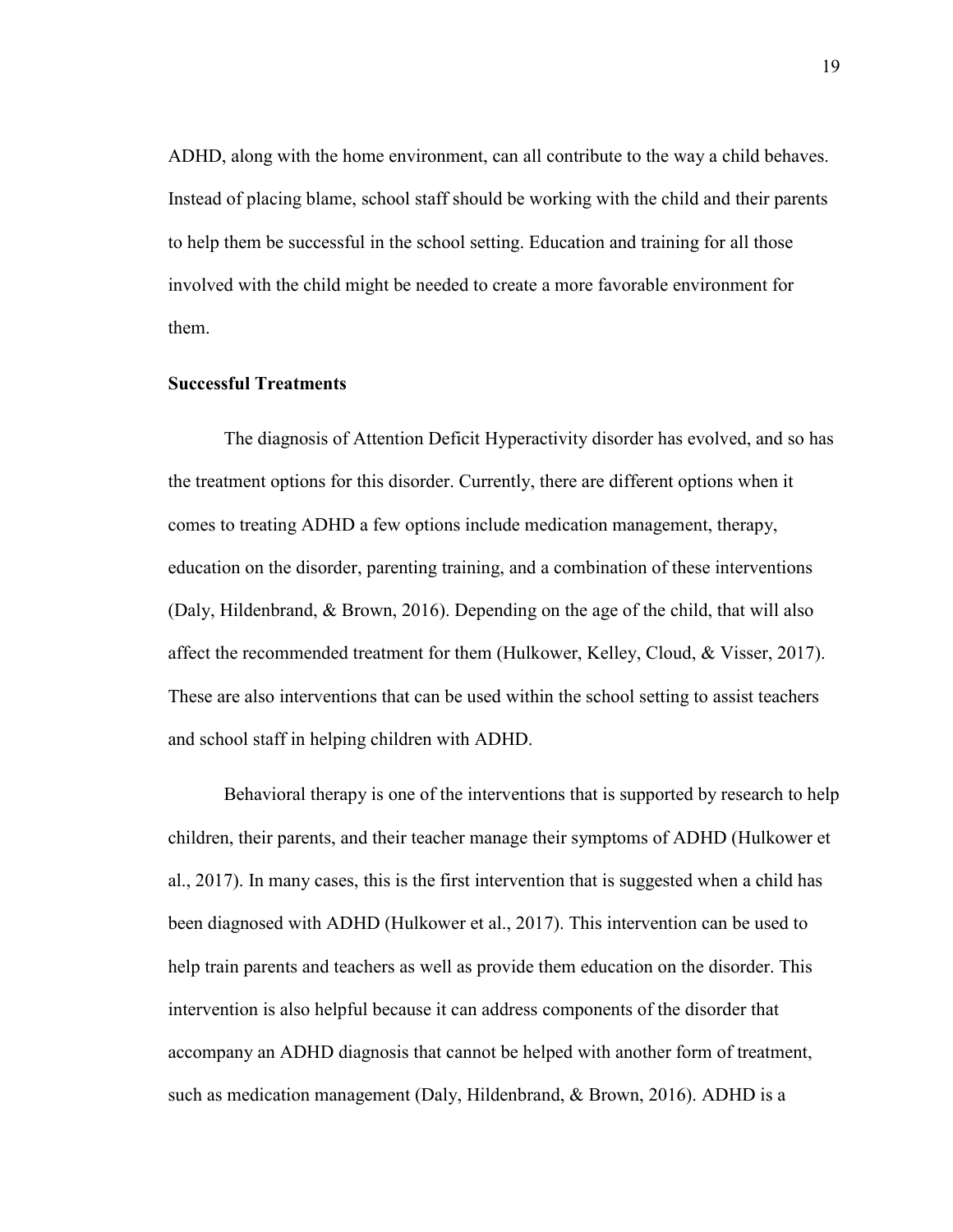neurological disorder that affects the child in ways that medication cannot change but that teaching through behavior therapy can.

Medication management has also been a helpful intervention when addressing ADHD in children. There are two common classes of medication that can be used to treat ADHD and the medication can have different effects on the child (Daly, Hildenbrand,  $\&$ Brown, 2016). Although behavioral therapy is usually the first recommended treatment, there are times when medication is encouraged over other treatments (Ainsworth, 2015). Hulkower et al. (2017) provides support for this claim by pointing out that research shows that medication is being prescribed more often than behavioral therapy or other interventions. Consequently, insurance providers have implemented rules to help limit the prescribing of ADHD medications to promote the use of different options before medication is used (Hulkower et al. 2017).

#### **Gap in Literature**

There is a plethora of research that addresses attention-deficit hyperactivity disorder and the environment, with many researchers focusing on the school setting. With this research, there has been much feedback on how the environment that a child is in does affect a child's ADHD symptoms (Livingston et al. 2016). The research has looked at the teacher's reactions to the students, their expectations, and the way they manage their classrooms and the interventions they use or do not use (Moore, Russel, Arnell, & Ford, 2017; Tompkin, Roman, & Mwaba, 2015).

But what appears to be missing is how the social expectations that shape the school environment can create a challenge for children with an ADHD diagnosis. In a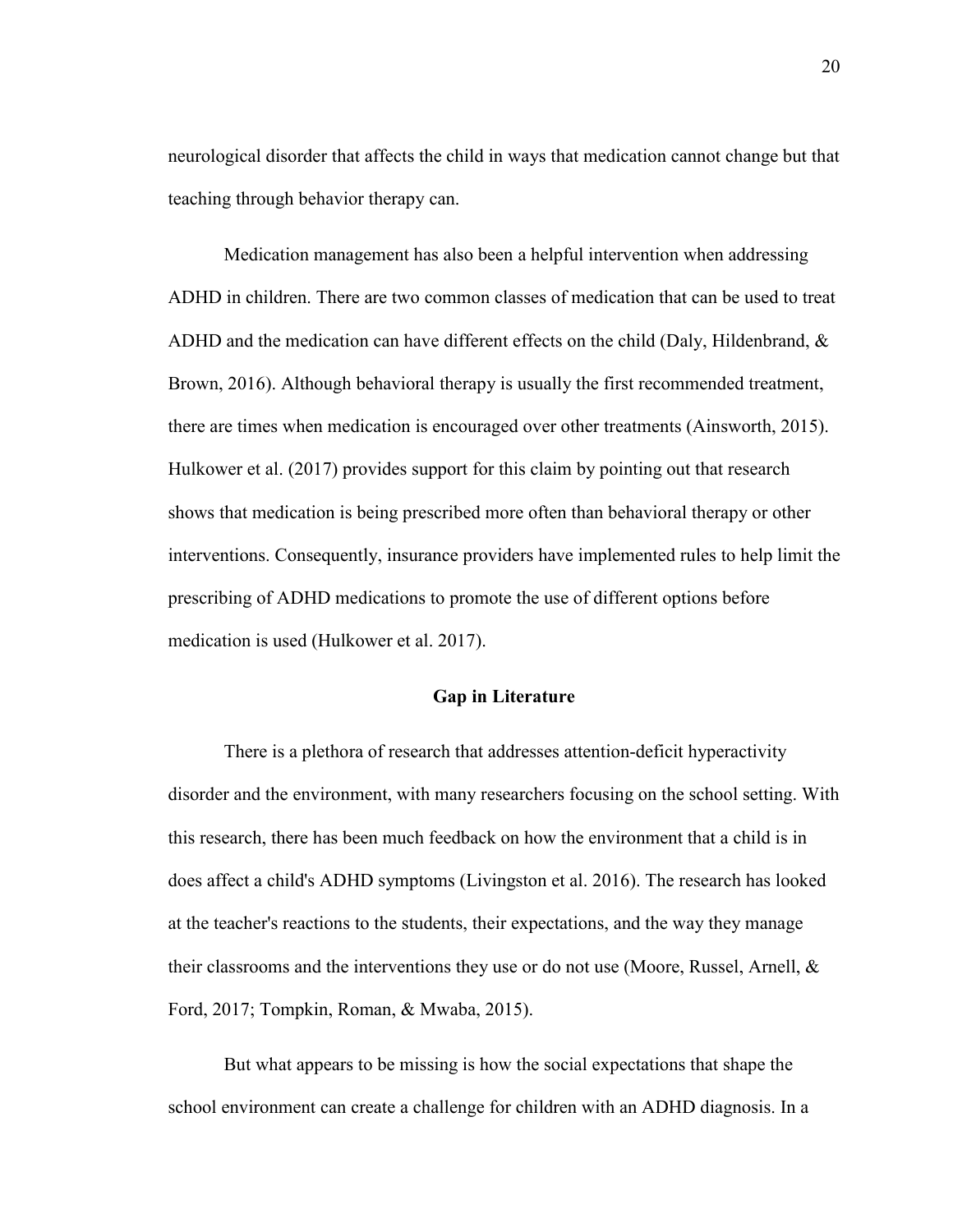classroom setting, the expectations that teachers have of their students might not apply to all students as they are all different, including those with ADHD. This research tied in how the pressure to achieve these social norms also contributes to stigma and misconceptions that are held by teachers that also create a less productive learning environment for students with ADHD from a systems perspective.

Teachers are expecting children to fit the social and developmental norms that have been created to describe a child of a certain age. But what happens when these norms do not account for children who might require additional assistance to meet these norms, such as children with ADHD. For some children, their normal might not be society's normal, and that should not cause them to be seen as troubled or bad kids. When teachers place these demands on students with ADHD, it can add more friction to an already stressful situation.

In the United States, children are taught at a young age the being independent and productive is what they should strive for as they grow older (Adams, Blumenfeld, Castaneda, Hackman, Peters, & Zuniga, 2013). Needing help or not being "perfect" or "normal" is seen as a weakness. In this construction of social norms, ableism was created. Ableism is the discrimination of anyone with a disability, whether it is physical or mental (Adams et al. 2013). Therefore, a child that has ADHD would not fit into the expectations of society and would require extra assistance to keep up, which could then lead to them being discriminated against or stereotyped.

American society places high importance on productivity as well as independence (Wendell, 1996), and a child with ADHD might struggle with keeping up with their peers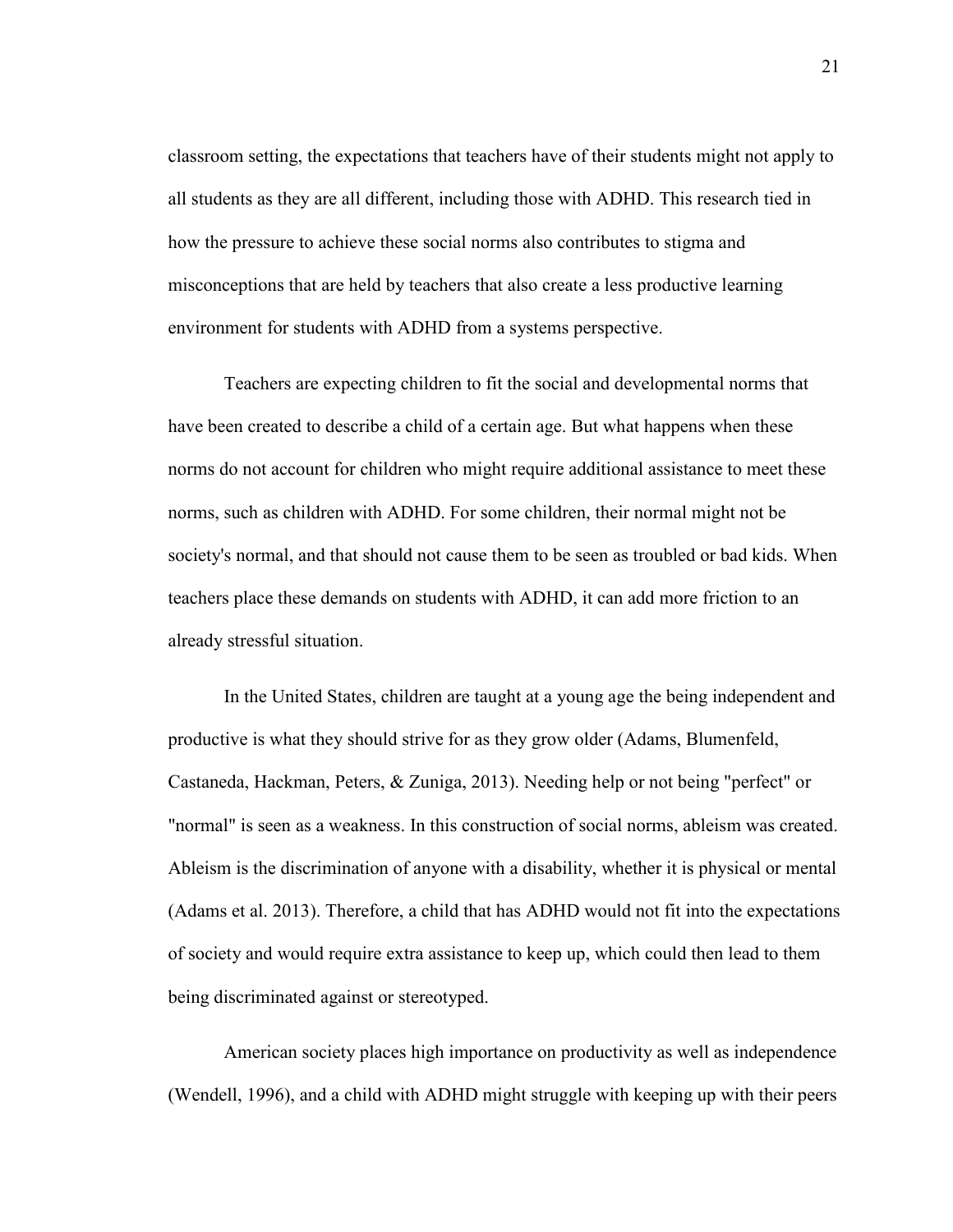and completing their work. But as mental health issues, including ADHD, become more common in children, then these social expectations need to be adjusted or more flexible so that they do not discriminate against those that do have difficulty. It does not mean that they cannot achieve their goals, but it just might mean that they need more time and assistance.

#### **Summary**

ADHD is a disorder that is a growing concern that continues to affect children and their performance in the school setting. The purpose of the research is to look at how social workers can help improve the educational experiences of children with ADHD in the school setting while considering how the social expectations of the environment play a role in the ADHD symptoms. I used a systems perspective to show how the various systems in a child's life interact and contribute to the symptoms. Focus groups were composed of social workers that completed the interviews for the research. Once the interviews have been completed, I collected and analyzed the data.

 The literature review has provided some critical information about children who have ADHD and how their environment plays a role in the symptoms. The literature review also shed some light on an area that requires further investigation, which was for the researchers to look into how social norms of society and within a classroom can contribute to the struggle that children with ADHD are already facing. These expectations by the teacher can cause some tension as a student with ADHD is unable to "fit the mold" of an ideal student. As a result, they might get labeled as a bad child or become targeted.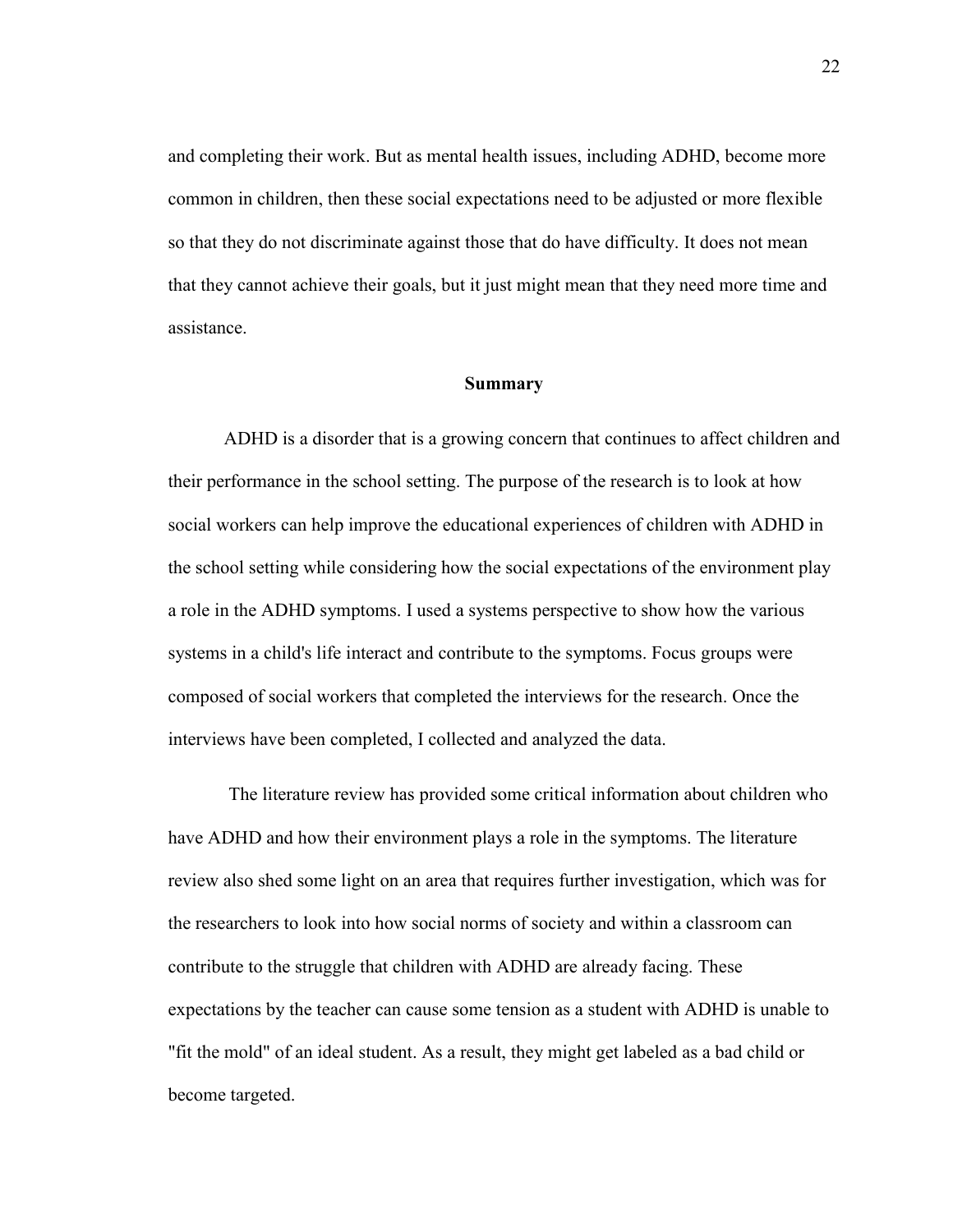Therefore, the goal of this research was to complete a focus group with social workers that have worked with children with ADHD and try to raise awareness about this issue while also obtaining feedback on ways that could help improve the school experience of children with ADHD. In the following section, the ways in which this topic will be researched are explored. The research design and the data collection methods will be outlined to show how social workers perceive the gap that is how the social expectations within the environment can impact children with ADHD.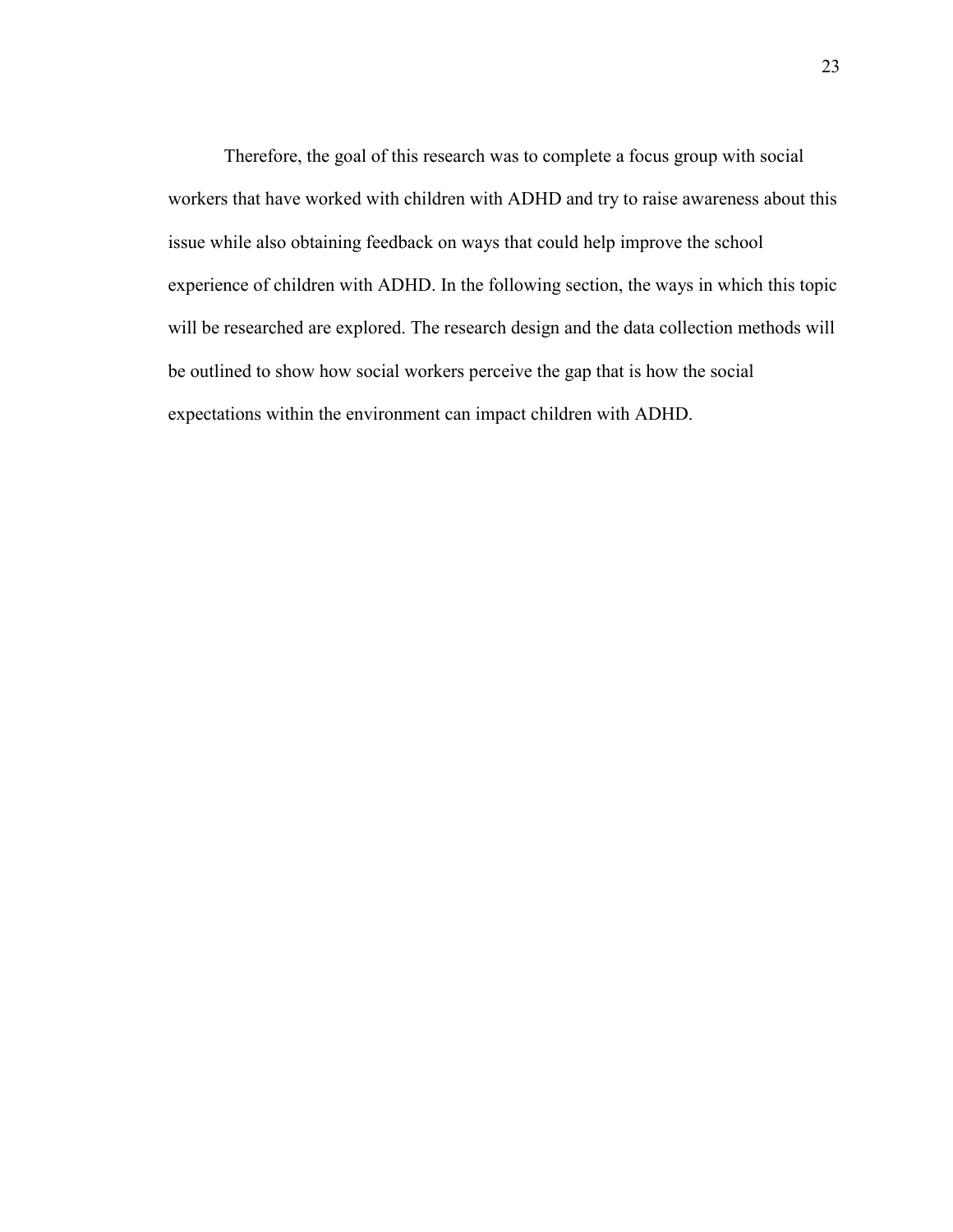#### Section 2: Research Design and Data Collection

ADHD is a common and increasing diagnosis being given to children, but schools still seem unprepared to accommodate these children. Further, schools should be looking more at how the environment plays a role in heightening the symptoms of ADHD. In this section, I will explore the research methods and design of the project, including the instruments, the participants, and recruitment efforts. In this section, I will also cover potential ethical concerns. My research question was: What are the perspectives of social workers on how the environment affects children with ADHD in a school setting?

#### **Research Methods**

The research design was a qualitative method that consisted of using focus groups to gather information for the study. During the focus group, I asked social workers about their perspectives about how the environment can impact the behaviors of children with ADHD. The focus group brought participants with similar interests together to discuss this common issue (Yin, 2016). The participants of the focused group were six social workers with either a bachelor's or master's degree in social work that has worked in the school setting and with children that have or were suspected of having ADHD. Additionally, the use of the focus group provided an opportunity for the participants to describe their experiences in their own words (Yin, 2016).

Snowball sampling was used to recruit the participants of the focused group. Snowball sampling provides a way for the selection of specific individuals to participate in the research (Yegidis, Weinbach, & Myers, 2012). In this type of sampling, the participants have been chosen based on their experience with working with children that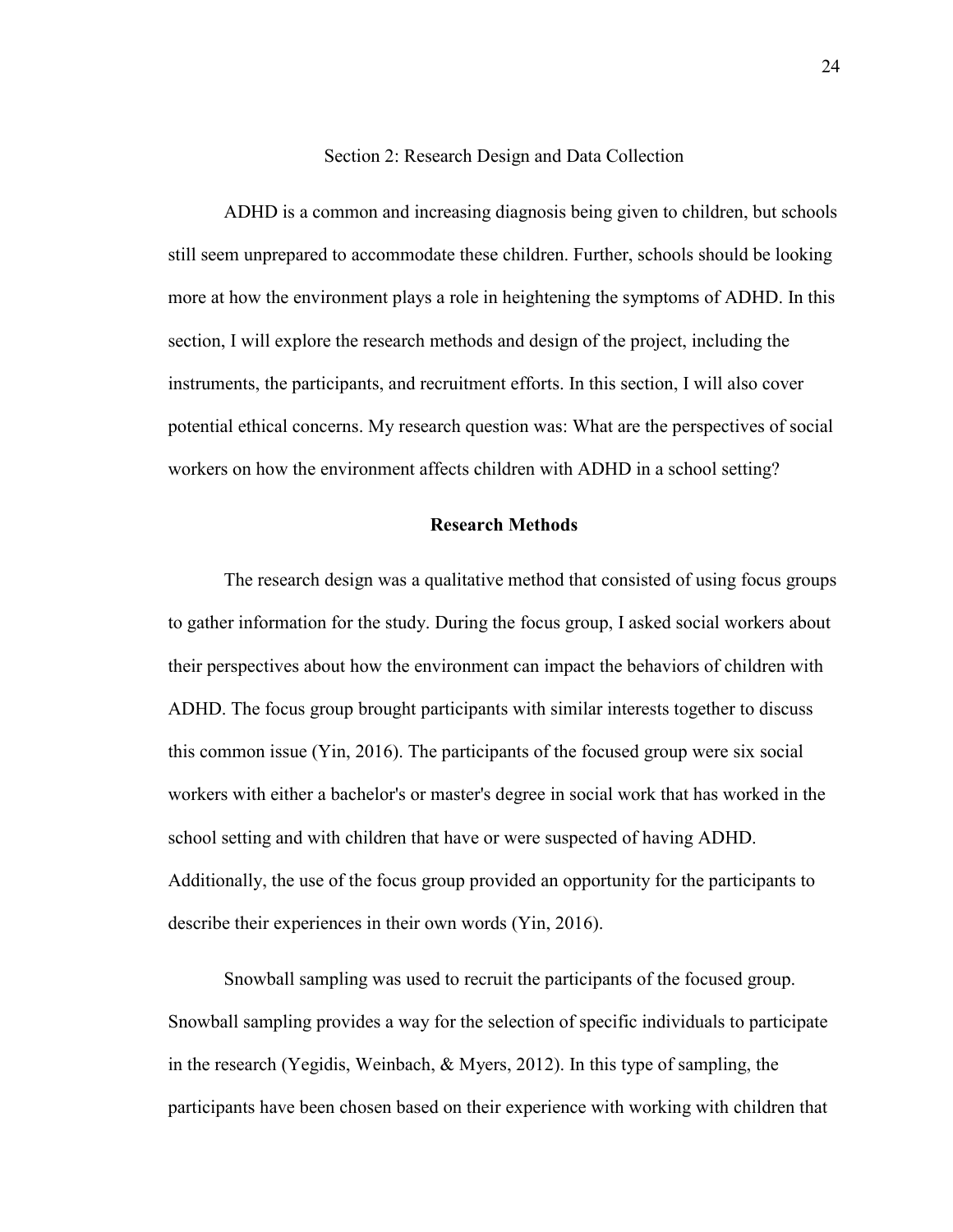have or have been suspected of having ADHD and who have worked with school staff. The sampling process can be time-consuming; therefore, snowball sampling helped narrow down the focus of the participants and helped find those who were most useful to the research.

 A flyer about the project was created that could be shared easily to help with recruitment(Appendix A). From there, I identified people that were able to ask to participate. Contact information of others that could also participate in the research was provided by the initial group of participants. This approach helped save time and only focused on those who would meet the criteria for the project.

#### **Instruments**

Kendal, Milnes, Welsby, and Pryjmachuk (2017) utilized a focused group of adolescents to gather information about their insight on their mental health needs. Similar to their research, the questions were developed to provide to the focus group participants, and the participants were social workers (Appendix C). The questions focused on the experiences of the social workers that have worked with children with ADHD, their thoughts on ADHD, the stigma surrounding mental health, and how the environment can cause the symptoms of ADHD. The questions also looked at treatment options for the children. The purpose was to get insight from those who have experience in the mental health field and that have worked with children with ADHD (Yin, 2016).

### **Data Collection**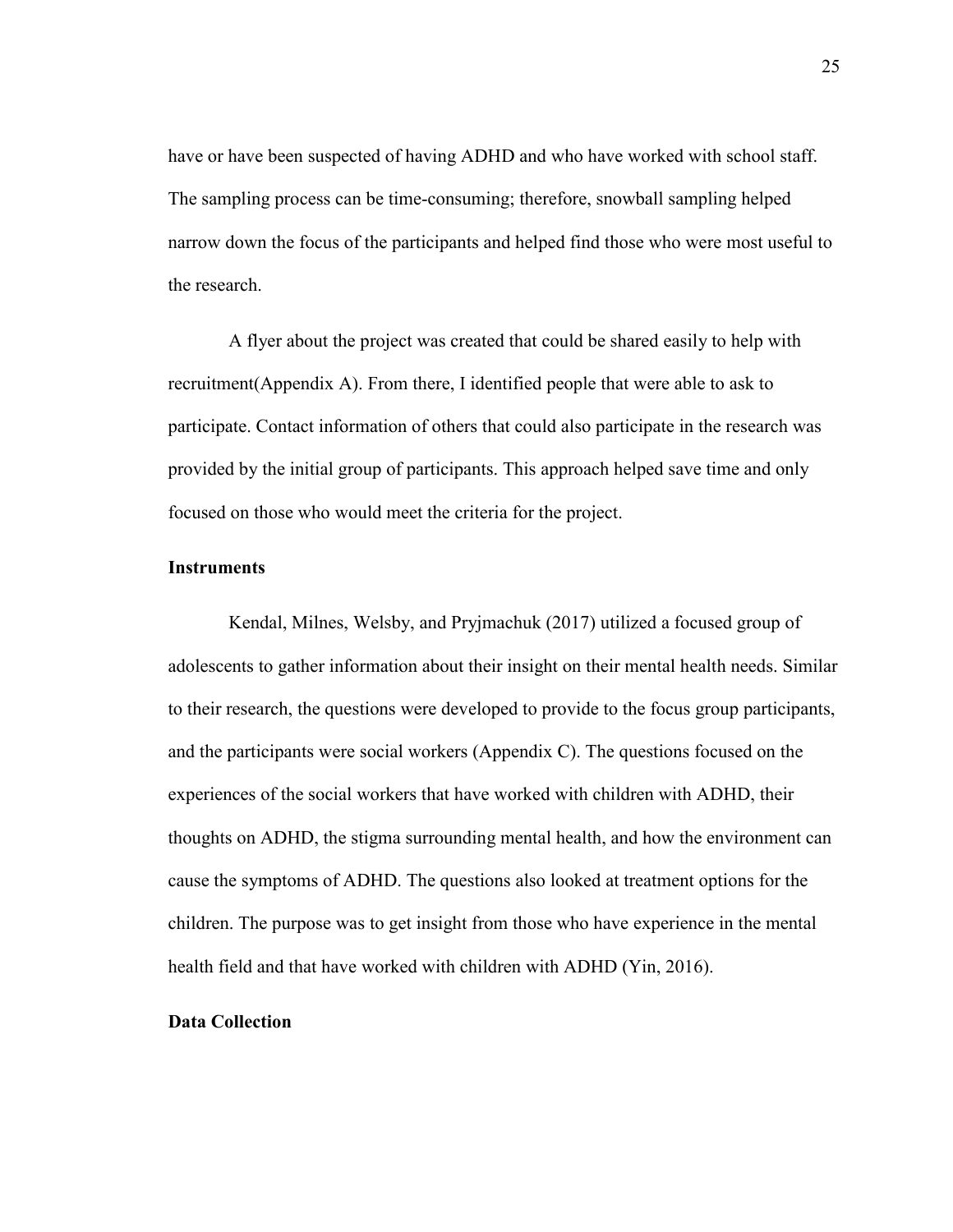The interviews were recorded to collect the data. Before participating, the participants were asked if they give consent for the sessions to be recorded. During the focused groups, I used rephrasing and active listening skills to ensure understanding and clarity of the information being presented (Kirst-Ashman & Hull, 2012). These efforts were to ensure that the insights from the participants were accurately recorded in the interviews, and the participants could elaborate on their thoughts. I transcribed their responses so that I could identify any themes within the data. The participant got to review their responses to ensure that they agreed with the information and in case they had any additional information to add.

### **Data Analysis**

Analyzing the data of a qualitative study involves finding reoccurring themes or commonalities among the information that is provided by the participants (McNiff, 2016). The process of analyzing the data encourages the researcher to look for data that is relevant to the research question (McNiff, 2016). Analysis of the data began after the recorded information was transcribed. From this point, the transcriptions were read over, and keywords were identified to create a database of essential terms. Yin (2016) suggested organizing the data in such a way that allows the researcher to become familiar with their data by creating a database and coding the information.

While analyzing the data, it is understood that reflexivity can play a part in the information that is gathered. Reflexivity refers to the affect that the researchers can have on the results of the findings (Jootun, McGhee, & Marland, 2009). The researcher makes efforts to keep their biases out of the research findings, which promotes rigor in the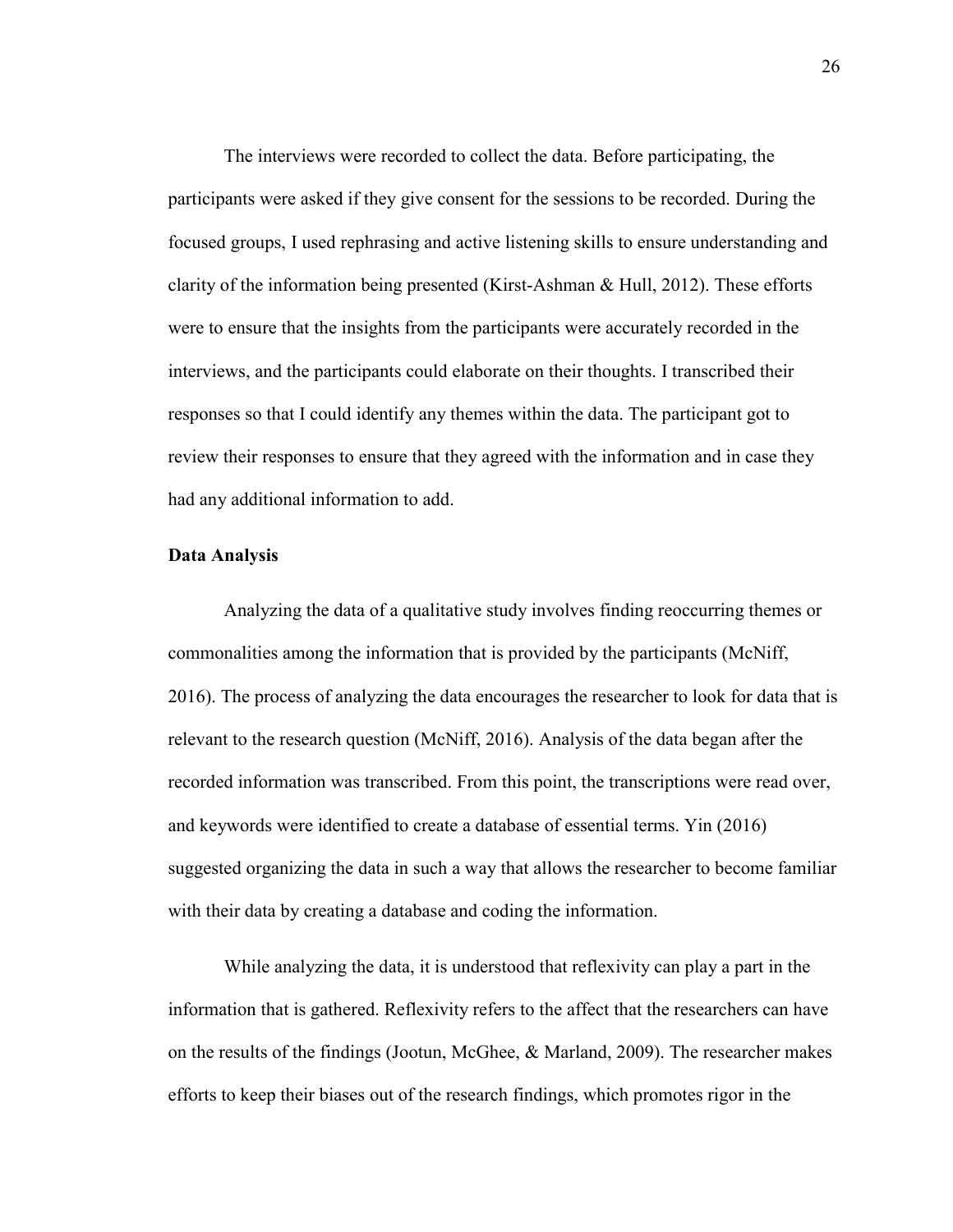research (Rettke, Pretto, Spichiger, Frei, & Spirig, 2018). Efforts included constant selfreflection so that the researcher was aware of their stance on the issue being addressed. The researcher continuously critiqued their involvement with the research to keep from influencing the results (Rettke et al., 2018). By controlling for researcher bias, it made the research more credible and transparent.

### **Ethical Procedures**

In order to begin the data collection process, an application was submitted to the IRB to gain approval for this project. After the IRB reviewed the application, the data collection process for this project could commence and was given the approval number 09-23-19-0453653. Reports coming out of this study do not share the identities of individual participants. Details that might identify participants, such as the location of the study, also were not shared. I did not use any personal information for any purpose outside of this research project. Data is kept secure by password protection on the computer that has the information and recordings on it. In the place of names, a number was assigned to each participant to protect their privacy. Consents forms with names were scanned into the computer and kept in a locked file. Data will be held for at least 5 years, as required by the university. A sample of the consent forms can be found in Appendix B.

In conclusion, a total of six social workers participated in the focus groups. Snowball sampling was used to help recruit the participants. A set of questions were read to the social workers for them to answer (Appendix C). Recruitment occurred by distributing a flyer (Appendix A). Once the participants have been identified, consent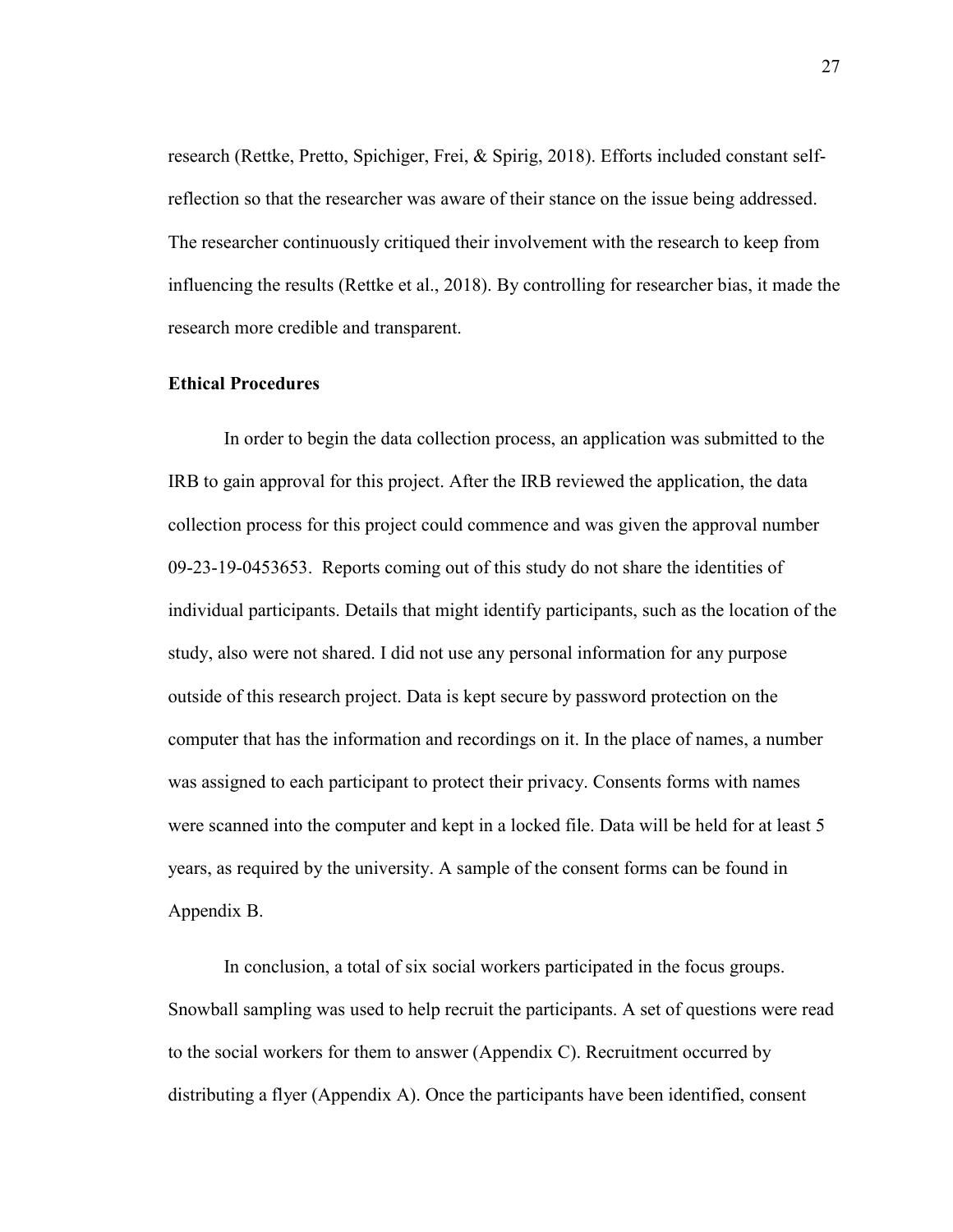forms were provided for them and signed (Appendix B). Each participant was given a number to protect their confidentiality and the session were recorded. Once the focus groups were completed, to identify themes within the responses provided the information was transcribed. I actively worked to keep their personal bias out of the research so that it could remain credible and trustworthy. In the following section, the results of the study will be presented in more detail.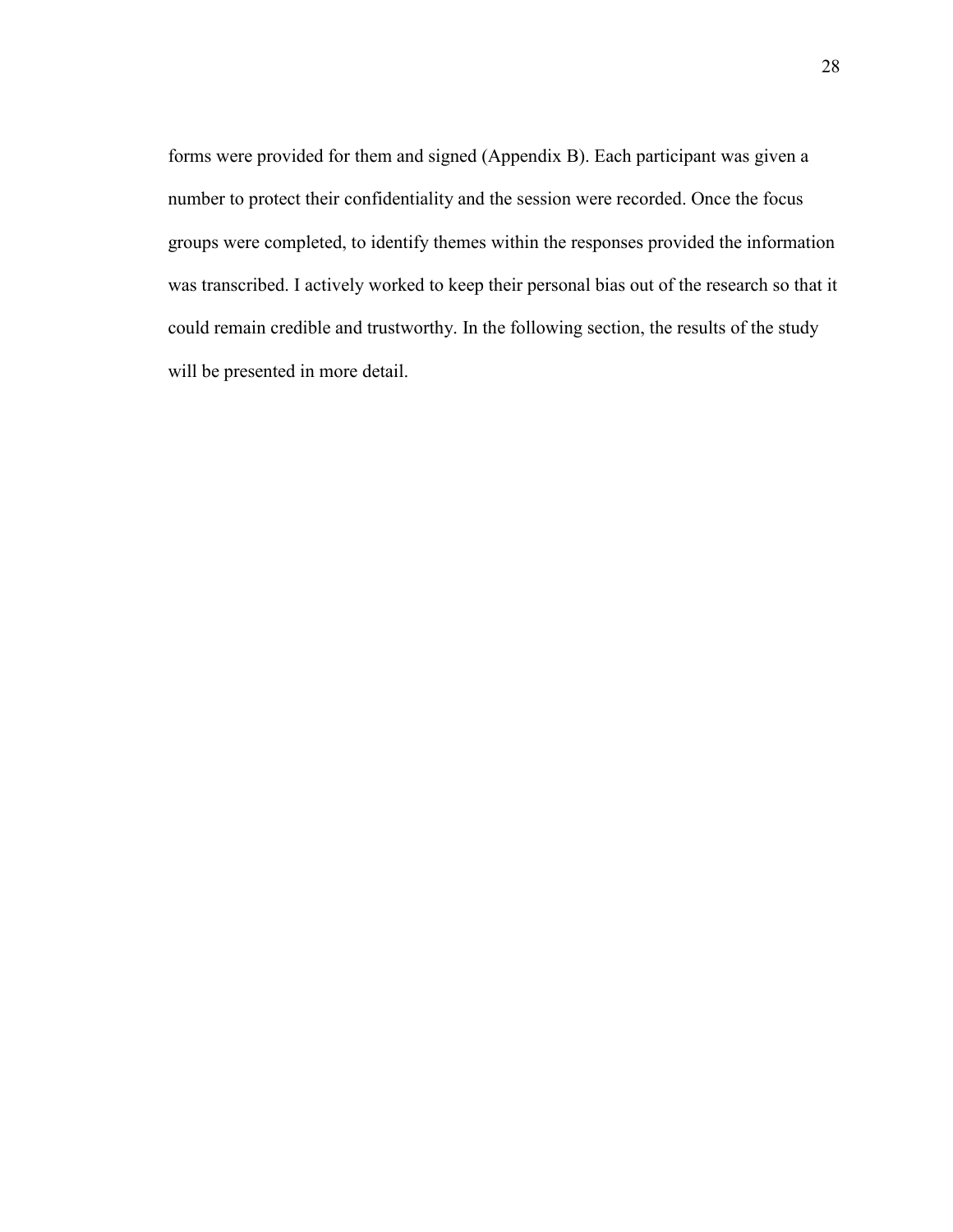#### Section 3: Presentation of Findings

The purpose of this research study was to look at how children with ADHD are treated within the school setting and how social workers in Suffolk, VA, can assist with improving the treatment of these children. This research study was also focusing on how the environment can influence ADHD symptoms. The research question that this the focus of this project is as follows: What are the perspectives of social workers on how the environment affects children with ADHD in a school setting?

To answer this research question, I used qualitative analysis in the form of focused groups of social workers. Snowball sampling was used to recruit participants. The social workers then participated in a focus group with other social workers and answered the identified questions that were created to help answer this research question. I used this research design so that social workers could offer their insights as they interact with these children daily. Using focus groups allowed me to gain more insight from these social workers about their ideas on the research question. It also allowed for the social workers to have an open dialogue about the problem and share their perceptions and thoughts.

My role as the researcher was to facilitate the discussion and ensure that it focused on the questions being asked, that the participants were respectful to one another, and that confidentiality was maintained. In the facilitator role, I described the boundaries and limits of the group while also being present to provide support for any participant that might need as a result of participation in the group. I read the questions to the group and encouraged the group members to answer. In this section, I will cover how the data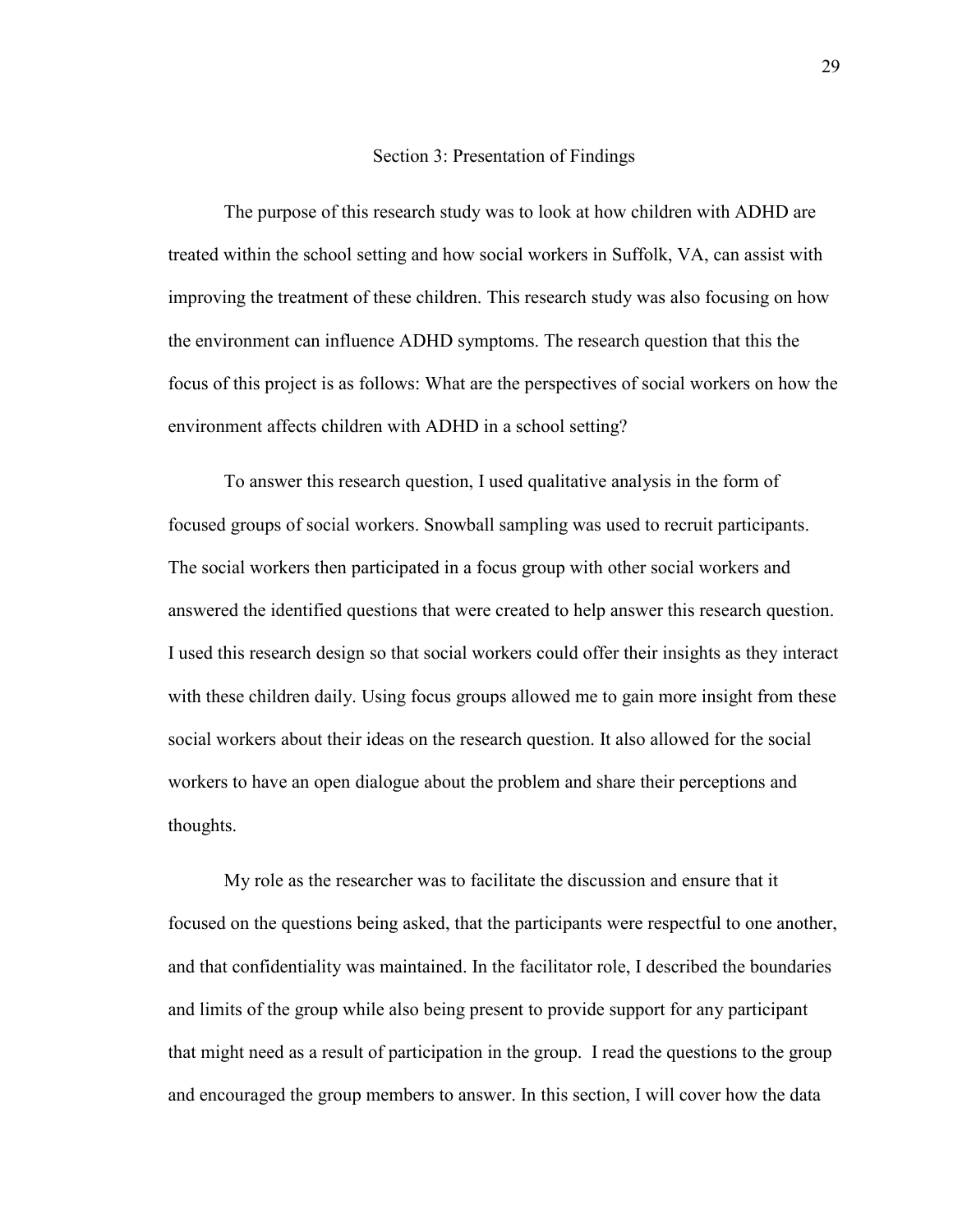was collected, and the process of how it was analyzed, and the results of that analysis process will be explained.

### **Data Analysis Techniques**

Once the IRB approved the research with the approval number of 09-23-19- 0453653, I began to recruit participants then began. It took approximately 4 weeks to recruit, and it took an additional two weeks to schedule and complete the focus groups. After each group, the video was used so that the responses could be typed out in a word document. To ensure that I accurately transcribe the responses, and no information was missed the video was reviewed at least twice on different days for each group. The responses of each participant were transcribed and shown to the participants so that they could see what I transcribed from the video. Each time, the participants had no additional information to add and approved the information.

Data analysis procedures for the project include using hand-coding to ensure the trustworthiness of the data. I manually coded the data, and to help organize the data Microsoft Excel was used in the process. The focus group questions were typed into the first column of the excel document. Next to each research question, the assigned number of each responder was placed there, and their responses were placed in the following row next to their name. From there, I used descriptive and In vivo coding to identify key phrases or words that represented each response and were also relevant to the research question.

For the initial coding cycle, I used In vivo coding, which allowed me to use keywords or phrases that were used verbatim by the participants (Saldaña, 2015). I went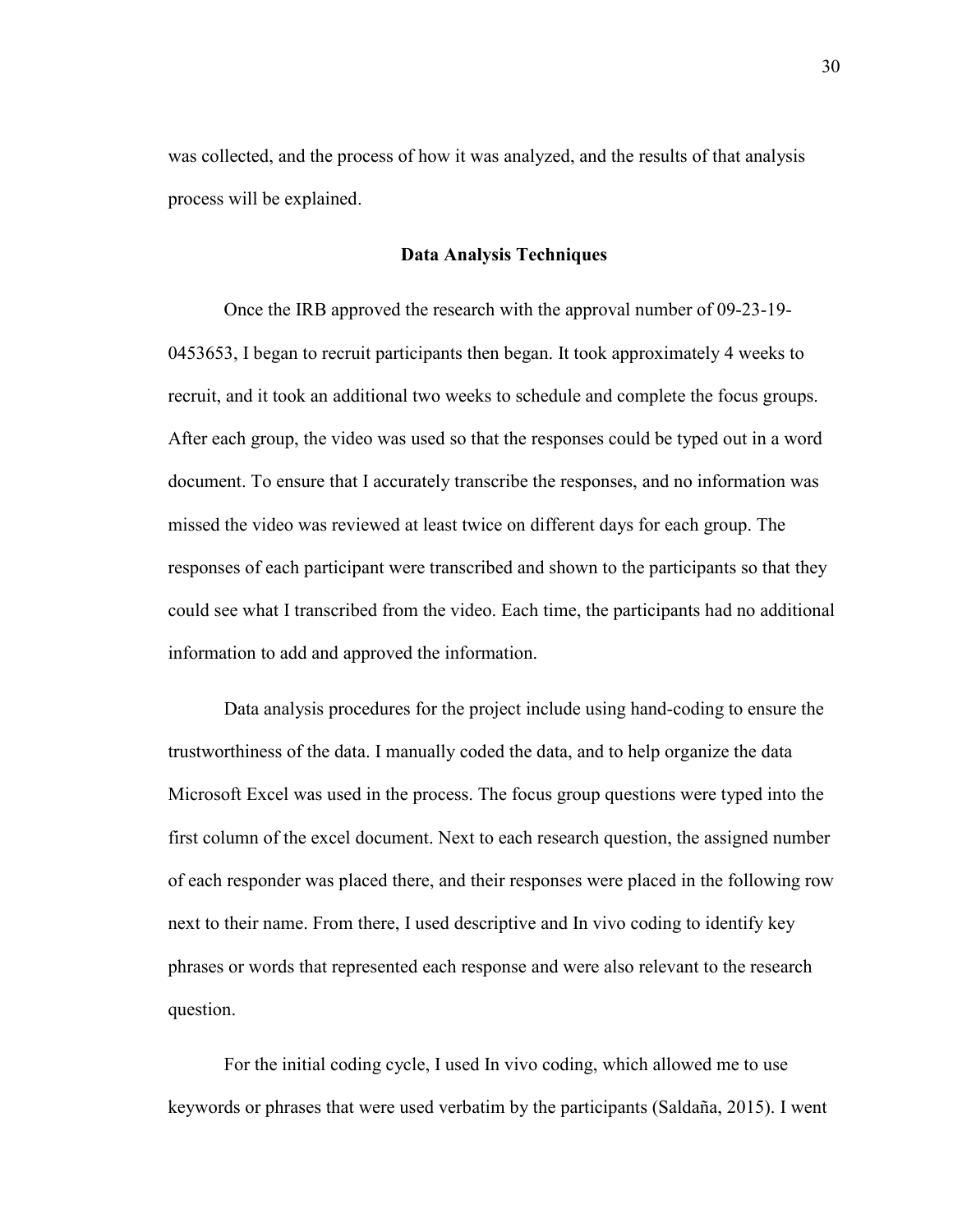through each response and repeated this process. From there, the codes were placed in the next row by the responses. I repeated this process a second time on a different day just so that I could look at the data set with new eyes. I looked for any additional words or phrases that I might have missed on the first cycle and added them in with the initial set. I then went through the second cycle of coding. I used descriptive coding to help pick out any similarities among the initial responses that could be used to create categories and themes for the codes that pertained to the research question. I repeated this process for the third round of coding as well. Descriptive coding is when a researcher picks a code based on the topic of the data (Saldaña, 2015). A sample of how this process was done can be viewed below in Table 1. During the three coding cycles, this process was used to condense the codes into categories, and that helped to identify themes that are listed next section in Table 2.

# Table 1

| Research                                                               | Responders | Response                                                                                                                                                                                                                                                                                                                                            | First coding                                                                                                                                                              | Second coding                                                                         | Third coding                                             |
|------------------------------------------------------------------------|------------|-----------------------------------------------------------------------------------------------------------------------------------------------------------------------------------------------------------------------------------------------------------------------------------------------------------------------------------------------------|---------------------------------------------------------------------------------------------------------------------------------------------------------------------------|---------------------------------------------------------------------------------------|----------------------------------------------------------|
| question                                                               | number     |                                                                                                                                                                                                                                                                                                                                                     | cycle                                                                                                                                                                     | cycle                                                                                 | cycle                                                    |
| What are your<br>experiences<br>working with<br>children with<br>ADHD? | 75         | Children that are rightfully<br>diagnosed with ADHD<br>often have trouble focusing<br>on topics, and their speech<br>is pressured. Symptoms are<br>required to be displayed<br>within three locations<br>within the child's life.<br>Patience is demanded when<br>working with this<br>population, as it can be<br>challenging to stay on<br>topic. | "rightfully"<br>diagnosed,"<br>"trouble"<br>focusing,"<br>"pressured<br>speech,"<br>"displayed<br>within three<br>locations<br>within the<br>child's life,"<br>"patience" | <b>ADHD</b><br>symptoms and<br>criteria, correct<br>diagnosis<br>requires<br>patience | Education on<br>ADHD,<br>diagnosing,<br>teacher training |

*Sample of the Coding Process in Excel*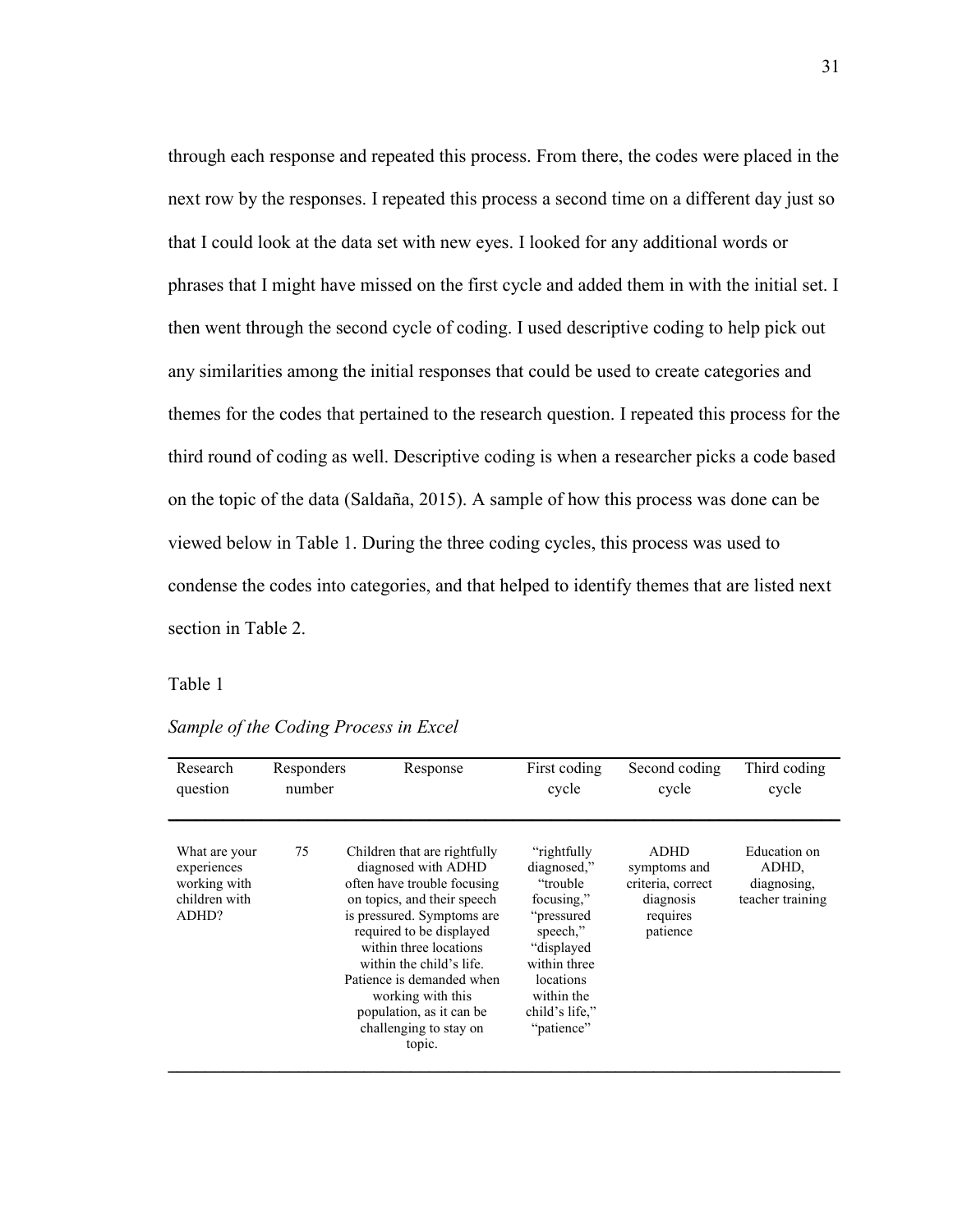My transcription and the use of the video recording allows for the accuracy of what is being transcribed and ensured that the transcript truly reflected the focus group sessions (Moser & Korstjens, 2018). To ensure the accuracy of the transcripts, the videos were reviewed more than once on different days. After the responses had been transcribed, I used a form of member checking and allowed the participants to review their responses as another way to check for accuracy and validation of the information provide (Creswell & Creswell, 2018). I met with the participants again or emailed them a copy of their responses that I typed up so that they could review their responses and edits their responses if they wanted to.

 The recording and the transcription of the data also helps ensure the reliability of the data by again ensuring the what was said is correct and that the information such as the questions were consistent when read to the participants (Creswell  $&$  Creswell, 2018). I used triangulation as another form of validation by completing two focused groups at different items during the data collection process. Triangulation allowed different data sources such as the two groups to share their responses at different times, which produced support in the themes that were identified (Creswell  $\&$  Creswell, 2018). The group members were in different groups but still had similar answers which supports the credibility and trustworthiness to the research data.

During the initial coding process, I used an inductive coding scheme to allow any emerging themes to represent what was found within the data and not what I wanted (Moser & Korstjens, 2018). It allowed for a more unbiased approach while I hand-coded the data set. Once the initial themes were identified, I then compared those to the themes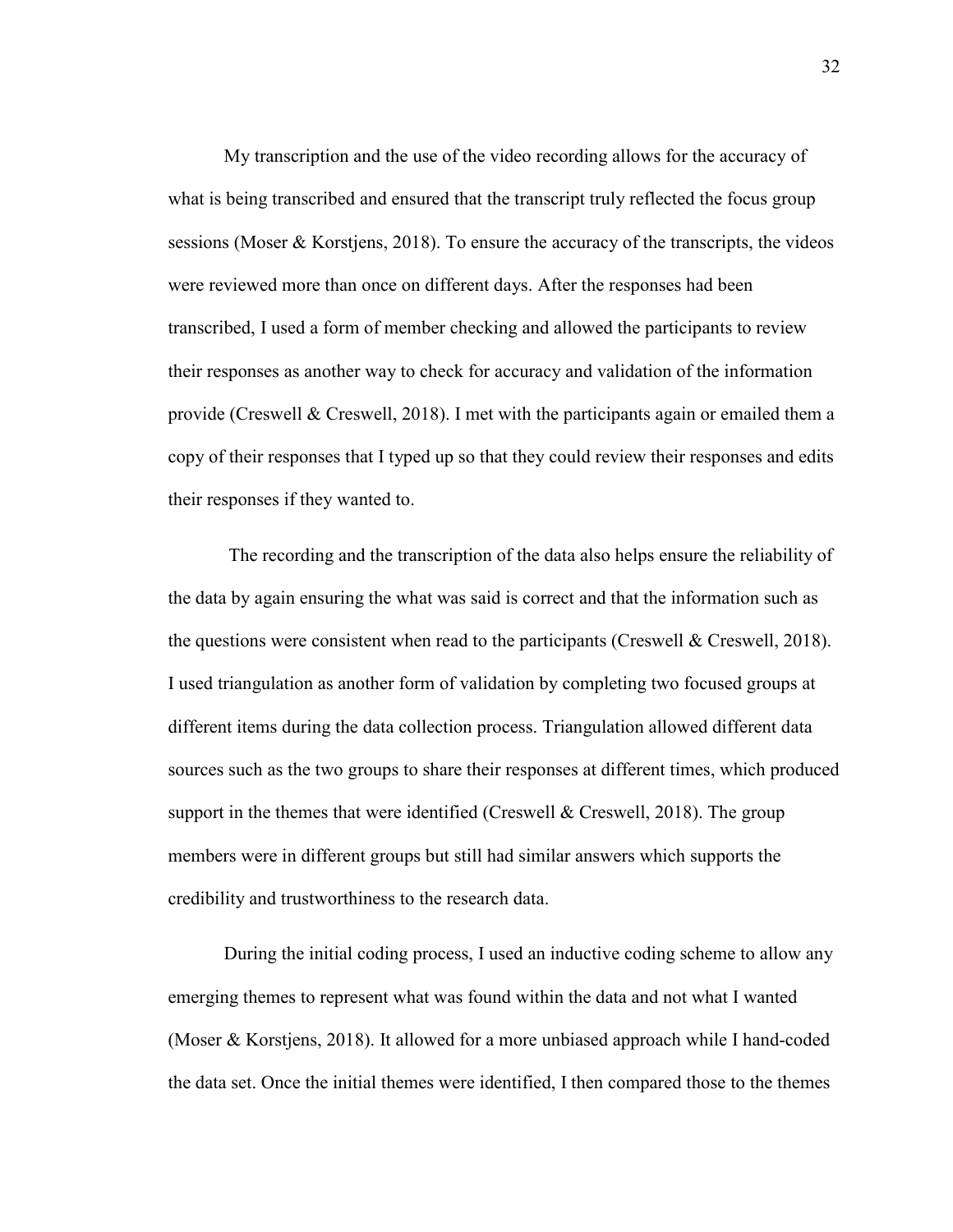that were discussed previously in the research and considered their relevance to the research question. I recoded the themes three times to try and narrow down the list and to ensure they were correct. I then checked the frequency to see how many times the identified themes appeared throughout the data, and also made a note of the new information that emerged. To enhance viewability, the frequency of each theme was then recorded and placed into a table. For example, I noticed that the issues of stigma kept being stated by the participants. Thus, I then counted how many times it occurred within the recorded responses and created the theme due to its relevance to the research question.

My validation procedures included actively working to remain unbiased during the focus group discussion by using self-reflection so that the research would not impact the results or findings (Rettke et al., 2018). One way I achieved validation was by being acutely aware of my verbal and nonverbal communication and body language. I made sure to keep my actions neutral as much as I could so that it would not have any impact on the responses of the participants and increase the rigor of the research findings.

Another validation measure that was used during the focus groups was rephasing and clarification to ensure that I understood what the participant was trying to convey. I went back after the information was transcribed to show participants what I typed from the videos. This was a way to decrease researcher bias and making sure that the responses were that of the participants with no input from the researcher (Birt, Scott, Cavers, Campbell, & Walter, 2018). This form of member checking provides transparency to the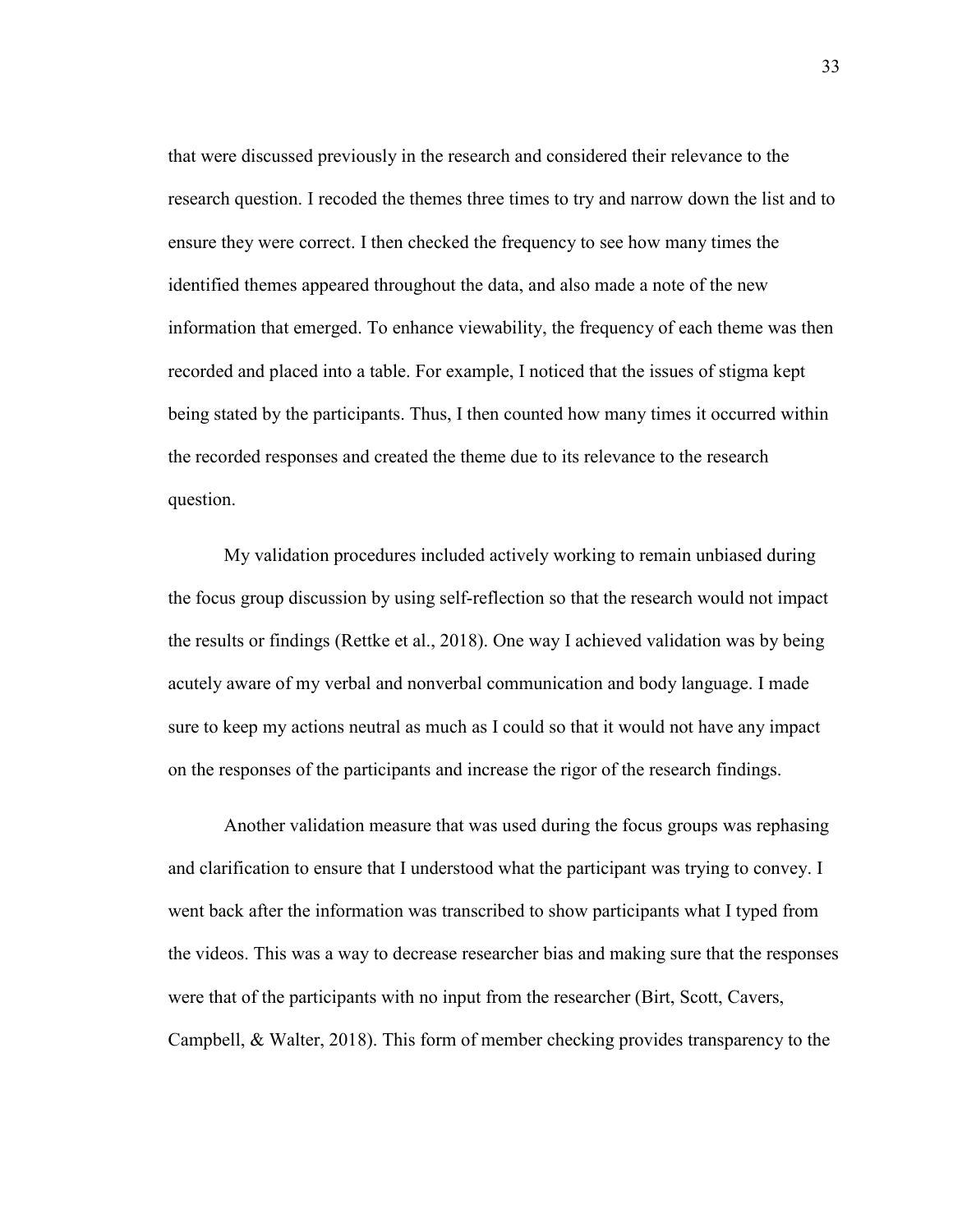participants that their responses were recorded accurately and that it gives them a chance to add any additional information if they chose.

Problems that were encountered were participants canceling when it was time to do the focus groups. Another issue was that participants would agree to participate. Still, when the researcher reached out to them to get their availability and give them dates for the focus groups, they would not reply. A final issue that was encountered was when the initial participants were unable to provide referrals for other possible participants.

### **Findings**

The sample was composed of six social workers. Of the six social workers, three of them had only their master's degree', one of them only had their bachelor's degree, and two of them had both a master's and bachelor's in social work. Three of them currently work in a school setting, and three had previously worked in a school setting. Only one social worker in the group had over five years of experience, while the other five had less than five years of experience.

Several themes were identified within the data set. Several of them were themes that the researcher had identified before the research, and there several other themes were discovered from completing the research. The themes provided support to the research question and described various areas of a child's environment that could affect their behaviors in a school setting.

The themes that appeared to reoccur the most within the data set were the need for appropriate interventions, issues with diagnosing that have led to an increase in the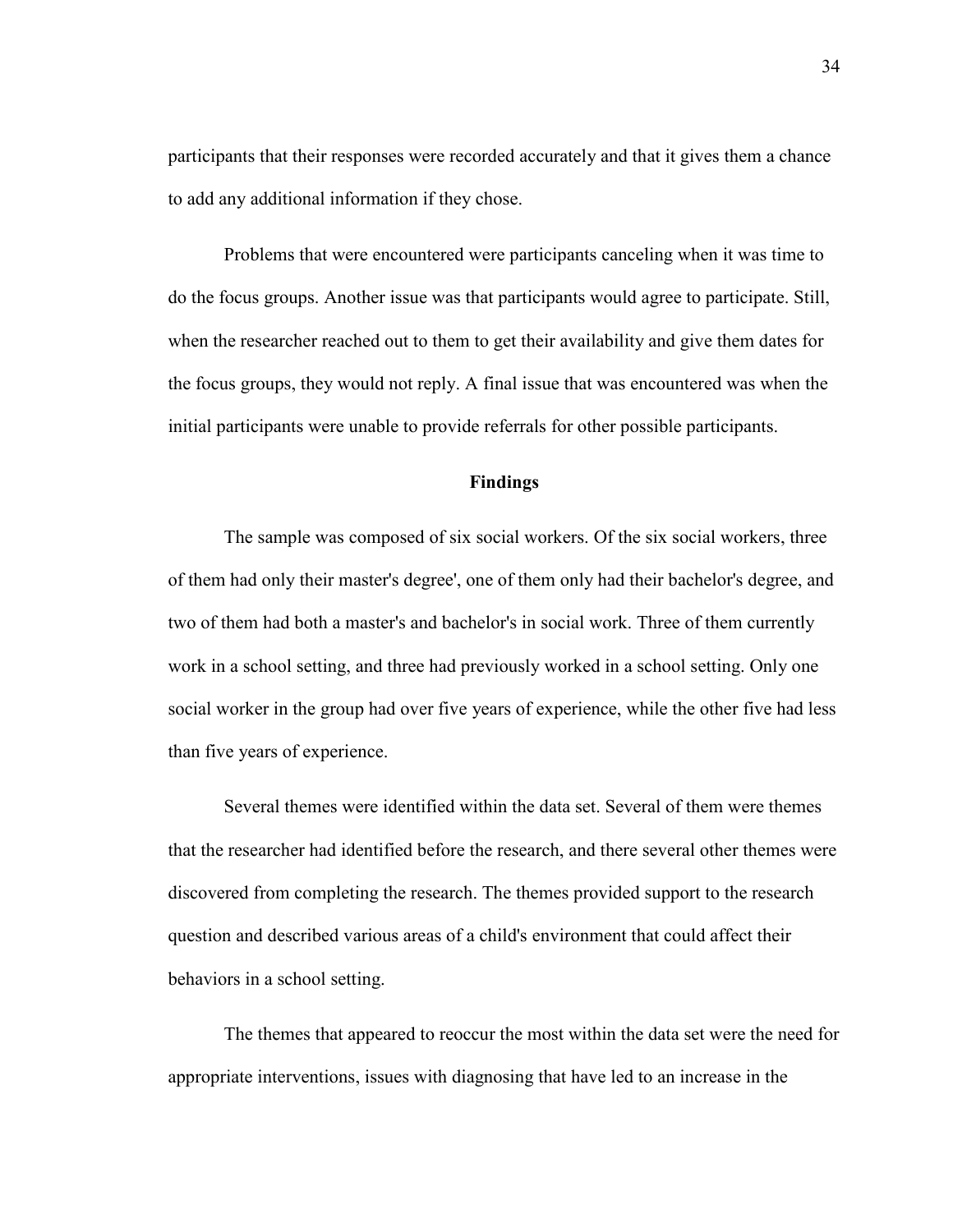ADHD diagnosis, stigma, teacher education/training, parent education, parent influence, negative experiences of a child with ADHD, adverse childhood experience such as trauma, abuse, and neglect, home environment, classroom setting, competency of the clinician giving the diagnosis, socioeconomic status, gender, race, diet, school location, culture and demographics of the teachers.

These findings shed light on the multiple factors that are found within a child's environment that can influence their behaviors. Based on this list, the environmental influences are diverse and are located within the school, their home, their classroom, and their neighbor. Below in Table 1, the list of reoccurring themes and their frequency are presented.

# Table 2

| Theme<br>Frequency                        |    |
|-------------------------------------------|----|
| Need for appropriate interventions        | 25 |
| Issues with diagnosis                     | 20 |
| Teacher education/training on ADHD        | 20 |
| Stigma                                    | 17 |
| Negative experiences of a child with ADHD | 16 |
| Parent education on ADHD                  | 12 |
| Adverse childhood experiences             | 7  |
| Diet                                      | 7  |
| Classroom setting                         | 5  |
| Home environment                          | 5  |
| Untrained clinicians                      | 5  |
| Socioeconomic status                      | 4  |

### *Occurring Themes and Frequency*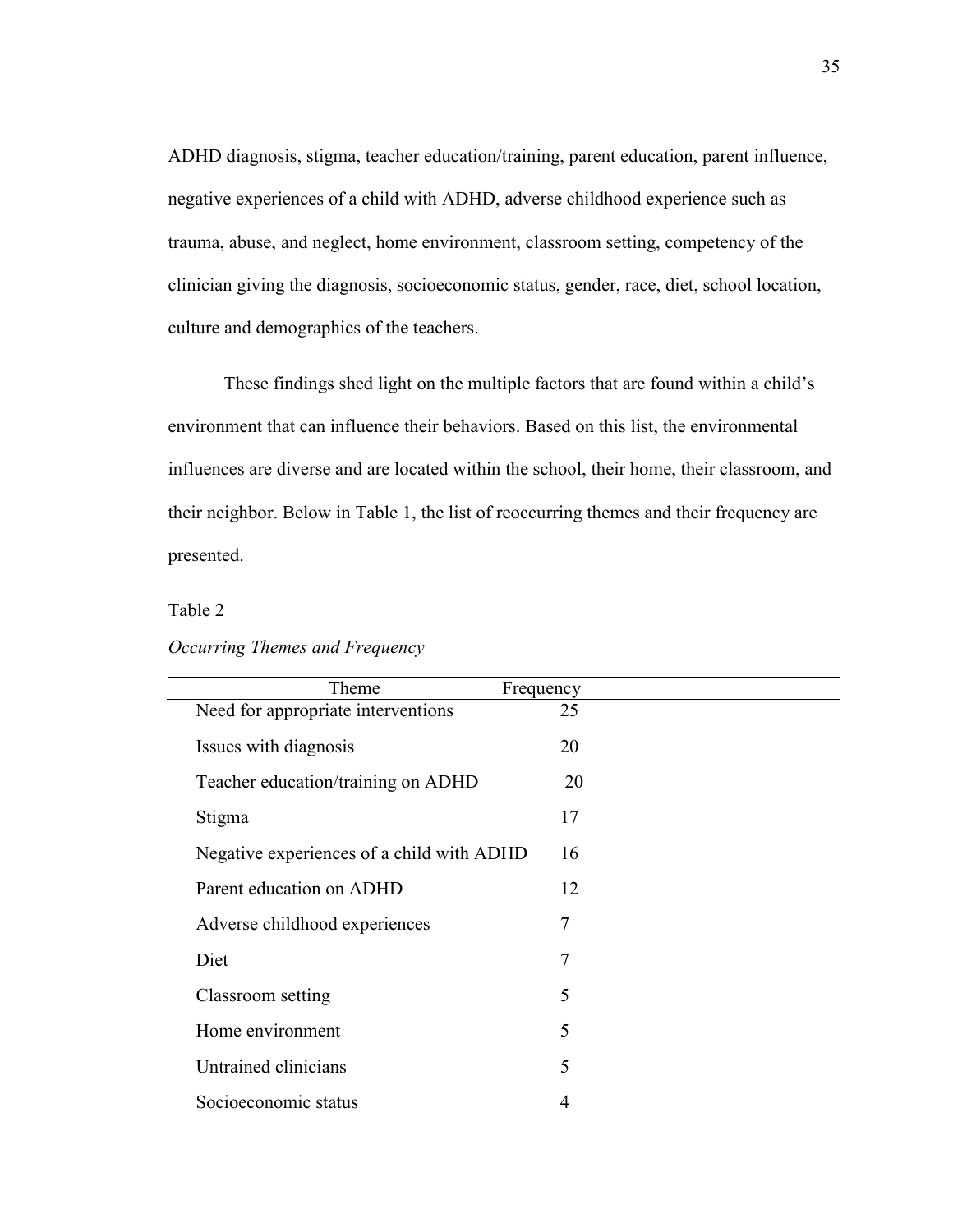| Gender                      | 3                           |  |
|-----------------------------|-----------------------------|--|
| School location             | $\mathcal{L}$               |  |
| Race                        | 2                           |  |
| Parent mental health        | $\mathcal{D}_{\mathcal{L}}$ |  |
| Parental Influence          | 2                           |  |
| Demographics of the teacher | $\mathcal{D}_{\mathcal{L}}$ |  |
| Culture                     |                             |  |
| Lack of school resources    |                             |  |

### **Lack of Appropriate Interventions and Resources**

One of the most frequent themes that were discussed throughout the research groups involves the participants discussing how teachers lack the training to provide appropriate interventions, so it is up to them to deliver these interventions. One participant expressed that "I also noticed that teachers aren't taking the time to break up their work, and so they throw everything at them at once, and they get overwhelmed so they push the work away or say "I can't do this." The participants expressed how they are the ones that are providing the interventions throughout the day to help the children manage their behaviors. Participant 21 stated, "I like to use bilateral stimulation to get the right and left brains working together so I might have them do jumping jacks, push-ups, or have them walk around their desk, do squats." Participant 52 expressed that "I have used giving encouragement, giving them time to prepare for tasks, helping them focus on their tasks, give them time limits and breaks." Participant 7 stated, "I also use meditation or take them for a walk to help them regain their focus and to process what they're thinking or feeling." These are just a few of the interventions that the participants have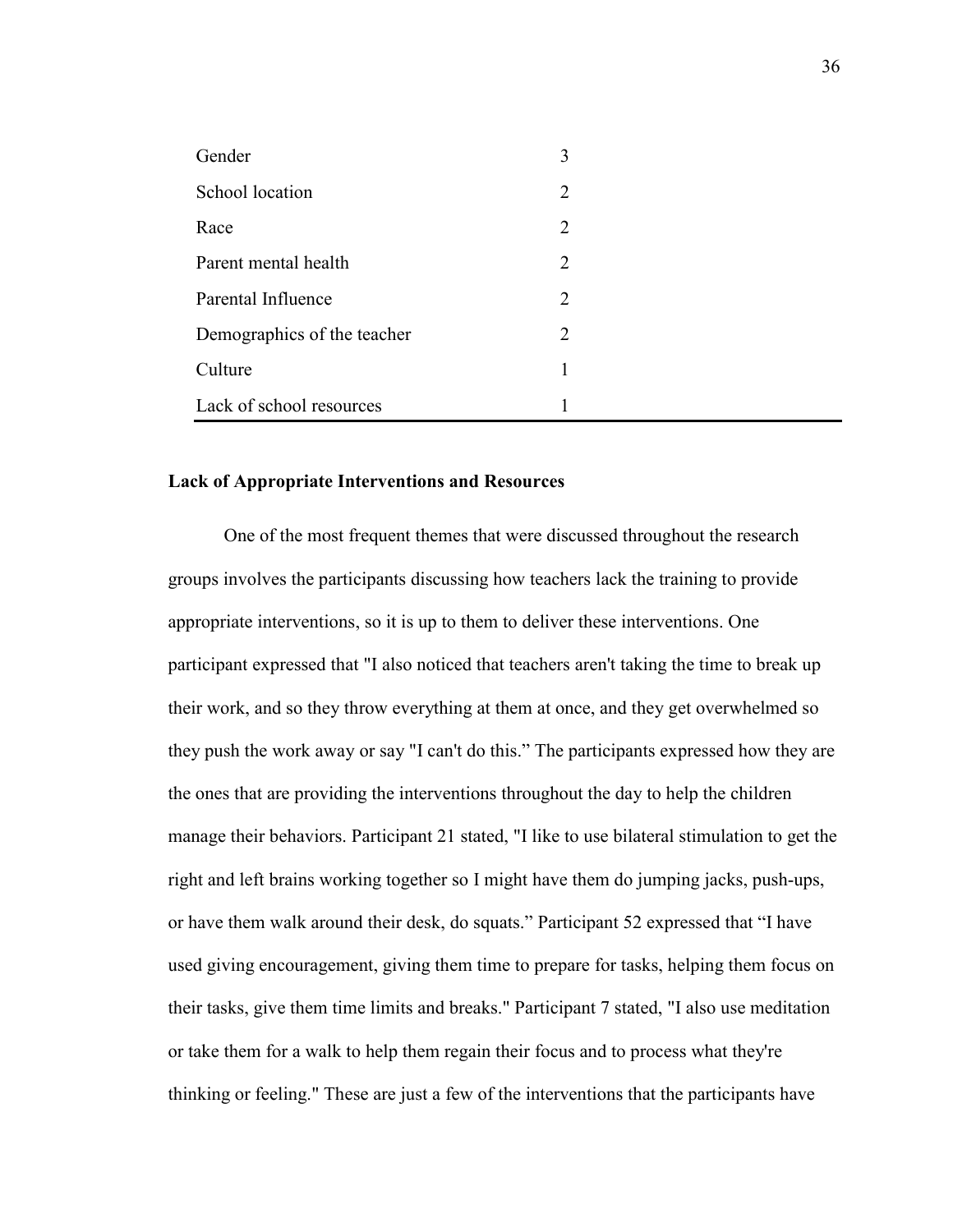described using with children with ADHD when they are in school. These findings provide support for the need for social workers in the school setting but also that there is a lack of involvement when it comes to teachers providing these interventions.

### **Lack of Teacher Education on ADHD**

The lack of appropriate interventions is also linked to the lack of education and training that teachers and school staff have when it comes to working with children with ADHD. This was another high-frequency theme that was discussed through the discussions. Participant 7 described their experiences as "I hear teachers say, "little Johnny is jumping off the walls, and then they say how they can't do their jobs, and they want us to come get them because they won't, or they can't work with them." Participants 52 states, "teachers will kick kids out of the room," and Participant 7 stated something similar "the teachers don't want the children in the classroom." This shows that some teachers are not prepared to work with a specific child; it seems as though they want the child out of the classroom instead of trying to work with them. When children are kicked out of the classroom, then they miss out on work. They have idle time where they can get into more trouble if they are just sent to sit in the hallway, and it reinforces that stigma about mental health.

### **Stigma**

The stigma of mental health and ADHD then follows when there is a lack of education and training. The participants reported various occurrences where children were labeled and stigmatized because of their behaviors. Participant 21 said, "Many of the older children I see in the schools are typecasted as defiant or lazy because they have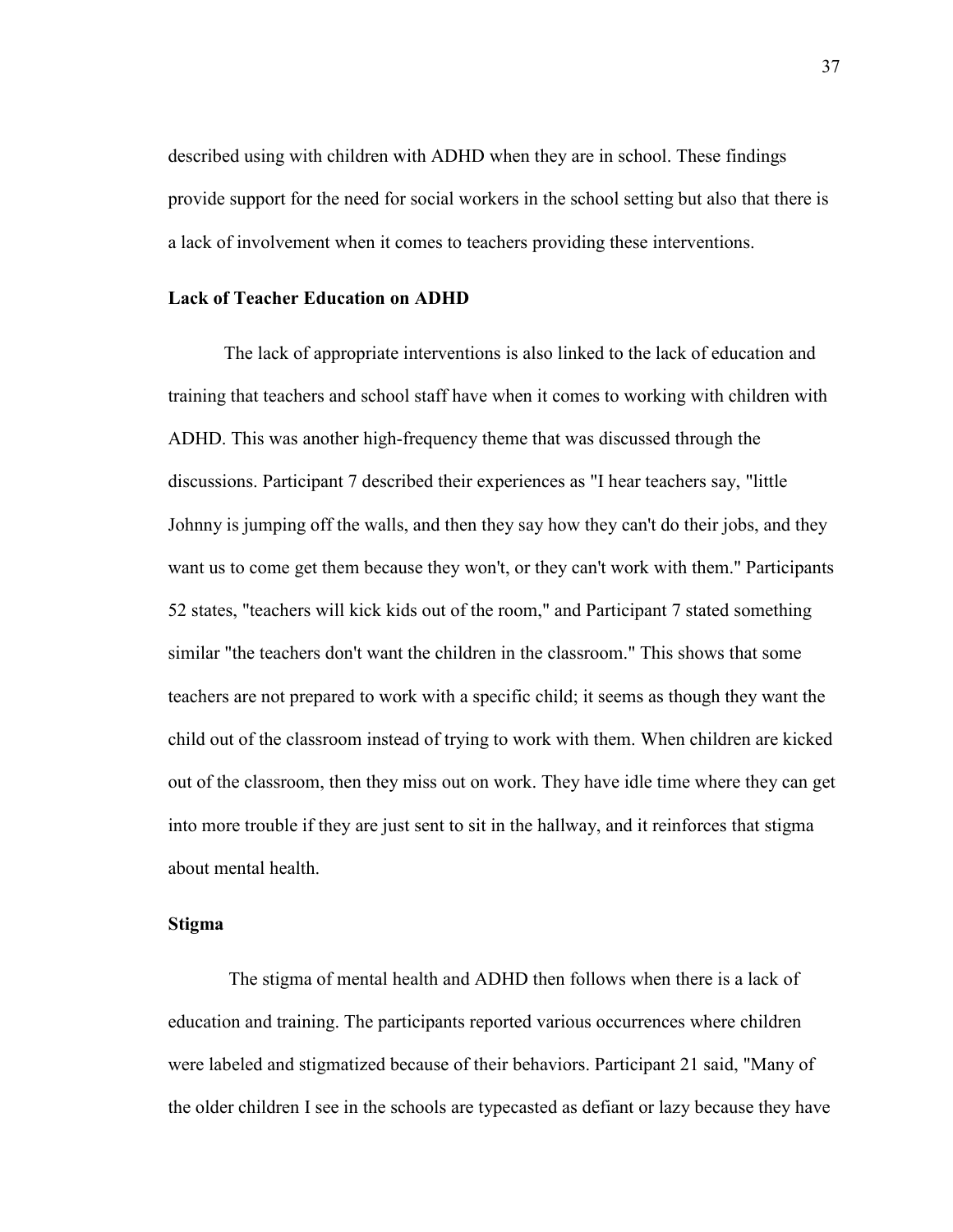made it to middle or high school without a formal diagnosis due to lack of education around ADHD." Participant 2 stated, "Kids are bullied, they are labeled as being bad, and the teachers help spread that notion of the kids" and Participant 52 expressed "I want to say they get treated unfairly to some degree because in a school setting teachers and staff are not educated."

As the discussions went on, the notion that there is a negative stigma associated with the diagnosis of ADHD continued to be expressed. Another type of stigma that appeared to emerge was that participants noticed that Race and gender was a factor in the children that are labeled. One participant mentioned, "I have also noticed that race and gender play a role as well because I have noticed that more African American boys are diagnosed with ADHD and given medication than other students." A second participant, 75, expressed, "Anxiety is often mistaken as ADHD in children and more frequently in boys." Although the references to gender and race were limited, it is still worth noting as the CDC (2019) described how boys tend to be diagnosed more often than girls. Also, there is research that provides evidence that African American children have received the diagnosis more than other races (CHAAD, 2019).

#### **School Experiences of Children with ADHD**

With the stigma in mind, these children have a difficult time in the school setting. The participants then described the experiences of these children in the school setting. The participants expressed how these children are unfairly treated in school by being labeled. "The kids become victims of ridicule by their peers, given unjust labels such as being lazy" (Participant 2). This participant also mentioned, "I think they begin to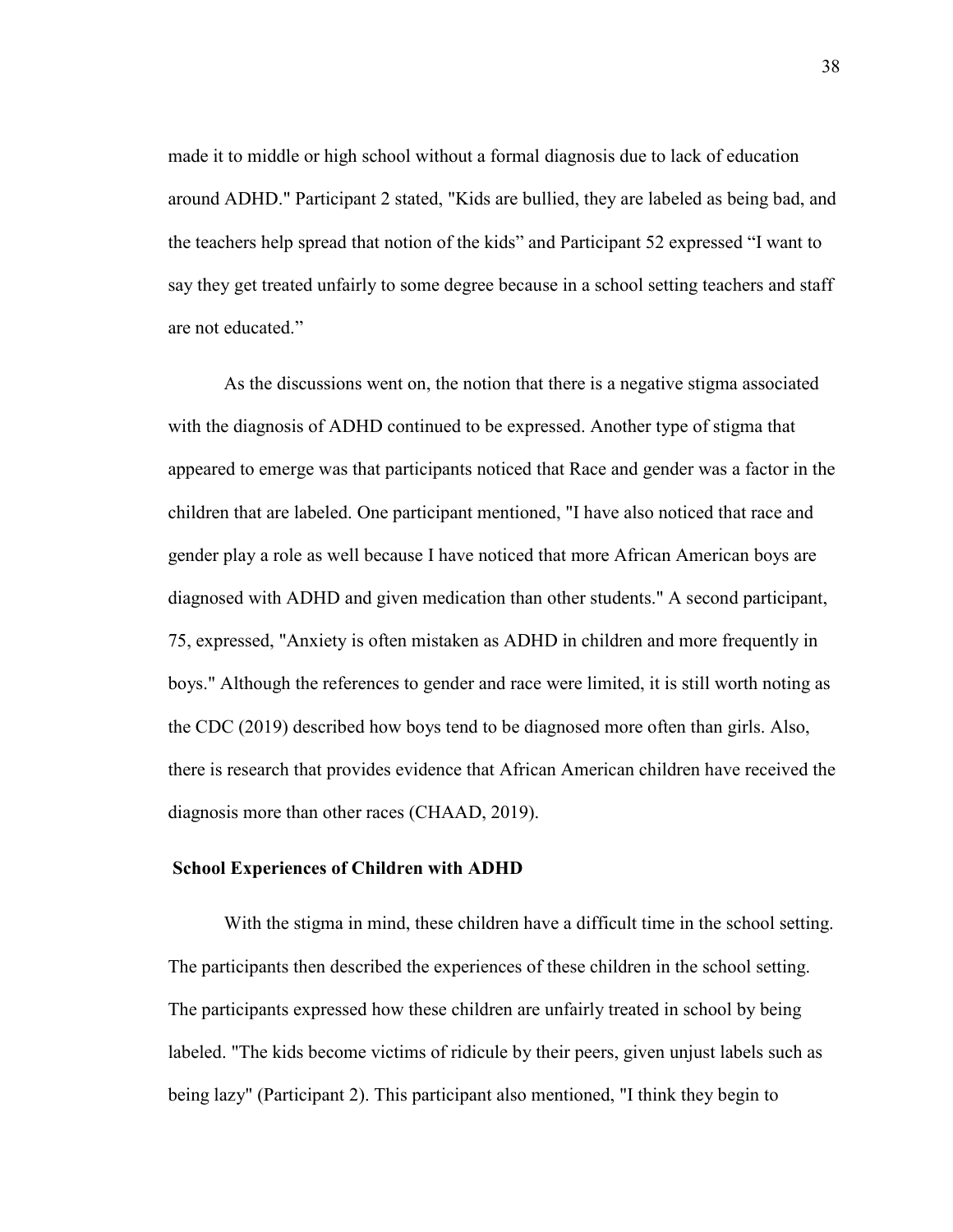struggle with being bullied, picked on, low self-esteem or confidence, refusing to do work, begin to feel defeated" (Participant 2). Another participant described a child's experiences as "I have noticed that children with ADHD at least the older ones, they don't want to be labeled, they don't want others to know they take medications if they take it" (Participant 21). When children are stigmatized and labeled, they begin to suffer the consequences and not only have negative experiences due to others, but then they begin to internalize these ideas about themselves.

### **Classroom Setting**

The classroom setting was another environmental factor that the focus group participants believed effected a child's behaviors. Participant 7 expressed that "I have noticed that teachers like to decorate their classrooms and so the kids are more focused on what is on the walls, and the teacher is saying that they're hyper or they are not focusing but they are distracted." Participant 52 added, "The classroom sizes, school location, teacher's age, attitude of the teacher, and the gender of the teacher" as areas of concern. Participant 21 agreed with this statement as they commented: "I think living in an area or attending school in an area where there is more available information about ADHD and how to work with children diagnosed with ADHD could also impact a child's behaviors." These comments touch on various aspects of not just the classroom, but the school environment and even the location of the school as that can be a determining factor on the amount of resources a school receives.

### **Home Environment**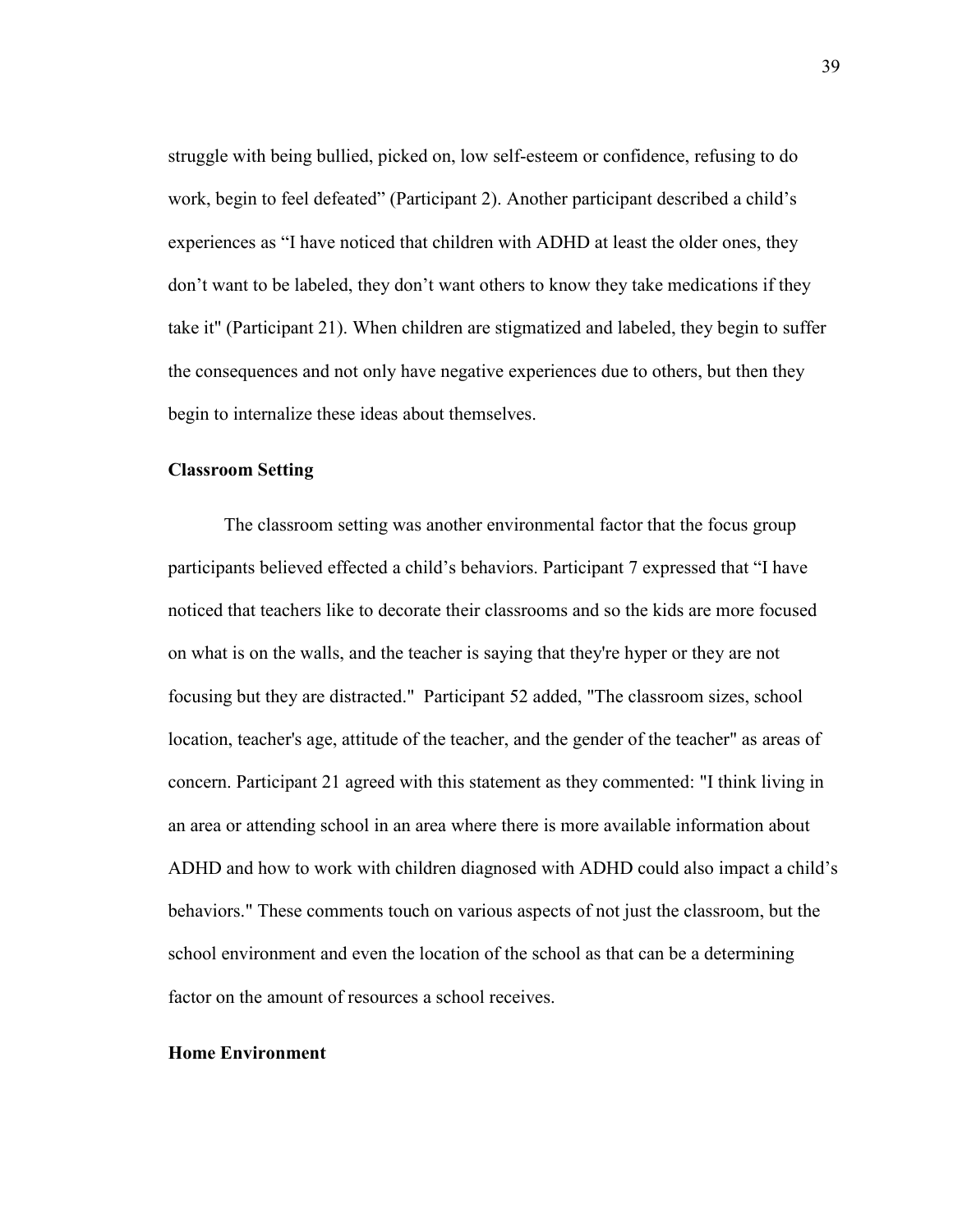The participants of the research groups pointed out how the home environment and occurs there can transfer into the school environment and affect a child's behaviors in this setting. Within the home environment, participants looked at the socioeconomic status of families, parental education on ADHD, parental influence, adverse childhood experiences, diet, culture, and parental mental health/disabilities. Regarding these areas of concern, one participant mentioned: "A child that lives in an environment where there is a shortage of food or healthier food may present similarly as a child with ADHD." (Participant 21). Participant 75 stated, "Children are highly impressionable, and it is important to provide children with a healthy diet and routine." Participant 4 said, "I think we need to do more research into areas of malnutrition (neglect)."

While considering a child's diet, parental influences play a role in that as well as adverse childhood experiences. Participant 75 expressed how kids learn from their parents, and participant 2 expressed that if a parent is dismissive of their child's disorder, then the child is not going to get the needed treatment. Participants 4 and 21 both described how childhood trauma could influence a child's behaviors. "We need to look at exposure to trauma and how that affects a child with ADHD symptoms." (Participant 4). "I think diet, socioeconomic status, parent education, generational trauma" (Participant 21). Participant 2 expressed, "Deficit social skills, trauma exposure, and these children are more vulnerable to paternal abuse and neglect because of their challenging behaviors, also, socio-economic backgrounds most commonly associated with ADHD."

Another factor that is linked to these themes, especially the trauma, is parental mental health and disabilities. Participant 2 made this point by saying "I also think that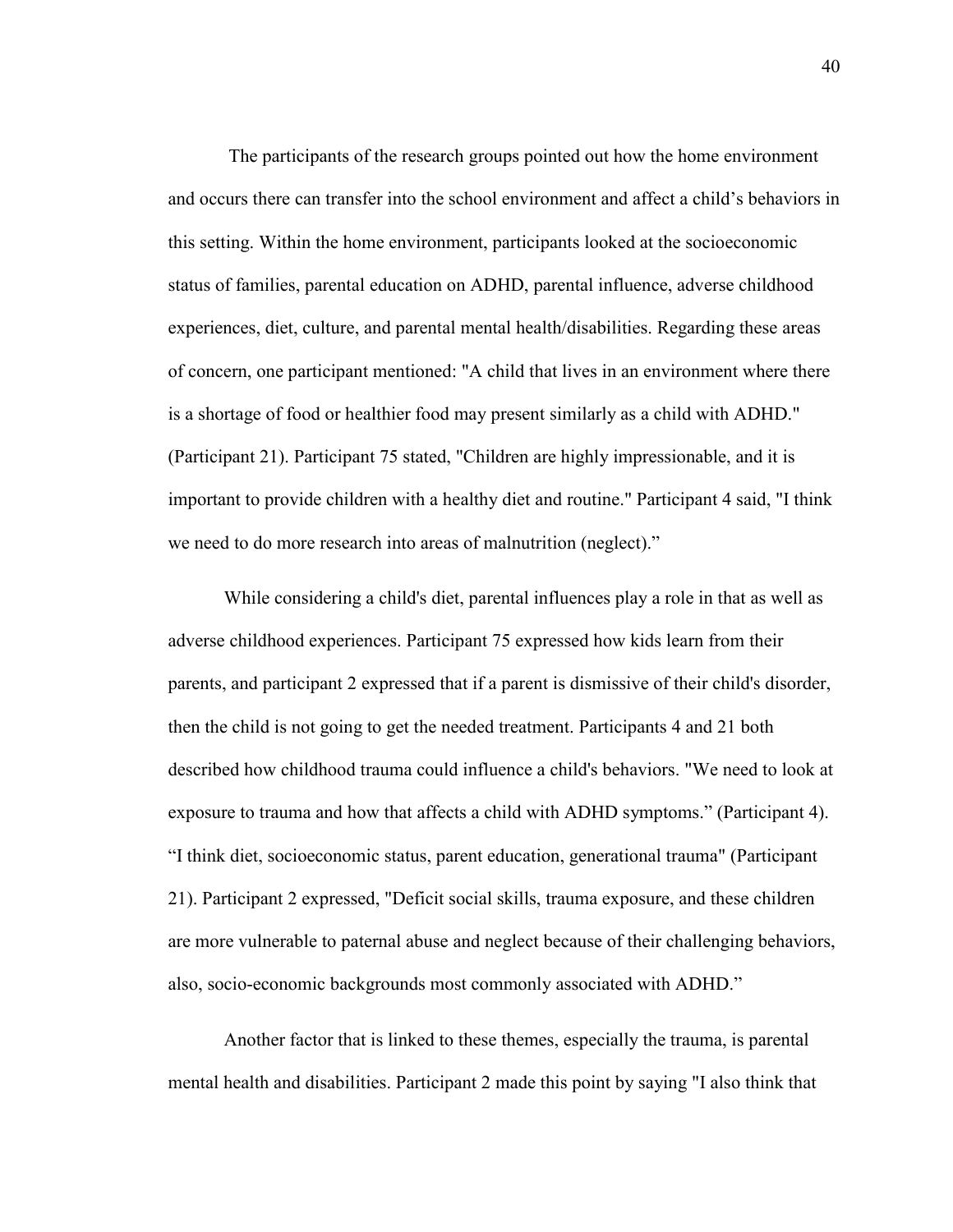many students are from families where the parents have their own mental health illnesses, or they themselves have a learning disability and so it is hard for them to be concerned about their child's mental health when they are dealing with their own issues." I think this is a significant factor that should be explored. Many adults with mental health issues or intellectual disabilities are struggling with maintaining themselves, so it would not be surprising if their child is not getting the needed attention and treatment that they deserve.

### **Issues with Diagnosis and Untrained Clinicians**

In this section, the theme that was brought up by the research participants were the different issues with diagnosis. When the participants were asked about trends they noticed with the ADHD diagnosis and what are their thoughts about why children are given the diagnosis, they responded, such as the misdiagnosing of children as well as clinicians giving inaccurate diagnoses. Participant 21 stated, "I see many youths that are diagnosed with ADHD because it is more familiar and easier to diagnose a child struggling to focus with ADHD as opposed to unpacking trauma and telling a parent their child has PTSD." This same participant also mentioned, "I think that people do not take the time to dig deeper about what's going on with that child or family. At my agency, you have LE's completing assessment, and they are fresh out of school, and I think for them, it is easier to give a kid an ADHD diagnosis."

Participant 4 stated, "I think some people give the diagnosis based on lack of knowledge and understanding about the individual. Sometimes the diagnosis is giving based on the lack of education the professional has about ADHD. Some professionals diagnose based on being afraid to give other diagnoses. The lack of knowledge the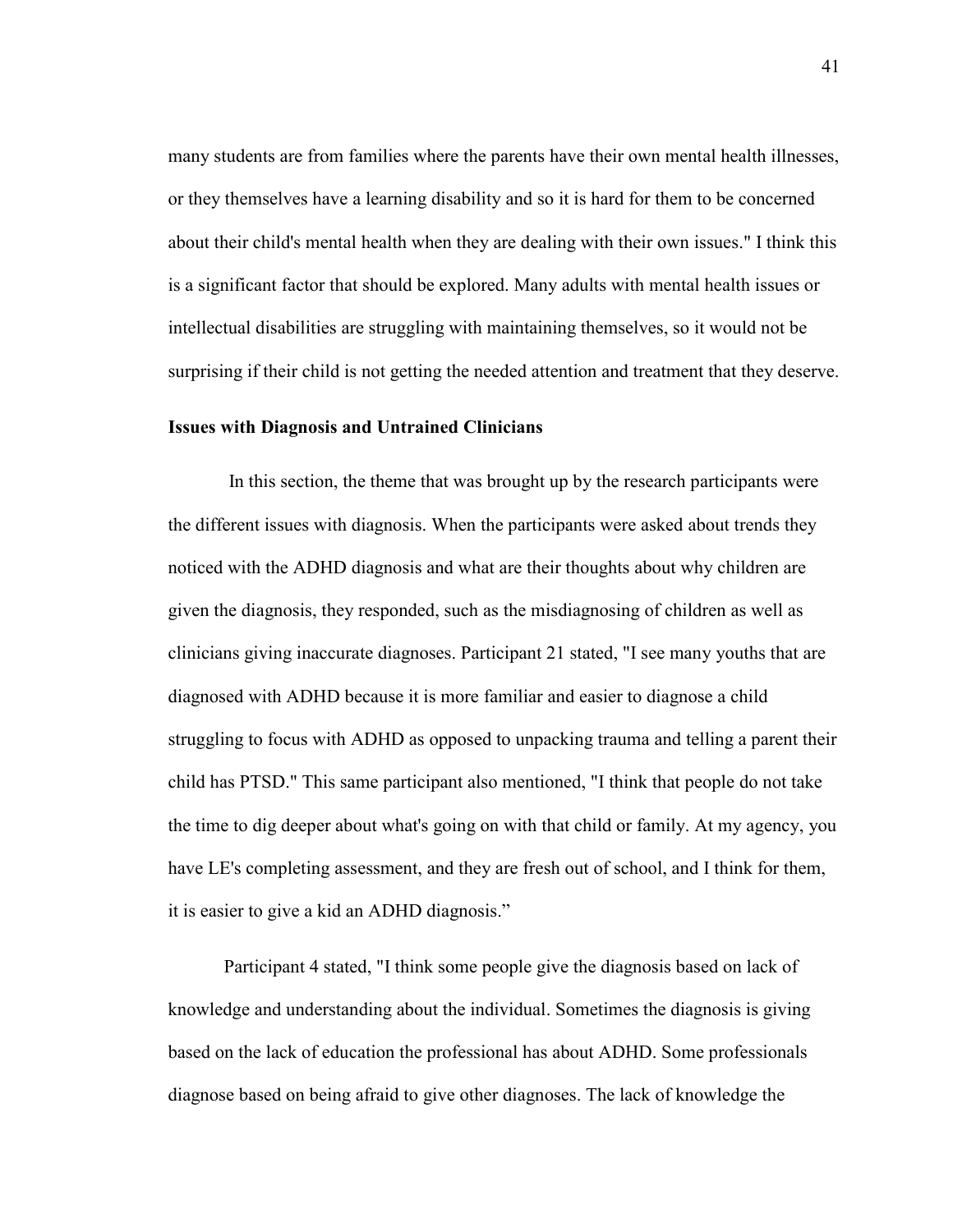practitioner has affects the diagnosis being given or not". Participant 7 reported, "I think doctors are giving this diagnosis so they can prescribe more medication and get more money from the pharmaceutical companies" as a reason, there has been an increase in the diagnosis. Participant 75 also expressed a similar concern about the increase in diagnosing of this disorder "Children are often diagnosed with ADHD if they present with hyperactivity. An increase in diagnosing ADHD is a concern because the majority of children present with high energy, especially if they are younger and have been provided with a diet to include high sugar." These responses show that there is an increase in the diagnosis and show some insight as to why this diagnosis might be given frequently. The participants also suggested that clinicians and professionals need more training on the diagnosis, as a few responses in this section have touched on. The responses speak to lack of training for a clinician, lack of knowledge of the diagnosis, it being an easier diagnosis to give over others, while also mentioning a potential money incentive to provide the diagnosis as a way to increase prescribing of medications.

One unexpected finding was to hear more than one social worker's state how some people are giving this diagnosis because it is easier to give over other diagnoses. The participants stated that they think that newer clinicians felt more comfortable telling a parent or caregiver that a child has ADHD versus saying that they have Autism, ODD, or conduct disorder. It was also mentioned that giving a child an ADHD diagnosis is more comfortable because it is a more common disorder or buzz word that more people have heard previously. A second unexpected finding was that there is a potential money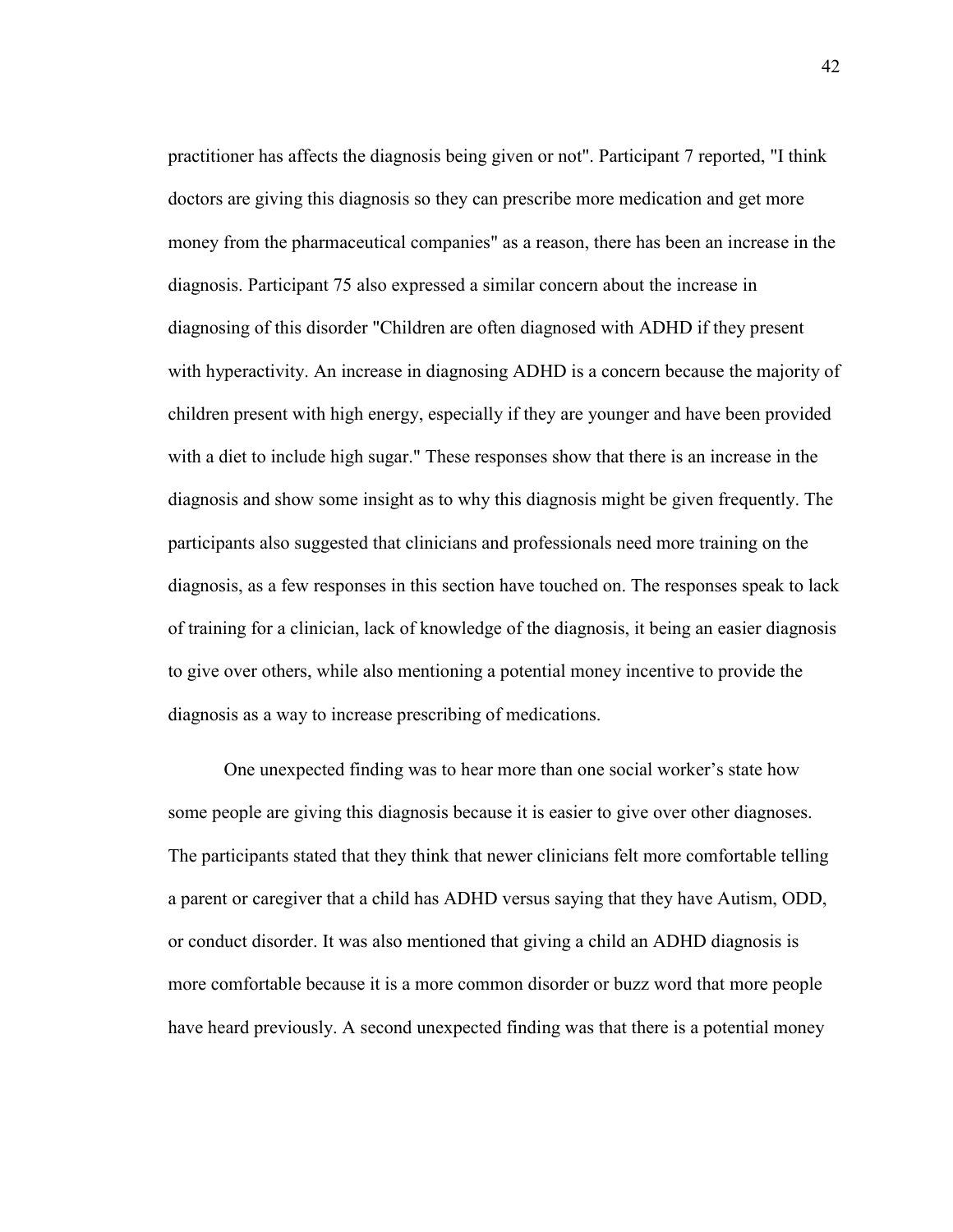incentive to give this diagnosis and prescribe more medication by psychiatrists and doctors.

A third unexpected finding was how socioeconomic status plays a role in a child's environment and contributes to the type of school a child attends, the type of neighborhood they grow up in, the kind of home environment that they have, and their exposure to any number of adverse childhood experiences. This is an unexpected finding because I think it is an overlooked one. A fourth surprising finding was that parental mental health/ or parental disabilities were only mentioned twice within the focus groups. This appears to significant factor because, according to the National Alliance on Mental Illness (2019), 1 in 5 adults in America can experience a mental illness. Ultimately, there is a strong chance that the children who are dealing with ADHD also have a parent that is dealing with their mental health issues.

The findings of this action research provide support that the environment is a significant factor that affects a child's behaviors, especially in a school setting. The results pointed out the various areas of a child's environment that could cause them to have behavioral issues at school. It also addressed how some children are wrongfully diagnosed or labeled by their teachers, parents, and clinicians and which could add to why there has been a rise in the diagnosis. The findings support that there is a need for more education and awareness needed on all fronts to include school staff, the child's family or caregivers, and the clinicians that are working with them and the child themselves. As a result of these findings, more research, education, advocacy, and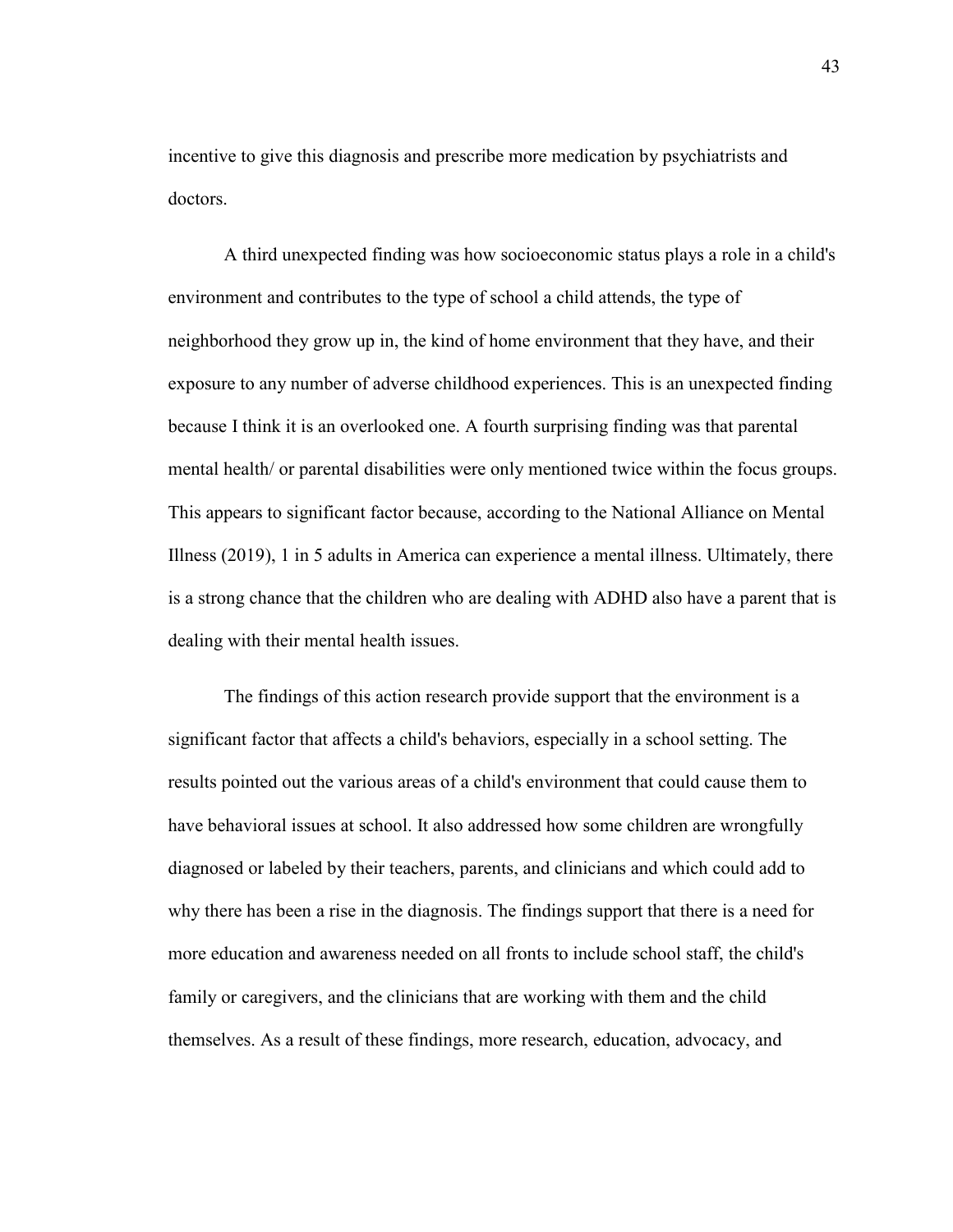collaboration efforts need to be made to help children with ADHD in the school setting, and it appears that social workers could play an important role in making it happen.

The findings of this research have provided support and uncovered some new information about this issue. Children with ADHD are struggling, but it also appears that those who should be helping them are struggling as well because there is not enough education or training being provided. In the next section, I will describe the various recommendations that could aid in improving this issue and how the information learned from this research can be applied to social work practice.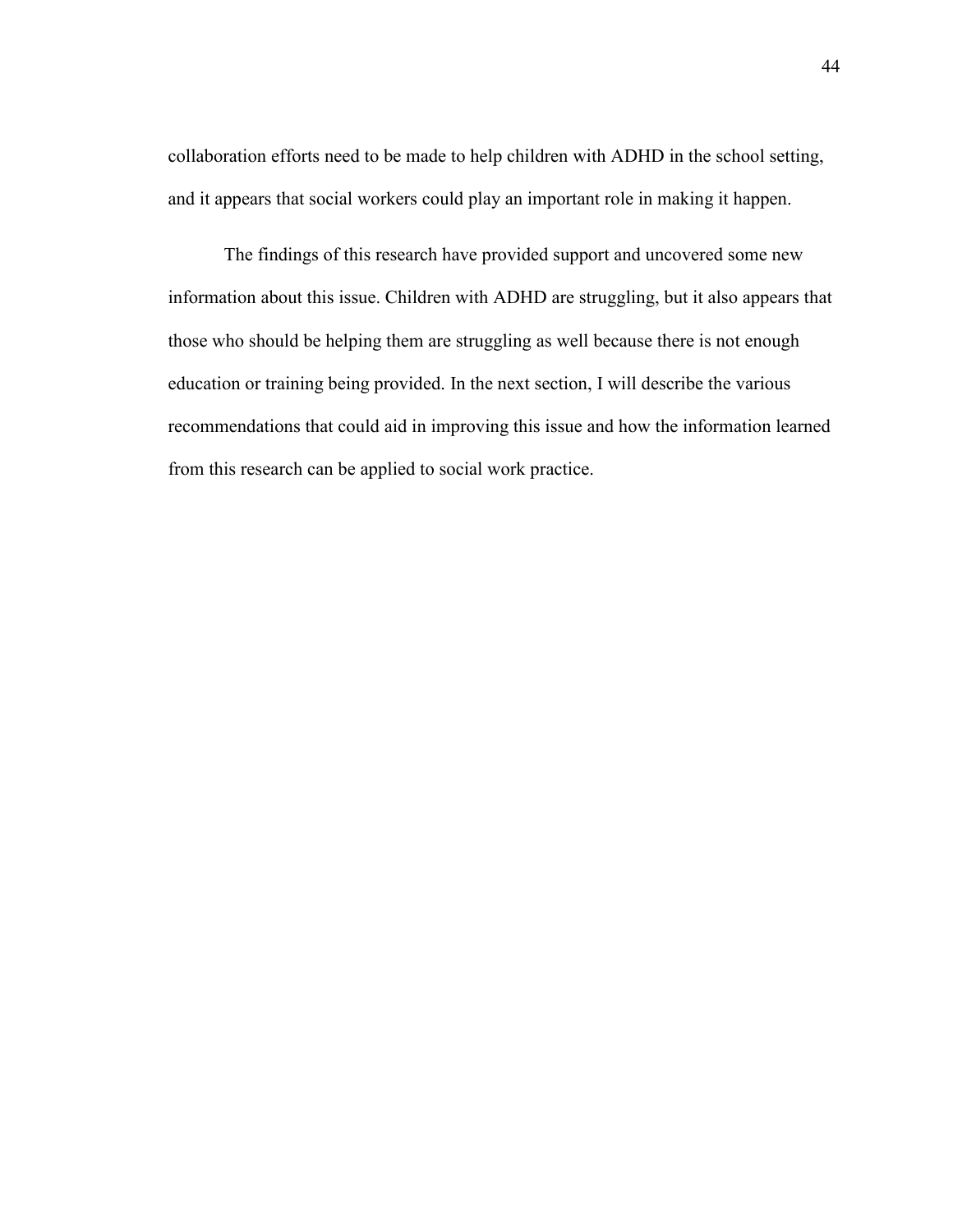Section 4: Application to Professional Practice and Implications for Social Change

The purpose of the project is to investigate how social workers can improve the school experiences of children with Attention Deficit Hyperactivity Disorder. Research has shown how there are various aspects of a child's environment, including within the school setting, that can affect a child's ADHD symptoms. The nature of the study was qualitative, where action research was used to enlist social workers that have worked within the schools and have worked with children with ADHD.

Key findings include that there was a strong consensus among the participants that there is a significant need for education and training about ADHD to be provided to teachers at elementary, middle, and high school levels. This finding is supported as the literature has shown that there is a need for more teacher training and education on ADHD (Tompkin, Roman, & Mwaba, 2015). Another key finding that the social workers agreed on was that ADHD is a diagnosis that is given too often. Research by Davidovitch, Koren, Fund, Shrem, & Porath (2017), finds that the diagnosis of ADHD has been steadily increasing over the years. The social workers pointed out that this could be due to it being an easier diagnosis to give from providers, lack of training by the clinicians that are diagnosing, and because there might be a monetary gain for doctors if they give more diagnosis and push for medication route. Misdiagnosing might be another reason that has led to the increase in children receiving this diagnosis. The participants believed that misdiagnosing also occurs because clinicians or doctors are not spending enough time or looking beyond the surface and mistaken the ADHD symptoms for another diagnosis.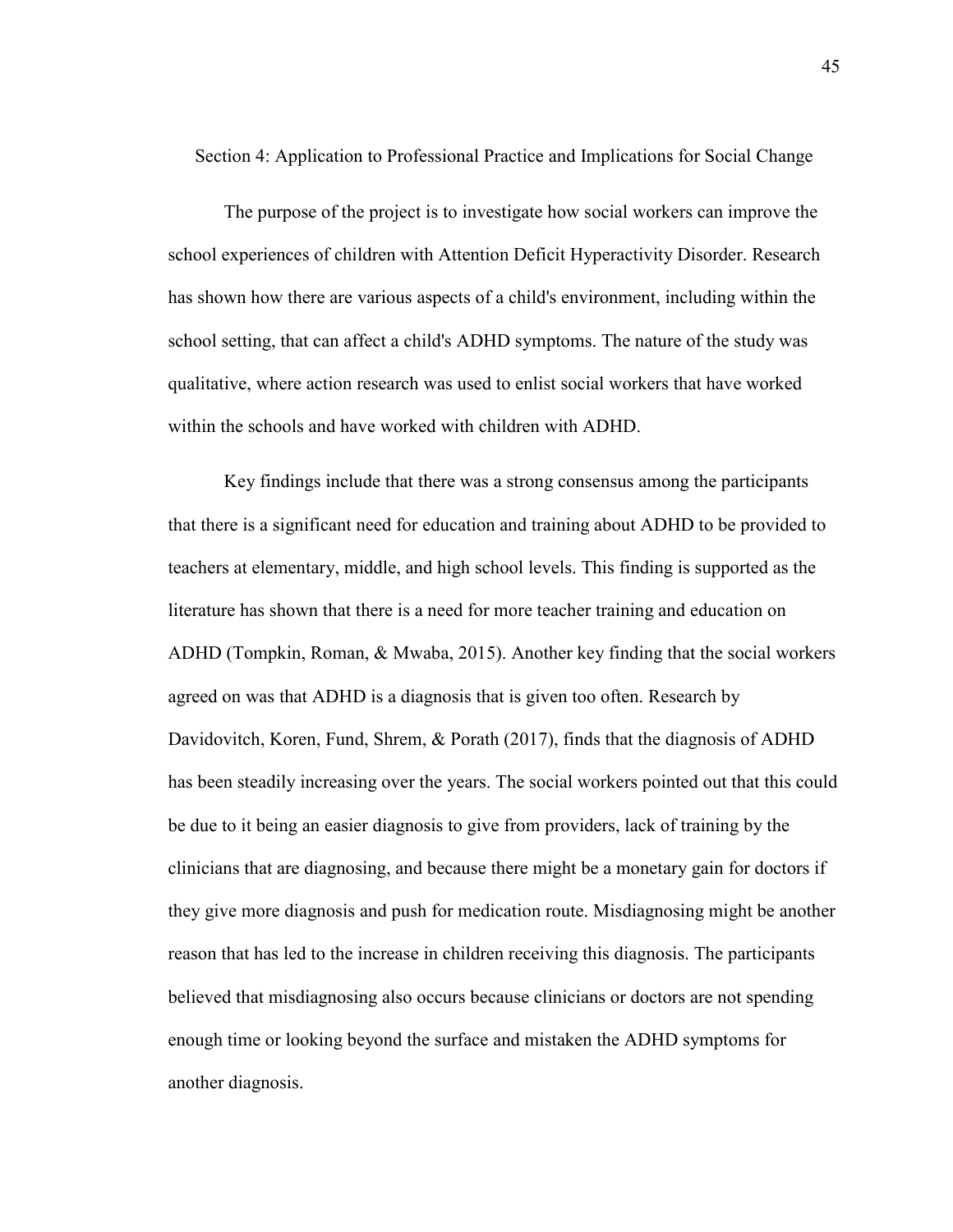A third key finding was how children are stigmatized for having this diagnosis or these symptoms of ADHD by their teachers, their peers, and their parents. As one participant stated, "It (ADHD) has become a buzzword." People hear the term so often but are not truly informed about what it means, so they continue to label and make assumptions about children with this diagnosis or those they believe in having this diagnosis. This lack of understanding and education continues to reinforce the stigma that has been linked to mental health disorders such as Attention Deficit Hyperactivity Disorder. There has been a constant trend of individuals stigmatizing children with ADHD, and this stigma has been linked to have some significant effects on the child, especially in the school setting (Climie & Mastoras, 2015; Wiener & Daniels, 2016).

Lastly, classroom sizes are a significant factor that have been found to influence a child's behaviors. The participants identified that schools and classrooms are overcrowded and that this can cause a child to be overstimulated and demonstrate the classic signs of ADHD, such as inattention, hyper activeness, and impulsiveness. The increasing classroom sizes have been proven to have an effect on children with ADHD (Brennan & Parsons, 2014). Another aspect related to classroom sizes that was mentioned was how socioeconomic status plays a role in the type of school environment a child has and the resources that are offered. Barkan (2018) described how the socioeconomic status of a family could influence the kind of academic support and quality of education that a child receives. This same researcher described that there had been a long history of government trying to move away from public education and restricting or cutting funding to these schools to provide more support for private education (Barkan, 2018). This is an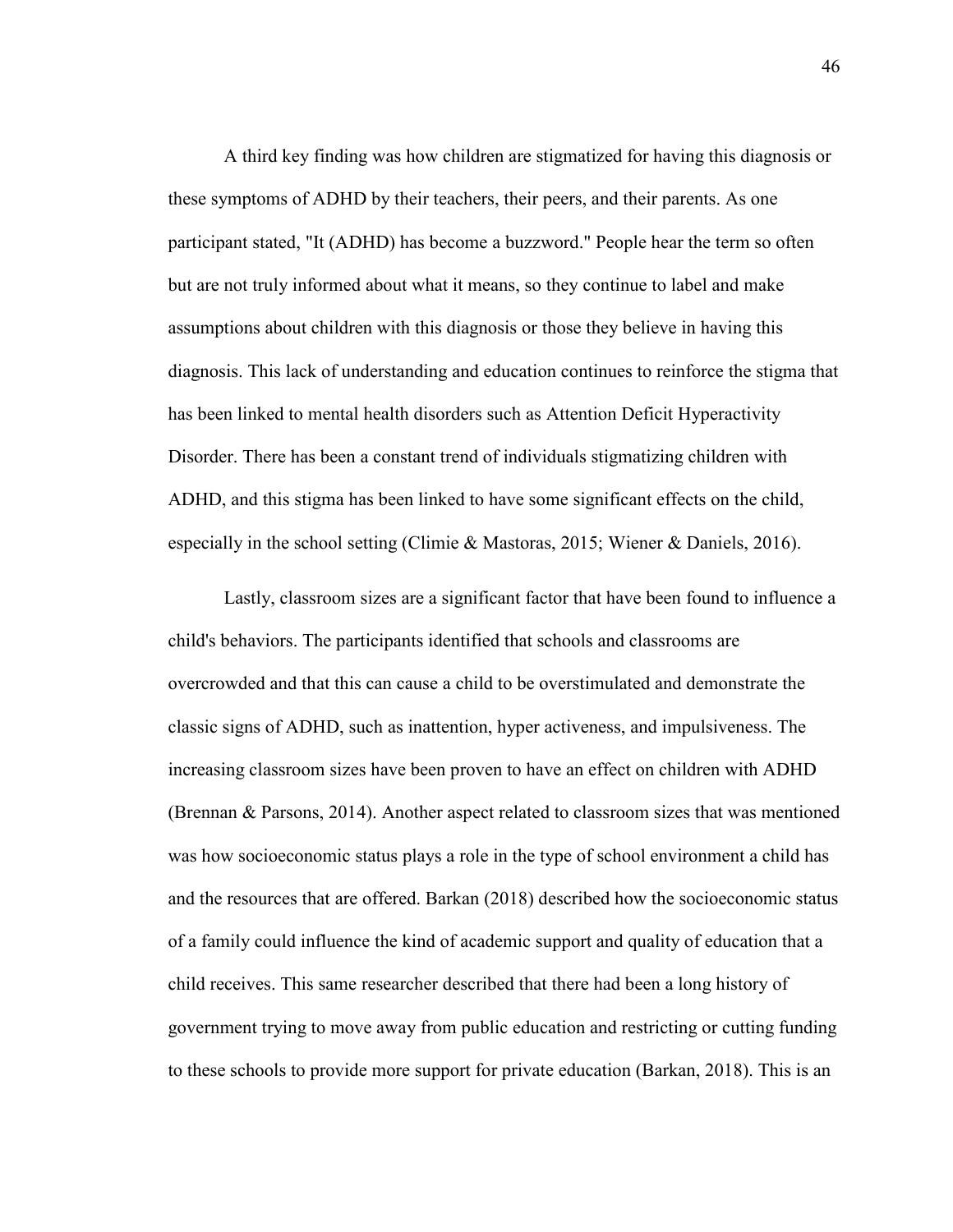important finding because it offered support that depending on the level of income their parents gain; it can determine the quality of a child's education. In addition to school struggling with providing basic school resources, it is not surprising that schools lack mental health resources.

These insights demonstrate that social workers have an opportunity to improve these experiences because they have been able to identify areas that are an unmet need. These insights show that not only do school staff need more training and education, but so do clinicians that are doing assessments and giving diagnoses. This information sheds light on how ADHD is being diagnosed more frequently. Still, there is a chance that it is possibly being given inaccurately or for the wrong intentions. Social workers can advocate and to continue to research these matters to bring light to these issues. Social workers can help bridge this gap by bringing their knowledge, experiences, and research to help improve the lives of these children. Social workers can also promote that doctors and clinicians use a more systems perspective to gather information about a child's behaviors before giving them a diagnosis.

Concerning these findings, they demonstrate the need for social justice as children are struggling to have a proper educational experience. Children are being stigmatized and treated poorly due to their diagnosis and are in school settings with teachers that are untrained and uneducated. The findings provide support that advocacy is needed to help improve the school system. By advocating and being involved with stakeholders, social workers can work collaboratively to help bring more resources to the school. With more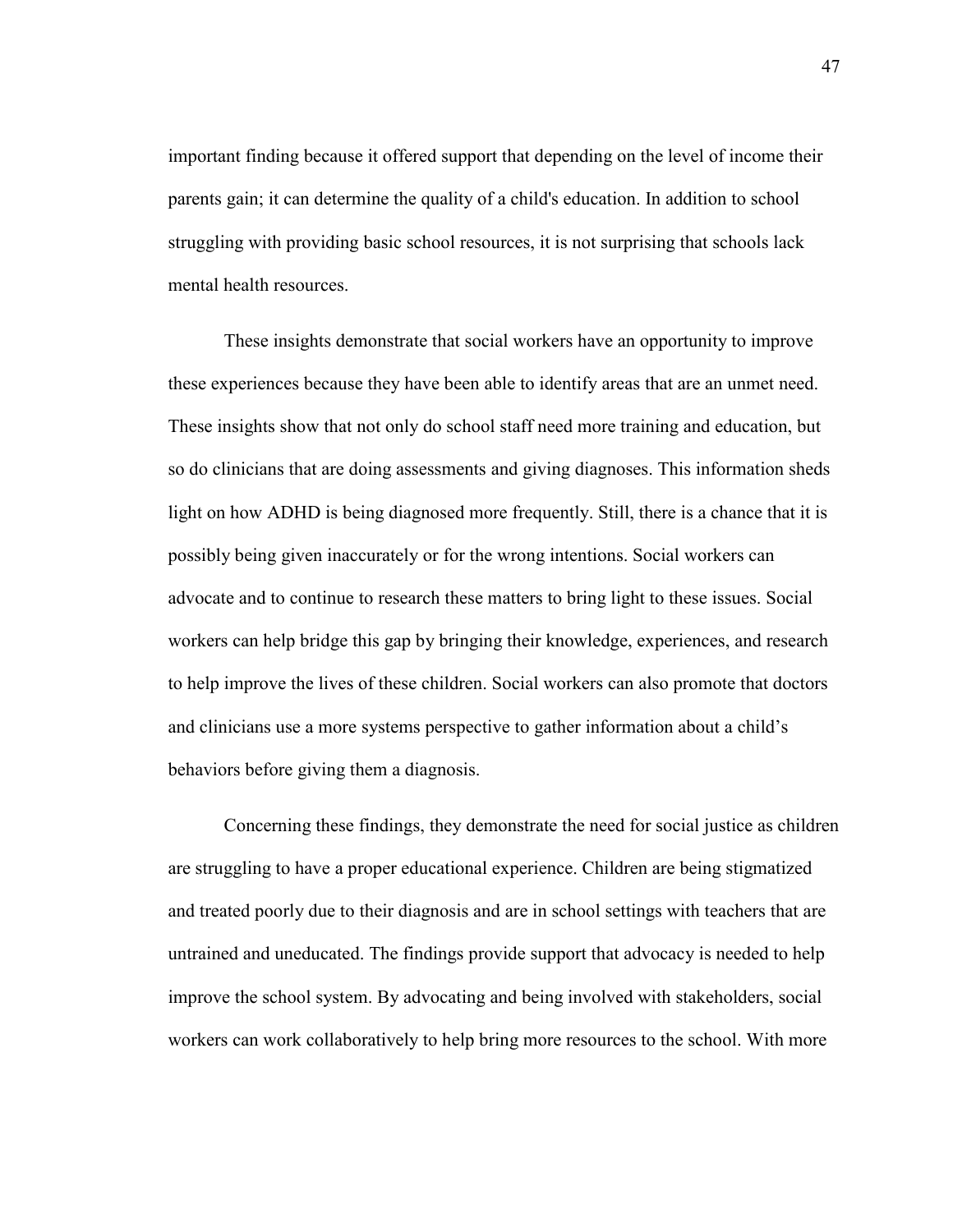funding, then more mental health and educational resources can be provided to the schools, as well as current and ongoing trainings for the teachers and school staff.

 The findings of this research contribute to the discipline of social work by taking a look within the school setting and using social workers that have worked directly with these children. These research findings have shown that clinicians (social workers and counselors) need to make sure that they are upholding the code of ethics by ensuring that they are giving an appropriate diagnosis and not one that is easier or more convenient. But it also shows that there is a strong need for school staff to be educated and to continue to be educated about ADHD. Social workers can read these findings and see that there is a need for social workers to work not just on the micro level but also on the mezzo and macro level and look into policy changes. These findings also encouraged social workers to look more closely at a child that has been given an ADHD diagnosis because there is a chance that it is misdiagnosed or that other mental health diagnoses might also be present.

 In the following section, I will share insights on how the research finding can be applied to social work practice and explore possible solutions that can be used based on the feedback given form the focus groups. The section will expand on how the research findings can be used within social work practice while also upholding the NASW Code of ethics. This section will also offer recommendations for clinical social work practice.

### **Application for Professional Ethics in Social Work Practice**

One initial social work principle that came to mind when completing this research and hearing the responses of the participants was competency. This research highlighted

48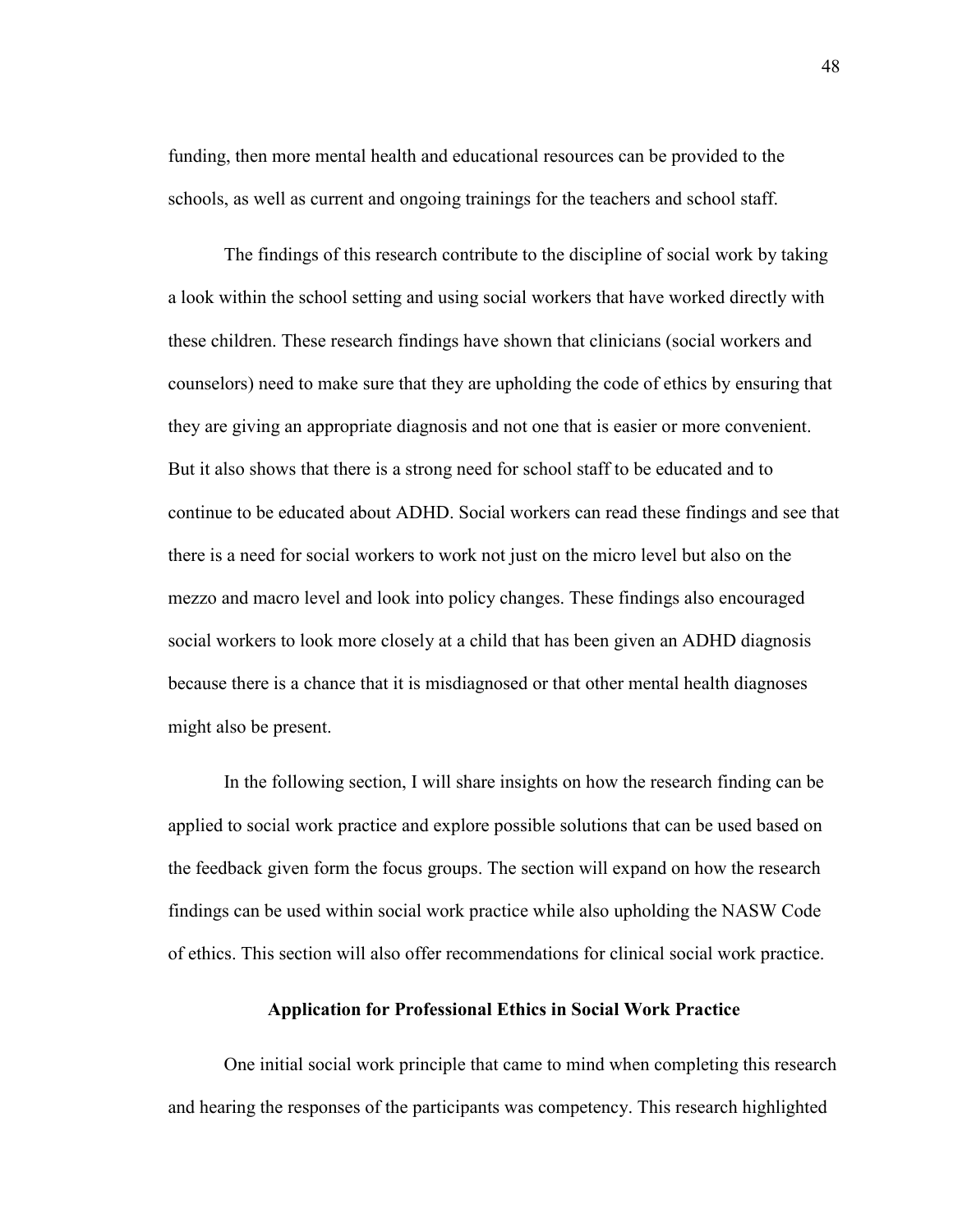that it is not just the teacher and school staff that need training and education, but so do the social work clinicians that in clinical practice. The purpose of the competency principle is that social workers continue to build their knowledge so that they can provide the best quality of service that they can (NASW, 2019). If social workers are giving diagnosis of ADHD only because it is easier than giving them a less known diagnosis or if they are not taking the time needed to see if any other diagnoses might be appropriate, then these social workers are not practicing clinical practice competently. If social workers are not appropriately diagnosing, then they are not upholding this principle of competency.

Social Justice is another social work principle that I applied to this research. Social Justice promotes the fighting against social injustice (NASW, 2019). When there are social workers and other mental health professionals not providing appropriate diagnoses, then social workers should be working to correct this injustice. Social workers are supposed to protect and help vulnerable populations such as children with mental health so that they are not treated unfairly or unjustly. The research findings how provided support that children are being subjected to being stigmatized by school staff, their peers, families, and they are being misdiagnosed and overly diagnosed in the mental health field.

Interdisciplinary collaboration is a standard that I would also apply to this research. This standard promotes the collaboration efforts between social workers and other professionals that they work within regard to a client (NASW, 2019). In this respect, this standard is encouraged and recommended throughout the research as social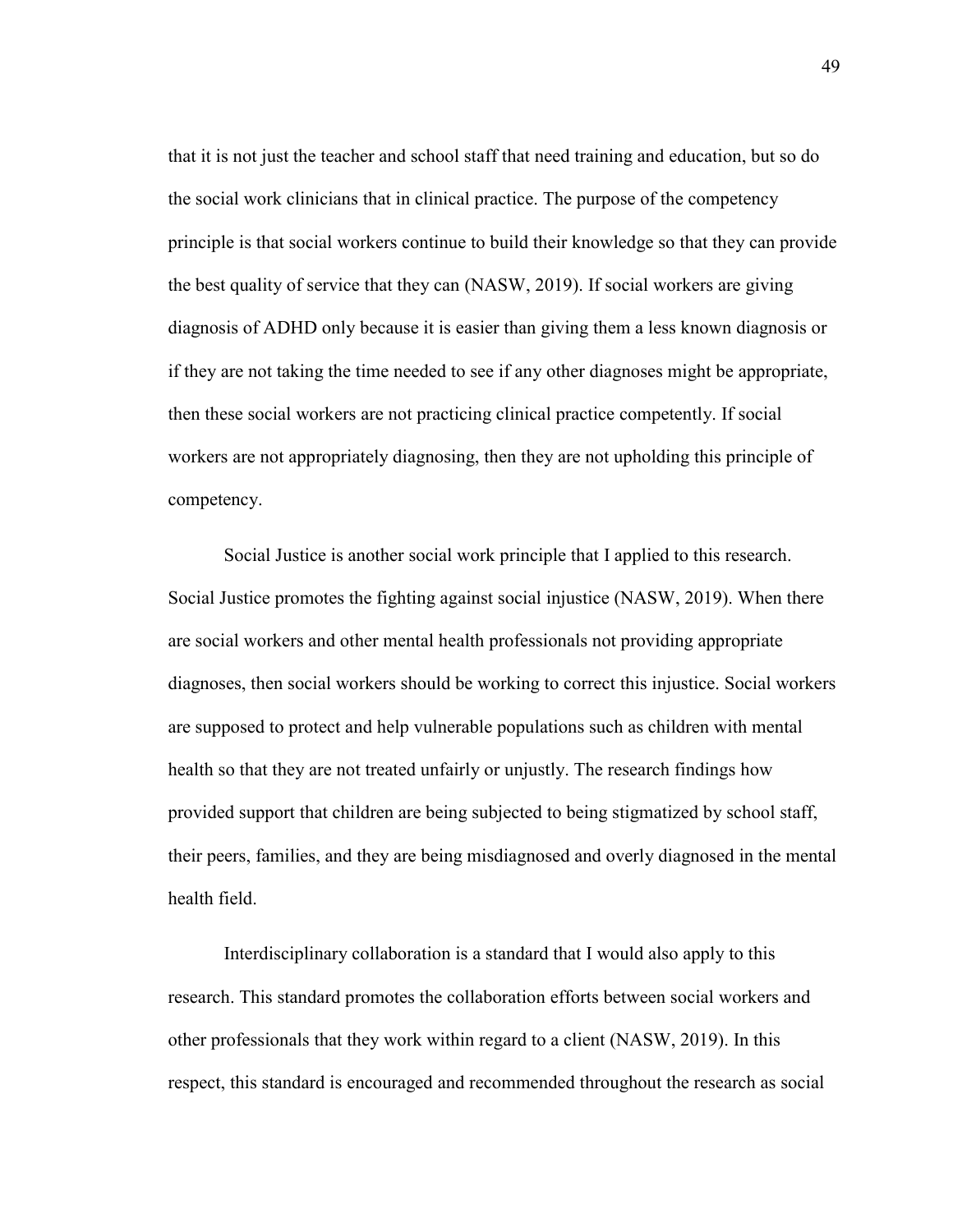workers should be collaborating with the school staff, caregivers, and other services providers that are involved with the children that they serve. It is suggested that if there is more collaboration, then it could increase education for teachers and caregivers, while also helping service providers have another aspect to consider when working with a child. Collaboration efforts support the systems approach by bringing the different systems involved with a child's care together to discuss the child and create an opportunity for the providers to have a complete picture of the child.

The NASW guides clinical social work practice by promoting that social workers practice within their professional limits or expertise. It also encourages social workers to collaborate with other service providers to ensure that quality care is being provided. Regarding working with children with ADHD, the NASW guides the clinical practice of these social workers by encouraging social workers to advocate for these children, be educated in the areas of the diagnosis, and to provide clinical services that are appropriate and individualized for the clients. The NASW Code of Ethics offers support in the area of diagnosing. Clinical social workers will be able to assess and give diagnoses to children. Thus the Code of ethics will help social workers ensure that they are taking the needed steps to provide an appropriate diagnosis.

One way that these findings will influence social work practice is by demonstrating that there is a need for social workers to become involved in the school setting. By doing so, social workers can help advocate and collaborate with the school staff to improve the school experiences of these children. Secondly, it will encourage social workers to become more educated and informed themselves about the diagnosis so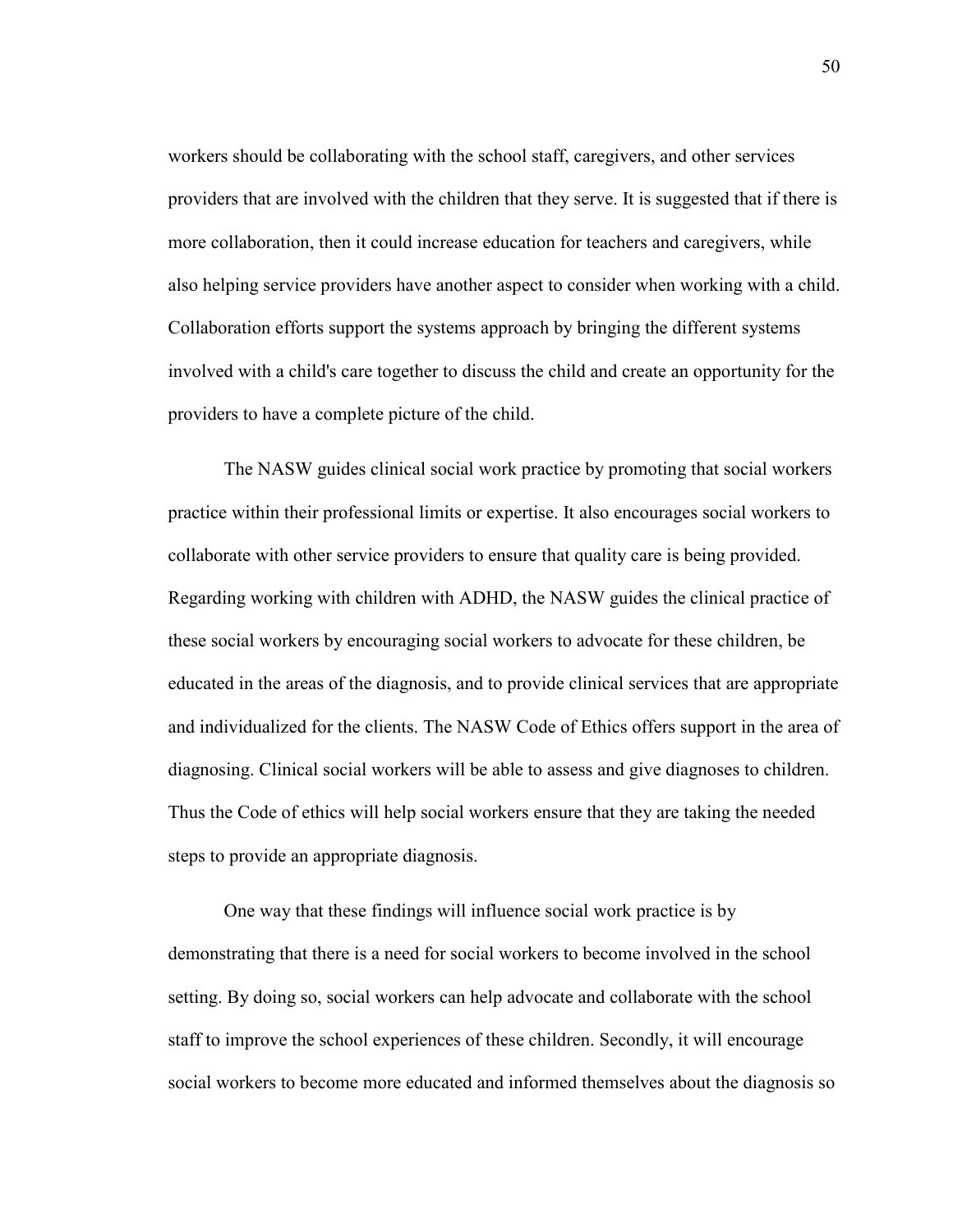that they can help with training the school staff. These findings also encourage social workers to do their due diligence and provide services in a professional manner that promotes the client's well-being above their own.

### **Recommendations for Social Workers**

Action steps for clinical social work practitioners to focus on would be clinical practice, as well as research and policy change. As a way to help implement these changes, I would want to provide annual training to clinicians and school staff. I would also attend community events that are held within the area throughout the year to help share the need for more improvement in the areas of clinical practice, research, and policy change when it comes to working with children with ADHD.

Clinical social workers are at the forefront when it comes to working with children with ADHD and diagnosing them. Clinical social workers should ensure that they are doing everything that they can so that they can provide quality services to their clients. Clinicians are required to complete continuing education training while also any additional trainings that could enhance their practical skills. It would be recommended that clinician social workers continue to be knowledgeable of the diagnosis, the DSM, and any new research that has come out on the disorders.

Since social workers are working directly with clients and their caregivers, they can identify any gaps in services or unmet needs. They would be an integral part of the research process, which could help them improve practice and services for children with ADHD. There is such a strong push for social workers to focus on the clinical aspect of the field that less are involved in the research and policy practice. Based on these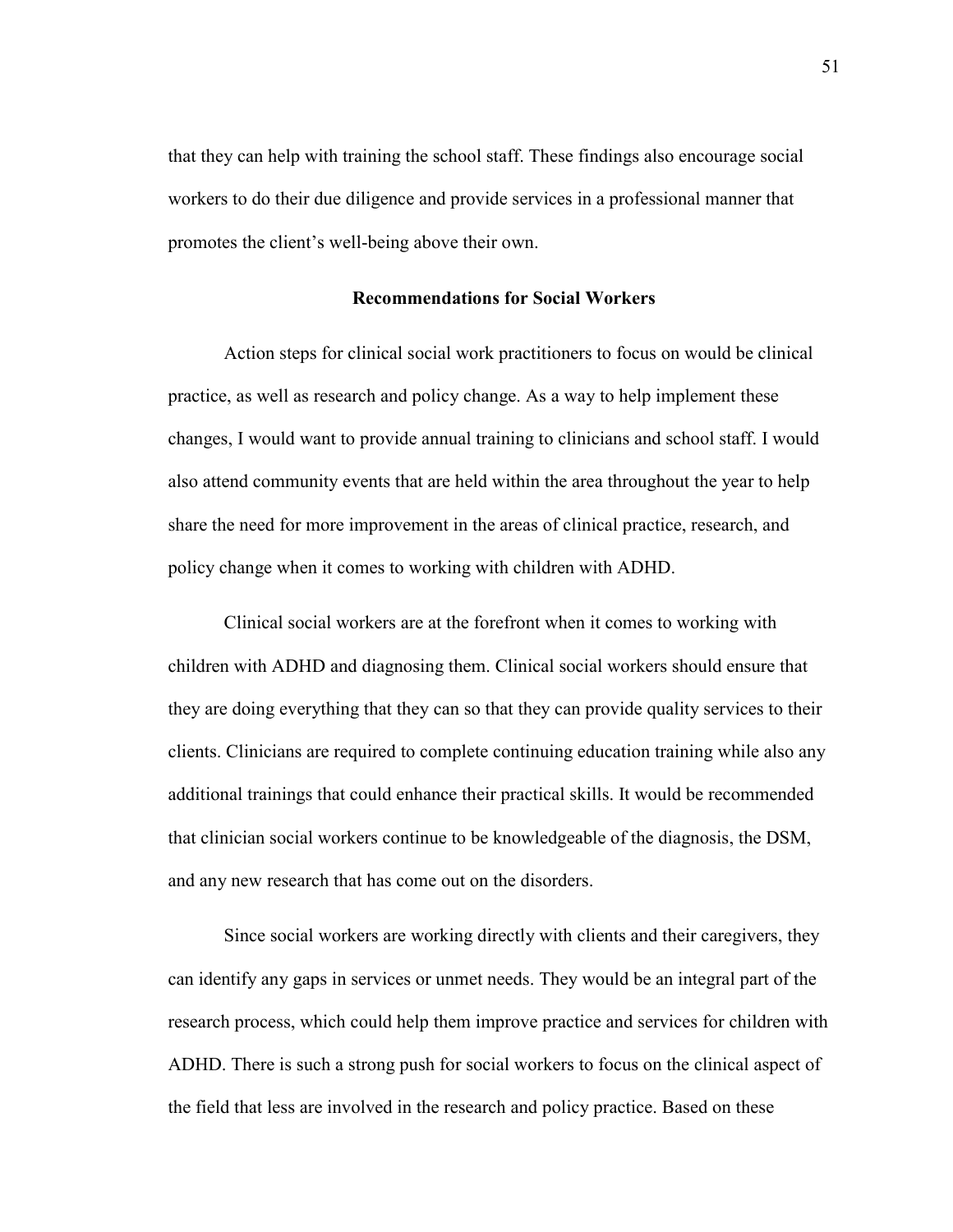findings, it is recommended that more clinical social workers engage in research and policy practice. These efforts could improve the clinical aspect because not only are they able to identify and understand the problems, but they can then implement the information into their practice.

These findings will encourage me to continue to remain abreast of the research and new information that arises about this diagnosis so that I can make an appropriate diagnosis when working with children. As a social worker, it is a part of my responsibility to advocate, educate, and be competent in my work. These findings will allow me to educate people around me about the needs that have been identified and provide education on the matter. As I continue to pursue my license in clinical social work, I will ensure that I am applying what I have learned from this research to the children that I will work with in the future and currently. I will be more knowledgeable about the diagnosis and some of the struggles that these children face when managing this diagnosis or even being suspected of having it.

I will provide education to the children about their diagnosis and their families/caregivers. I will work to address any stigma or inaccurate information that I might hear from other providers, parents, or school staff. I will also make sure that I am using a systems approach when working with children. I will consider all the factors that surround the child that could be affecting their behaviors and not rush to judgment about what diagnosis they might have without trying to get the full picture or as much of it as I can.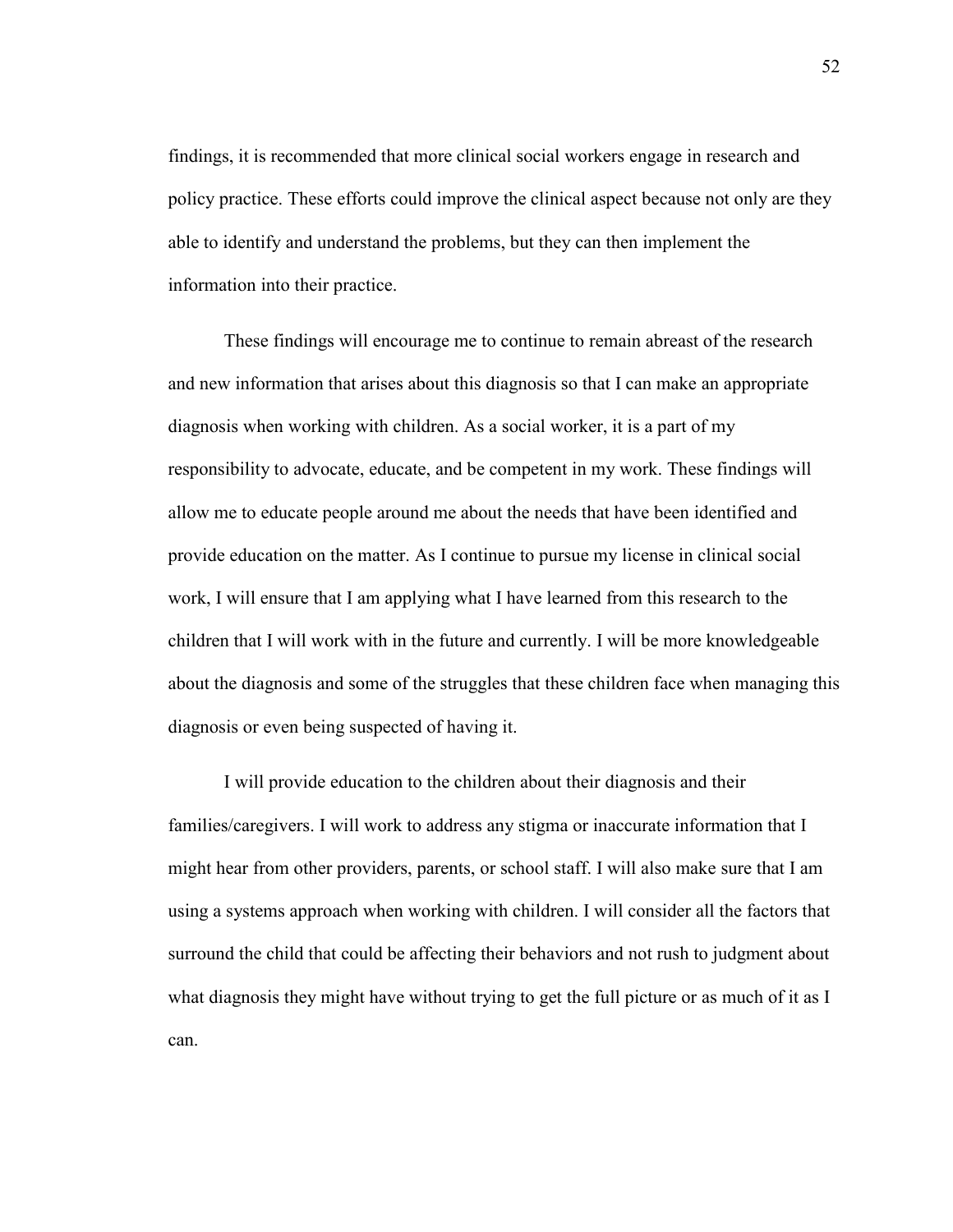The finding of this research will be able to transfer into clinical social work practice because it deals with diagnosing and potential interventions that could be used to help the clinician social workers that will be working with children with ADHD. It again encourages them to stay up to date about any new trends and research on the ADHD diagnosis. The findings allow for clinical social workers to look beyond what they see and get to know the child. This research highlights gaps in helping a child manage these symptoms so a clinician can help the child and the caregivers to learn ways to manage the symptoms. The clinician can also provide education on the diagnosis to the child and caregiver while also educating them on the various treatment options.

Regarding the broader field of social work practice, these findings can encourage the stakeholders involved to look at making policy changes. Mental health disorders such as ADHD are continuing to rise, so there should be more policies within the school system that helps address their student's mental health. Hopefully, these findings will encourage social workers to get involved in the policy changes since they are the ones that are experiencing and seeing these deficits first-hand. These findings could also support more research to be done about children that are dealing with mental health issues within the school setting and investigate what children feel would make the school setting better for them. This, in turn, would influence the practice of social workers and, as they could help advocate, collaborate, educate, and train school staff and caregivers on this diagnosis.

Limitations of this study in regards to transferability would stem from it being an action research study that is qualitative. This puts limits on the generalizability of the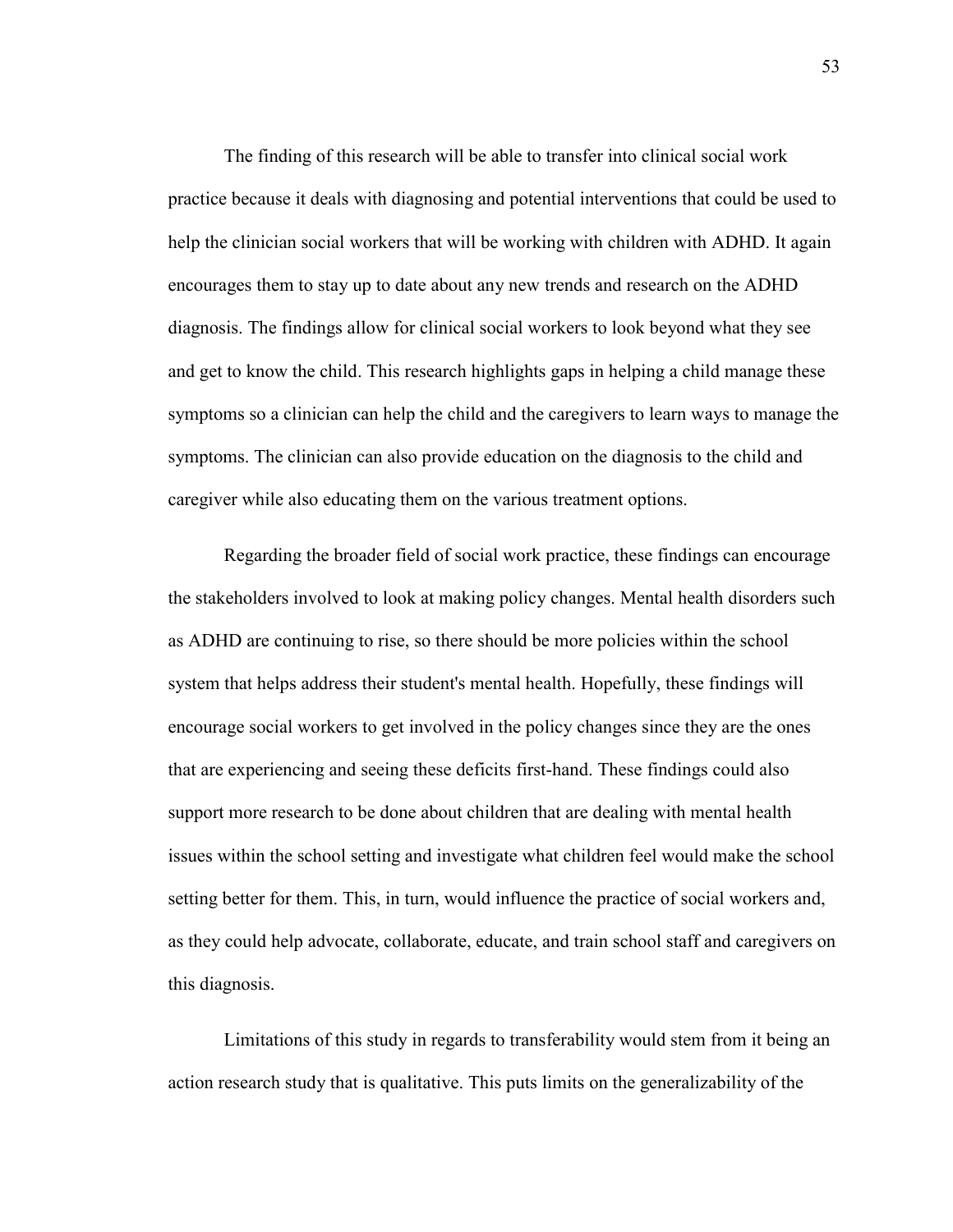study since the sample was a nonprobability sample that sought out specific participants for the study instead of using random sampling. So, this would allow the researchers to intentionally exclude participants who might have been included in a random sample, which would have increased the sample representativeness of the study (Yegidis et al. 2012). Although qualitative samples described a specific population or group of people which could limit its transferability, there is still the possibility that this information can be used an applied elsewhere (Stringer, 2014). It allows the readers to make the decision based on the events described as to whether this study can be applied to their situation (Stringer, 2014).

The strengths of this study would include using participants with direct knowledge of the problem. Another advantage would be that it promotes social change and encourages social workers to be more active in their practice. A third strength was that by doing a focus group, it allowed the participants to share with fellow professionals and see that they are facing similar issues but also to develop some new ideas that they could take back with them when they left the group. Based on these strengths, recommendations for further research should be done in how more social workers can be incorporated within the school setting. In this area of Suffolk, the school social workers are split between schools, so they might only spend one a day a week at the school. Having social workers from the mental health arena work in the schools, along with the school social workers, would be a benefit. Based on this research, all the participants were social workers from outside agencies that worked within the school, and these social workers were educating, advocating, and providing the interventions for the children.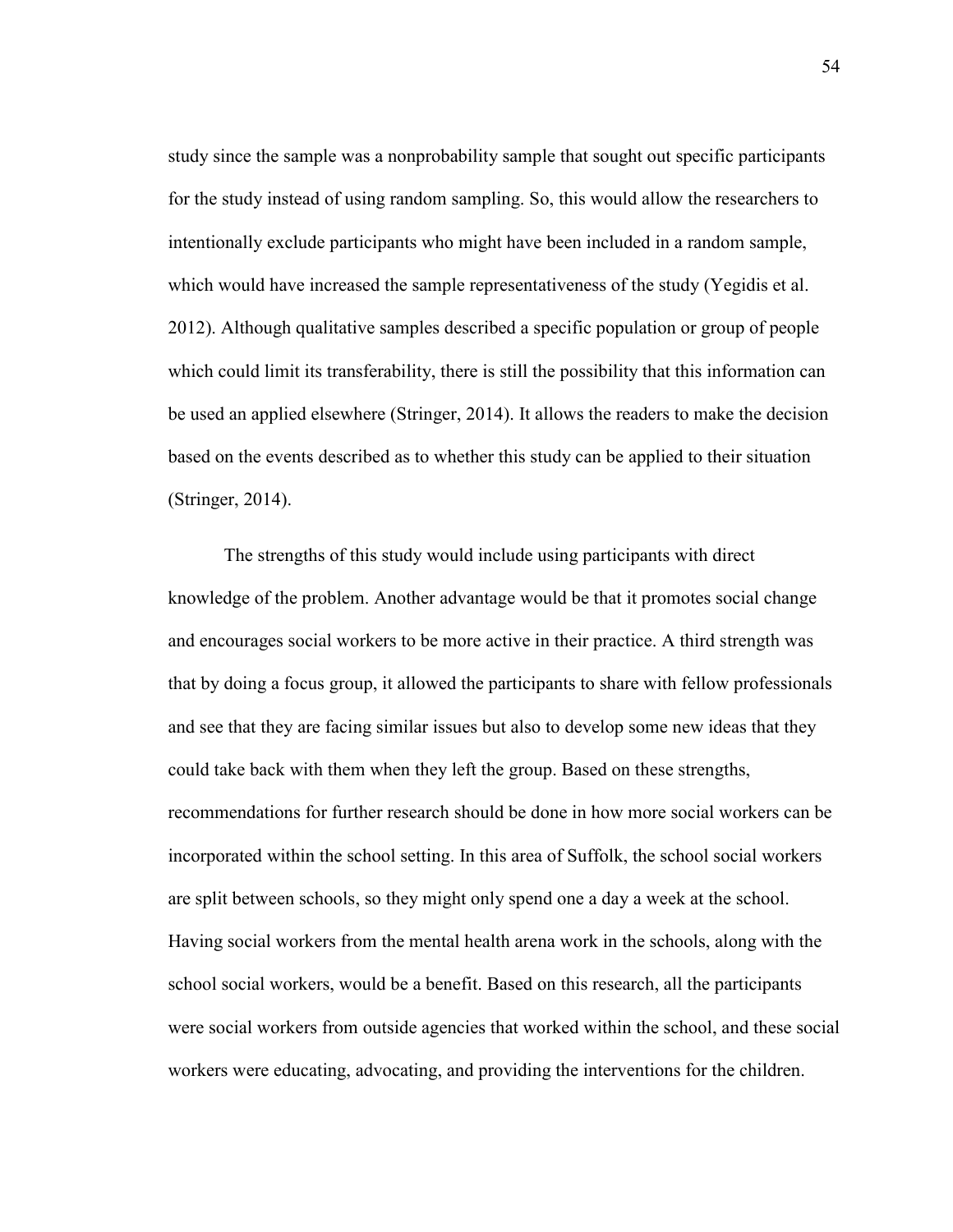One limitation was that this research focused specifically on social workers, but when it comes to working with children in the school setting, many players are involved. It could be helpful to have more research done about this issue of ADHD, and the study allowed more diversity within the sample to include other professionals and nonprofessionals that have worked within the school setting and have worked with a child with ADHD. If this study was done, there is a possibility that more awareness of the issue could be provided as well as more insights about the problems and possible solutions.

One way that this information of this project could be disseminated would be through the internet and social media as one participant shared "Social media because we are in a digital age," and it does appear that way. Technology is everywhere, so why not embrace that and help spread the word about the issue and discoveries made with this research. Sharing through media forms would allow the information to reach more people and in different areas. Examples of platforms could be a blog, Facebook page, Instagram, news articles, a website page, or an electronic school newsletter. A second way to disseminate this information could be through attending community events and giving presentations through the area and city. These community events could include school conferences, school events, and mental health events. Numerous events are held around the area and so working collaboratively with another agency or group would help gain support and spread awareness.

### **Implications for Social Change**

The goal is for this research to inspire social change to where it has a ripple effect on the different levels of social work. On the microlevel, this research can help improve

55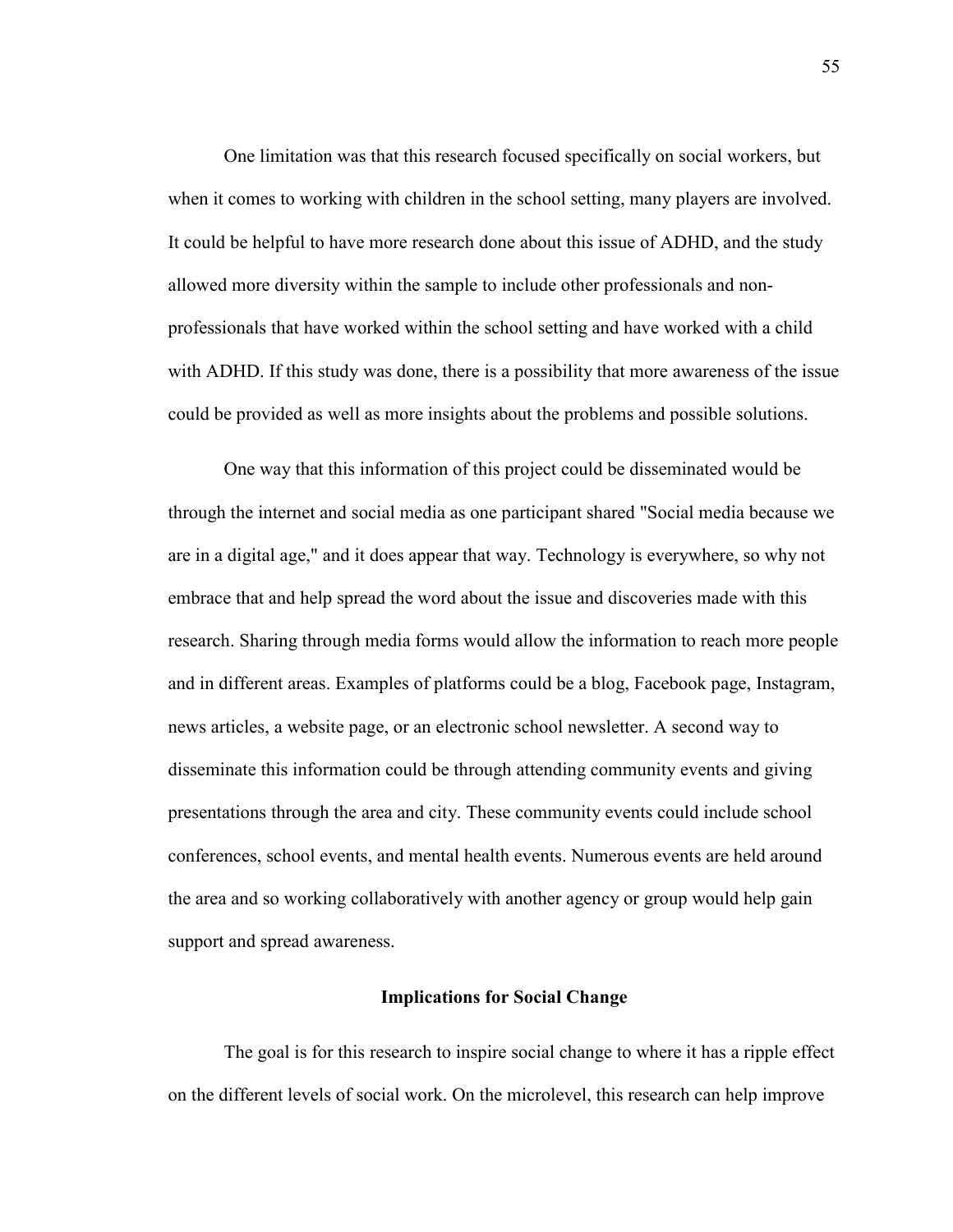the ways that children are treated, provide more appropriate interventions, appropriate diagnosis, and help the child and their family understand the diagnosis. On this level, it is encouraged that social workers prepare and educate themselves as clinicians so that they are more competent when working with children with ADHD. When they become more knowledgeable about this disorder and the affect that it can have on a child, then hopefully, it will no longer be given so quickly or as a default diagnosis. On this level, it can help improve the practice efforts of social workers in their clinical skills.

 On the mezzo level, this research could help encourage that school staff are provided with more education and training when it comes to working with children who mental health disorders. As more education and awareness if provided, then it could decrease the stigma that has been associated with this diagnosis. On the mezzo, it could open the conversation up about clinicians needing more time to meet with clients so that they can get a better idea of their needs.

As for the macro level, this research could promote positive social change by creating policies and procedures that would intertwine the mental health and educational systems. At this time, it appears that the school system and the mental health system are still being seen as separate entities that, on occasion, cross paths or overlap. But in reality, these are systems that should be working together and understand that they each have an effect on the other. For example, in earlier years, it was believed that mental and physical had no connection, and one did not affect the other, but as more research was done, it was proved to be not true. In a similar aspect, continuing to use research could help support that these two systems are also connected. With this research, it has the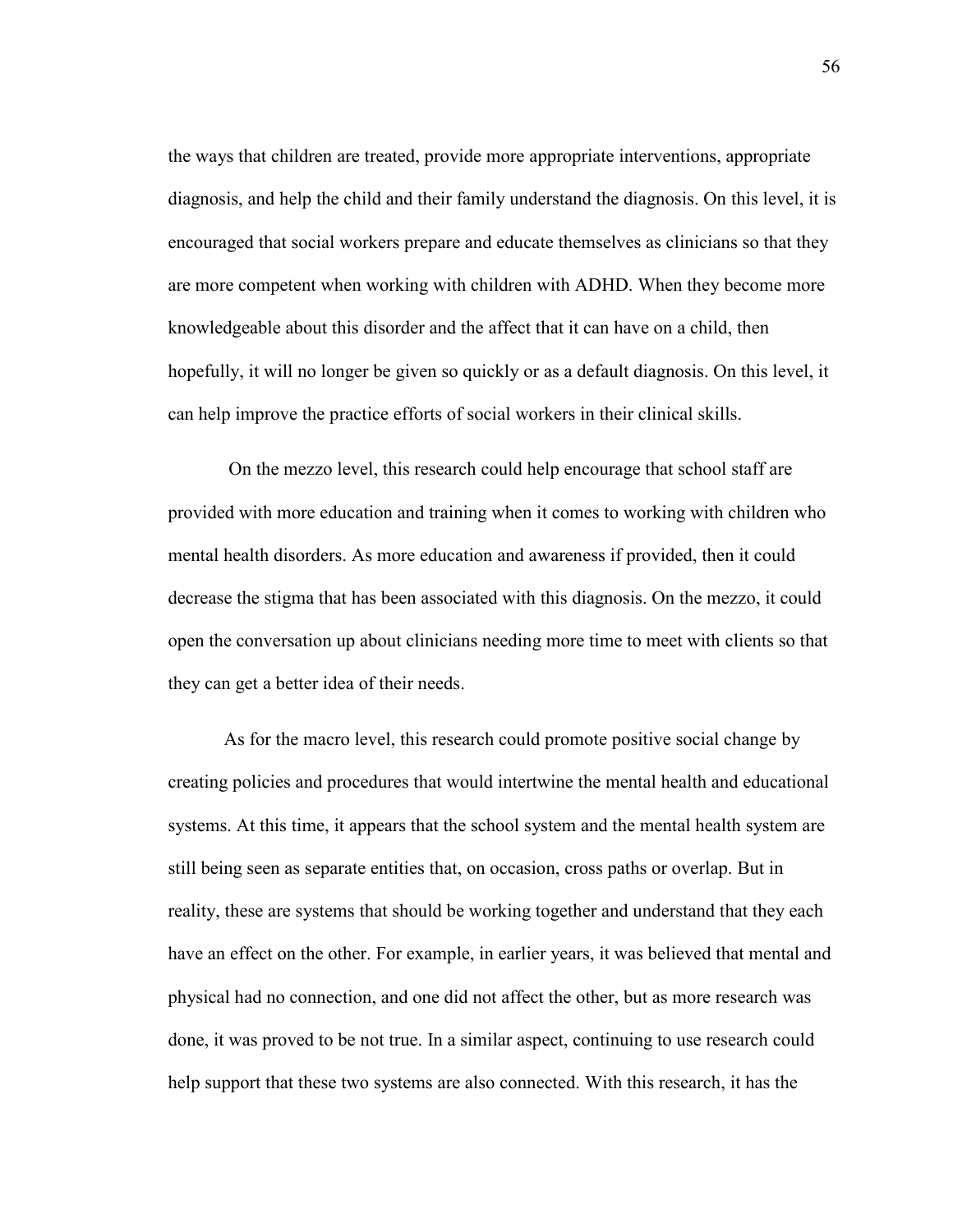chance to stimulate change on all levels of social work practice and help make the school experience for a child with ADHD a more positive one.

### **Summary**

This research aimed to gain insights from social work clinicians about how the environment can influence children with ADHD. Through this research, that point was supported by the feedback from the participants. This research also highlighted the notion that the school system and the mental health system seem to be working in parallel with each other with the occasion intersections. In the systems perspective, all systems are related and connected, but yet this idea has not been strongly supported as it should be when it comes to school and mental health. The education system is starting to make an effort to address mental health issues in their schools, evidenced by them having mental health social workers from outside agencies coming into their schools. Based on the feedback from the participants, it seems that the efforts are only being made to focus on the child as if they are solely the problem. The need for teacher education and training was one of the most recurring statements made by the focus group member. Furthermore, previous research, which can be found in the literature review section, also acknowledges that there is a lack of teacher education. Again, schools are making strives to address mental health disorders such as ADHD, but they also need to consider how those within that child's environments could be affecting their behaviors.

Children are with their teachers for the majority of the day, so if they are struggling, then the teachers or school staff will most times notice. If teachers were more educated about this diagnosis, along with the children's families and caregivers, then it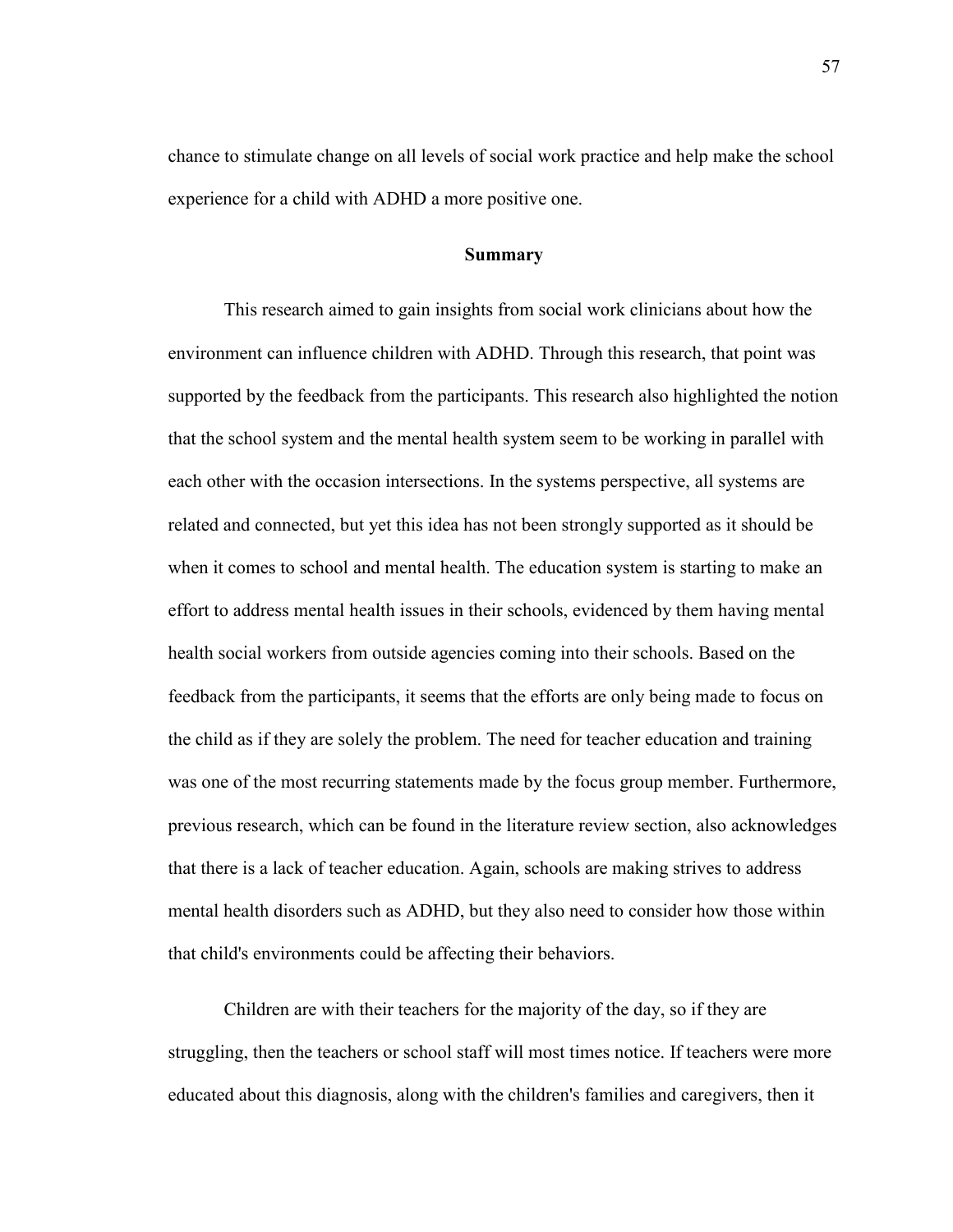could potentially make the school setting better for both the child and the teachers. It would help those around the child have a better understanding of what that child is going through.

A child who comes from an unstable home environment could present with symptoms of ADHD. A child that has a high sugar diet could present with symptoms of ADHD. A child that has witnessed a traumatic experience, or has been bullied or is a classroom that is overcrowded and poorly managed could present with symptoms of ADHD. I say this to say, let's look at what is going on around the child before we target the child and start labeling them and try to understand the child. The school system and mental health system are not separate from each other; they are closely related, and it would be a benefit to the children and school staff to understand that.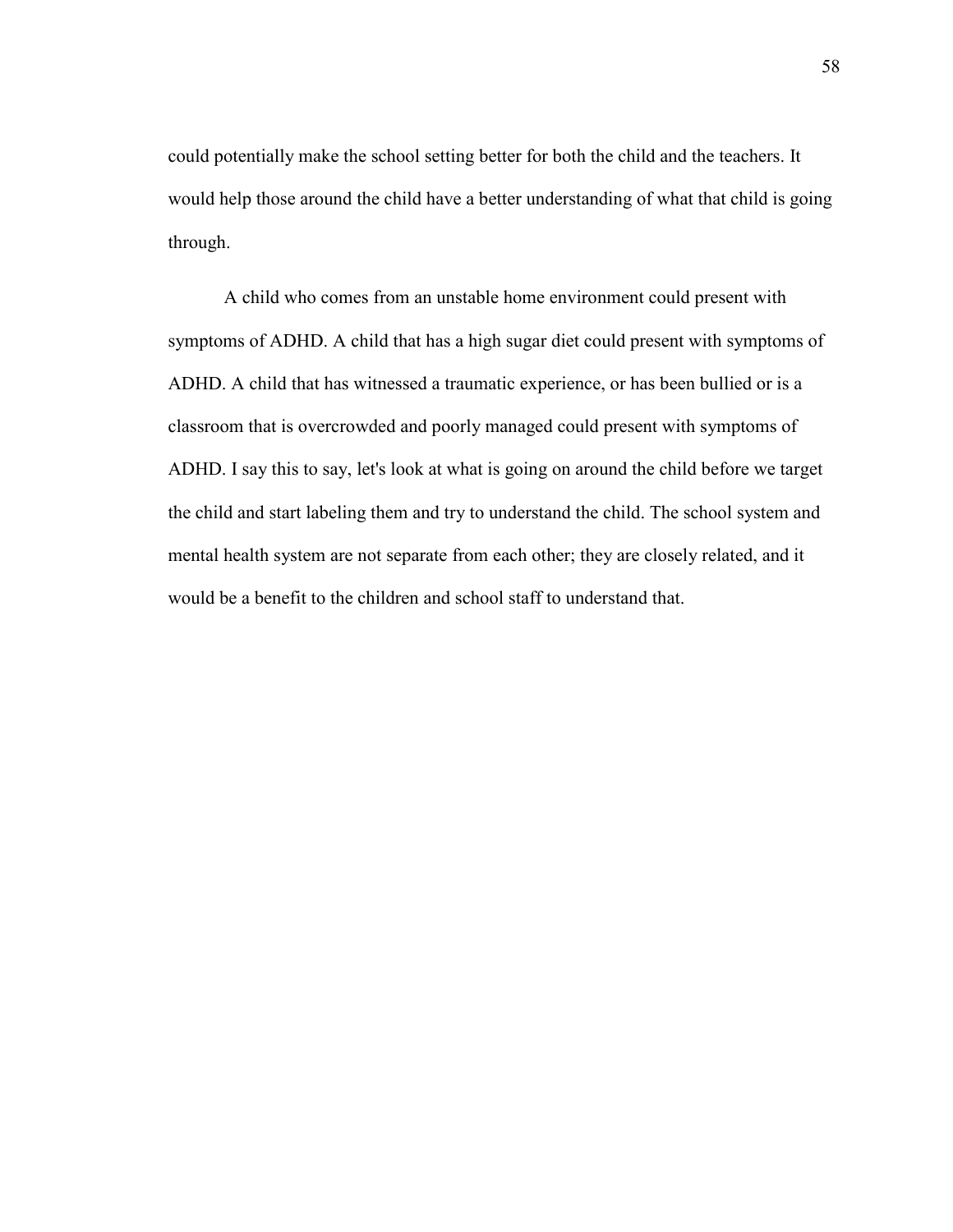#### References

- Adams, M., Blumenfeld, W. J., Castañeda, C. R., Hackman, H. W., Peters, M. L., & Zúñiga, X. (2013). *Readings for diversity and social justice* (3rd ed.)*.* New York, NY: Routledge.
- Ainsworth, R. (2015). Attention deficit hyperactivity disorder: Excuse or epidemic? *Journal of Law & Education, 44*(3), 453-462. Education Source
- American Academy of Pediatrics. (2016). Media and young minds. *Pediatrics, 138*(5), 1- 6. doi:10.1542/peds.2016-2591
- American Psychiatric Association. (2013). *Diagnostic and statistical manual of mental disorders* (5th ed.). Arlington, VA: American Psychiatric Publishing.
- Amiri, S., Noorazar, S. G., Fakhari, A., Darounkolaee,A. G., & Gharehgoz, B. (2017). Knowledge and attitudes of preschool teachers regarding attention deficit hyperactivity disorder. *Iranian Journal of Pediatrics, 27*(1), 1-6. doi:10.5812/ijp.3834
- Anderson, M., L. (2016). Who is in need of empowerment? Social work and young people with ADHD. *Revista de Asistenţă Socială, 2*, 109-122. SocIndex
- Barkan, J. (2018). Death by a thousand cuts: the story of privatising public education in the USA. *Soundings (13626620)*, (70), 97-116. doi:10.3898/SOUN.70.07.2018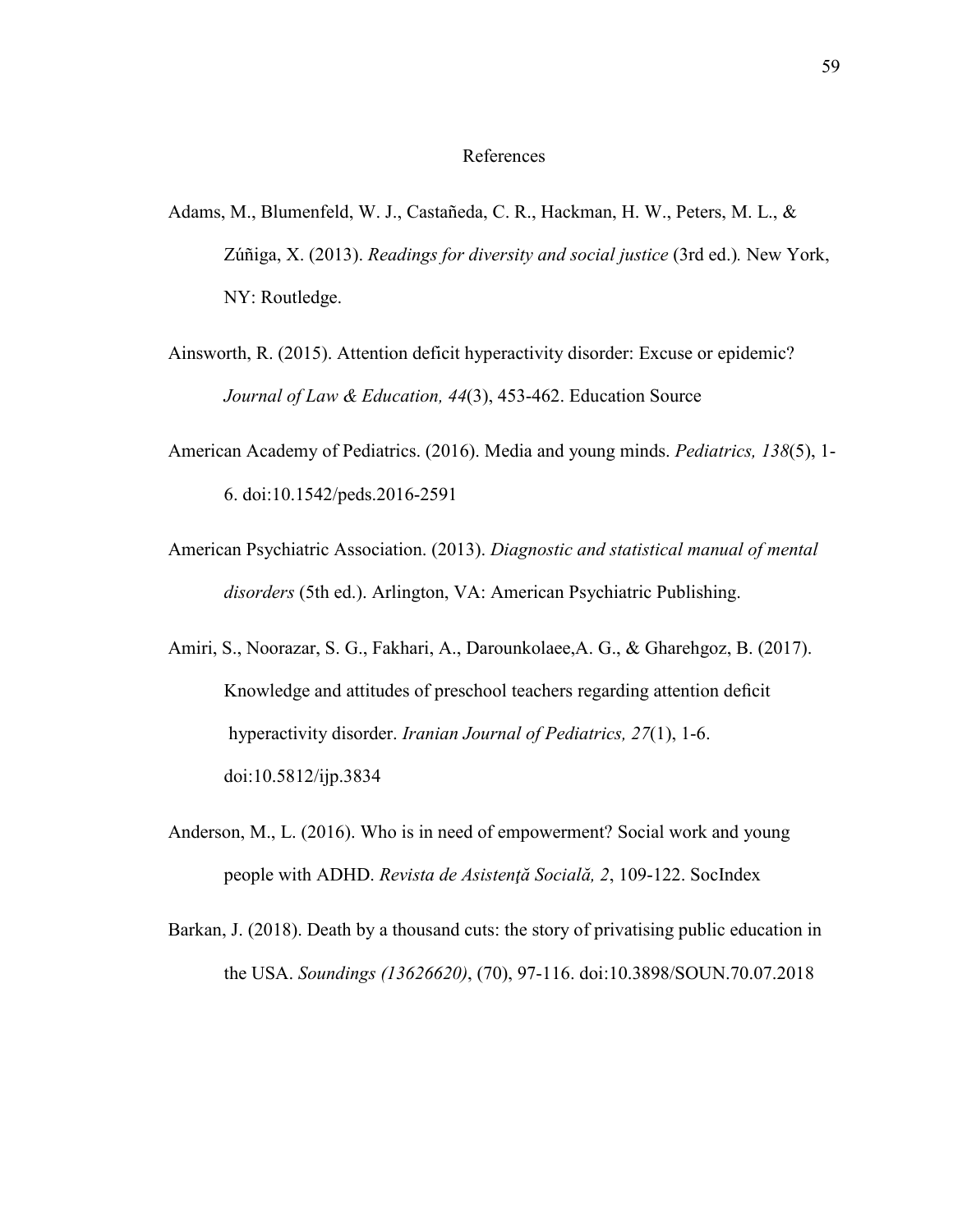- Baumeister, A. A., Henderson, K., Pow, J.L., Advokat, C. (2012). The early history of the neuroscience of attention-deficit/hyperactivity disorder. *Journal of the History of the Neurosciences, 21*(1), 263-279. doi:10.1080/0964704X.2011.595649
- Bell, L., Long, S., Garvan, C., and Bussing, R. (2011). The impact of teacher credentials on ADHD stigma perceptions. *Psychology in the Schools, 48*(2), 184-196. doi:10.1002/pits.20536
- Birt, L., Scott, S., Cavers, D., Campbell, C., & Walter, F. (2016). Member Checking. *Qualitative Health Research, 26*(13), 1802–1811. https://doi org.ezp.waldenulibrary.org/10.1177/1049732316654870
- Bos, A. R., Pryor, J. B., Reeder, G. D., & Stutterheim, S. E. (2013). Stigma: Advances in theory and research. *Basic and Applied Social Psychology, 35*(1), 1–9. doi:10.1080/01973533.2012.746147
- Bradshaw, L. & Kamal, M. (2013). Teacher knowledge, training, and acceptance of students with ADHD in their classrooms: Qatar case study. *Journal of Research in Education, 5*, 1-11. http://dx.doi.org/10.5339/nmejre.2013.5
- Brady, G. (2014). Children and ADHD: Seeking control within the constraints of diagnosis. *Children & Society, 28*(1), 218-230. doi:10.1111/chso.12069
- Brennan, N., & Parsons, J. (2014). Teaching children with ADHD. *Canadian Children, 39*(2), 37-38. Supplemental Index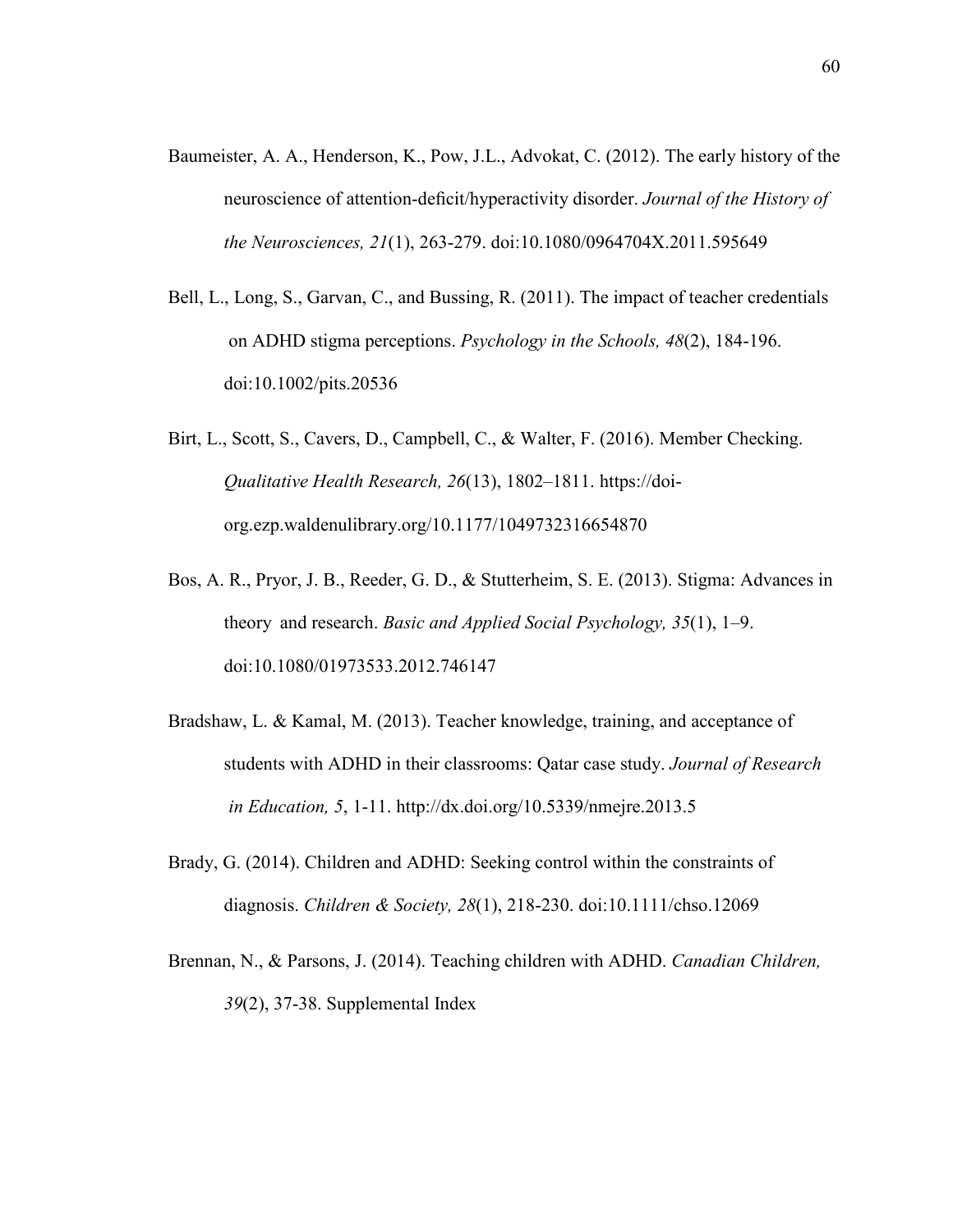- Bussing, R. and Mehta, A., S. (2013). Stigmatization and self-perception of youth with attention deficit/hyperactivity disorder. *Dove Press Journal: Patient Intelligence, 5,* 15-27. doi:10.2147/PI.S18811
- Catala-Lopez, F., Hutton, B., Nunez-Beltran, A., Page, M. J., Ridao, M., Saint-Gerons, D. M., Catala, M. A., …Moher, D. (2017). The pharmalogical and non pharmalogical treatment of attention deficit hyperactivity disorder in children and adolescents: A systematic review with network meta-analyses of randomized trials, *PLOS One, 12*(7), 1-31. https://doi.org/10.1371/journal.pone.0180355
- Centers for Disease Control and Prevention, (CDC), 2017. *Attention Deficit/Hyperactivity Disorder*. Retrieved from https://www.cdc.gov/ncbddd/adhd/facts.html
- Children and Adults with Attention Deficit/Hyperactivity Disorder (CHAAD). (2018). The Science of ADHD. Retrieved from http://www.help4adhd.org/Understanding-ADHD/About-ADHD/The-Science-of-ADHD.aspx
- Climie, E. A. & Mastoras, S. M. (2015). ADHD in schools: Adopting a strengths-based perspective. *Canadian Psychology, 56*(3), 295-300. https://doi.org/10.1037/cap0000030
- Corrigan, P. W. and Watson, A. C. (2002). Understanding the impact of stigma on people with mental illness. *World Psychiatry, 1*(1), Medline with Full Text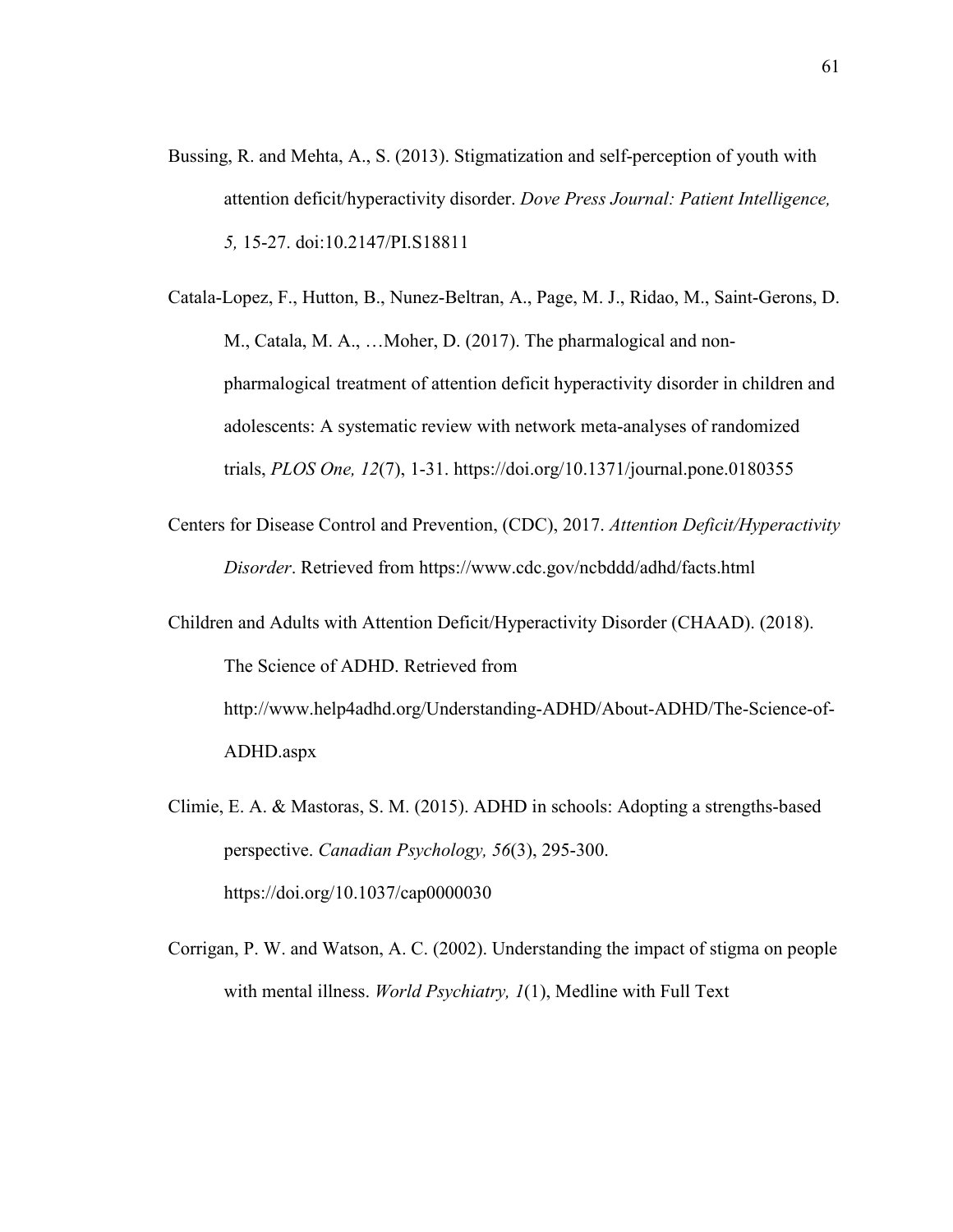- Davidovitch, M., Gideon, K., Fund, N., Shrem, M., & Porath, A. (2017). Challenges in defining the rates of ADHD diagnosis and treatment: Trends over the last decade. *BMC Pediatrics, 17*(218), 1-9. doi:10.1186/s12887-017-0971-0
- Daly, B. P., Hildenbrand, A. K., & Brown, R. T. (2016). *ADHD in children and adolescents*. Boston, MA: Hogrefe Publishing.
- Einarsdottir, J. (2008). Teaching children with ADHD: Icelandic early teachers' perspectives. *Early Childhood Development and Care, 178*(4), 375-397. doi:10.1080/03004430701321696
- Elik, N., Wiener, J., & Corkum, P. (2010). Preservice teachers' open-minded thinking dispositions, readiness to learn, and attitudes toward learning and behavioural difficulties in students. *European Journal of Teacher Education, 33*(2), 127– 146. doi:10.1080/02619760903524658
- Fabiano, G. A., Schatz, N. K., Aloe, A. M., Chacko, A., & Chronis-Tuscano, A. (2015). A systematic review of meta-analyses of psychosocial treatment for Attention- Deficit/Hyperactivity Disorder. *Clin Child Fam Psychol Rev, 18*(1), 77-97. doi:10.1007/s10567-015-0178-6

Fleer, M., (2011). Technologically constructed childhoods: Moving beyond a reproductive to a productive and critical view of curriculum development. *Australasian Journal of Early Childhood, 36*(1), 16-24. doi:10.1177/183693911103600104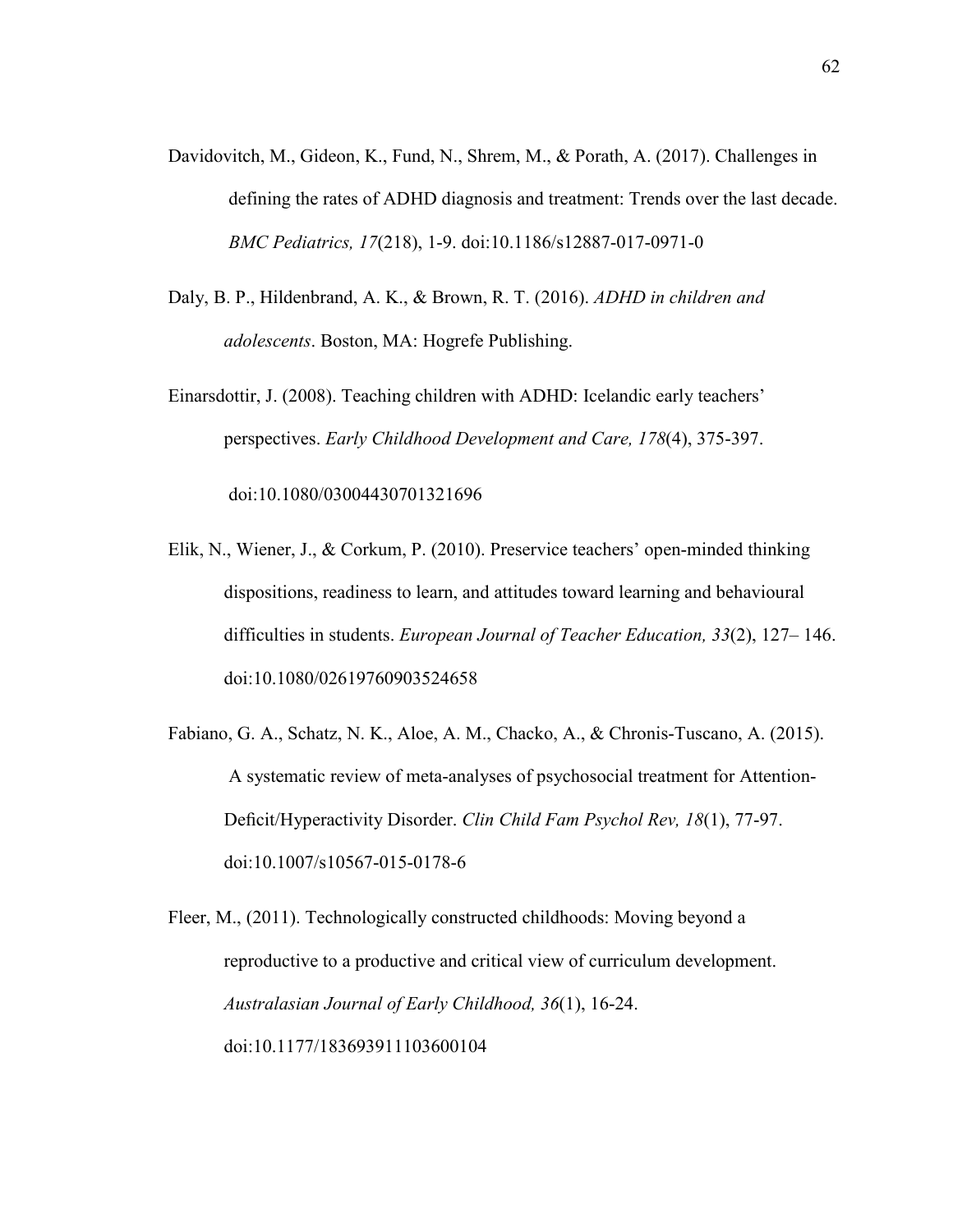- Francis, A. (2012). Stigma in an era of medicalisation and anxious parenting: how proximity and culpability shape middle-class parents' experiences of disgrace. *Sociology of Health & Illness, 34*(6), 927–942. doi:10.1111/j.1467-9566- 2011.01445.x.
- Gentile, D. A., Nathanson, A. I., Rasmusen, E. E., Reimer, R. A., & Walsh, D. A. (2012). Do you see what I see? Parent and child reports of parental monitoring of media. *Family Relations, 16*(1), 470-478. doi:10.1111/j.1741-3729.2012.00709.x

Gwernan-Jones, R., Moore, D. A., Cooper, P., Russell, A. E., Richardson, M., Rogers, M.,…Garside, R. (2016). A systematic review and synthesis of qualitative research: The influence of school context on symptoms of attention deficit hyperactivity disorder. *Emotional and Behavioral Difficulties, 21*(1), 83-100. doi:10.1080/13632752.2015.1120055

Harold, G. T., Leve, L., Barrett, D., Elam, K., Neiderhiser, J. M., Natsuaki, N. N.,…Thapar, A. (2013). Biological and rearing mother influences on child ADHD symptoms: Revisiting the developmental interface between nature and nurture. *Journal of Child Psychology and Psychiatry, 54*(10), 1038-1046. doi:10.1111/jcpp.12100.

Hinker, A., Sobel, K., Suh, H., Sung, Y.C., Lee, C. P., Kientz, J. A. (2015). Texting while parenting: How adults use mobile devices while caring for children at the playground. *Family Communication*, (1), 727-736. doi:10.1145/2702123.2702199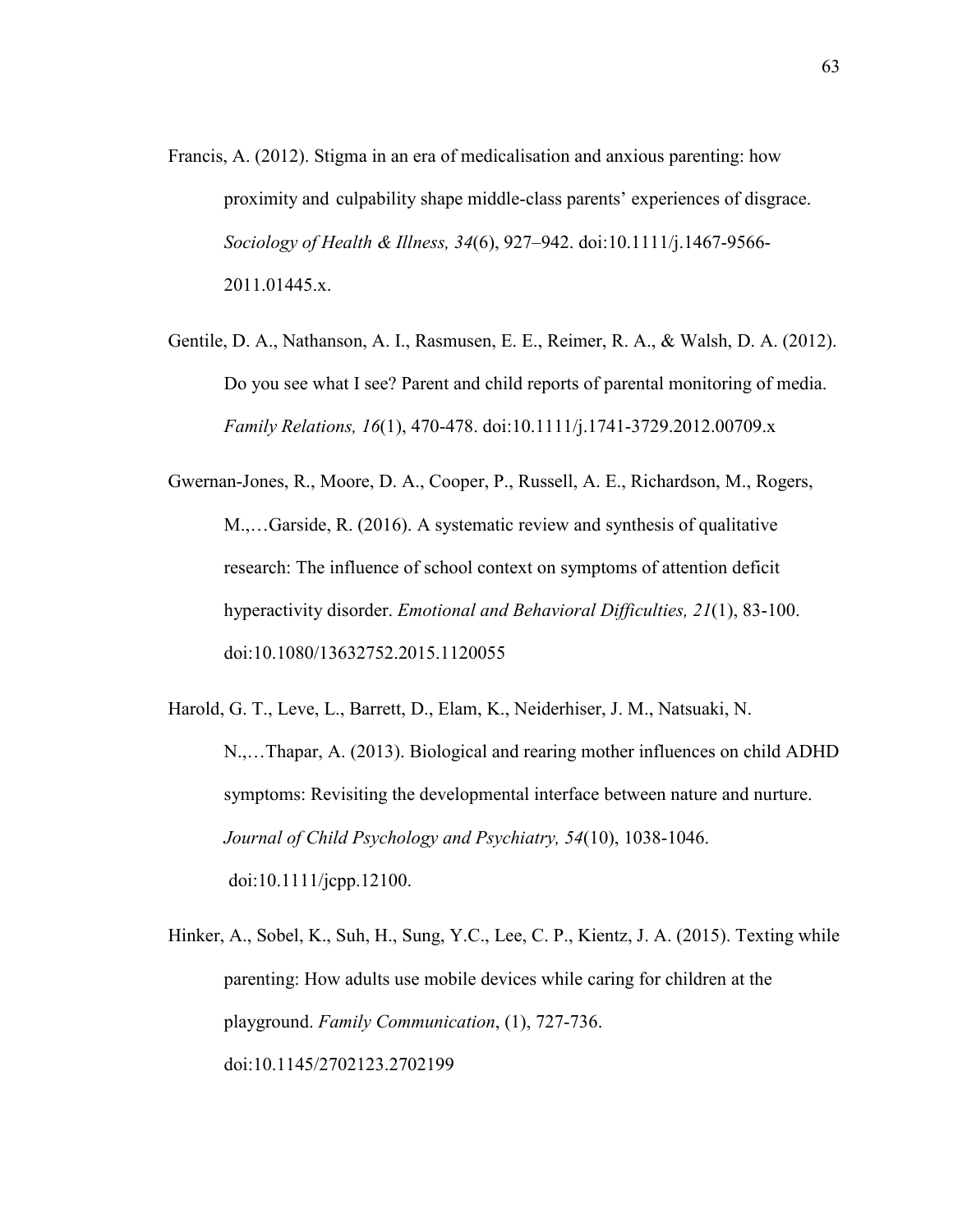- Horst, R., Manuela, P., Elisabeth, S., Irena Anna, F., & Rebecca, S. (2018). Using Reflexive Thinking to Establish Rigor in Qualitative Research. *Nursing Research*, (6), 490. doi:10.1097/nnr.0000000000000307
- Hulkower, R. L., Kelley, M., Cloud, L. K., & Visser,S. N. (2017). Medicaid prior authorization policies for medication treatment of Attention- Deficit/Hyperactivity Disorder in young children, United States, 2015. *Public Health Reports, 132*(6), 654-659. doi:10.1177/0033354917735548
- Kaushik, A., Kostaki, E., & Kyriakopoulos, M. (2016). The stigma of mental illness in children and adolescents: A systematic review. *Psychiatry Research, 243*(1), 469– 494. doi:10.1016/j.psychres.2016.04.042
- Kildcare, C. A., & Middlemis, W. (2017). Impact of parent's mobile device use on parent-child interaction: A literature review. *Computers in Human Behavior, 75*(1), 579-593. doi:10.1016/j.chb.2017.06.003
- Kirst-Ashman, K.K. & Hull, G. H. (2012). *Understanding generalist practice*. (6th ed.) Belmont, CA: Brooks/Cole.
- Kofler, M. J., Raiker, Sarver, J. S., Wells, D.E., & Soto, E. F. (2016). Is hyperactivity ubiquitous in ADHD or dependent on environmental demands? Evidence from meta-analysis. *Clinical Psychology Review, 46*(1), 12-24. doi:10.1016/j.cpr.2016.04.004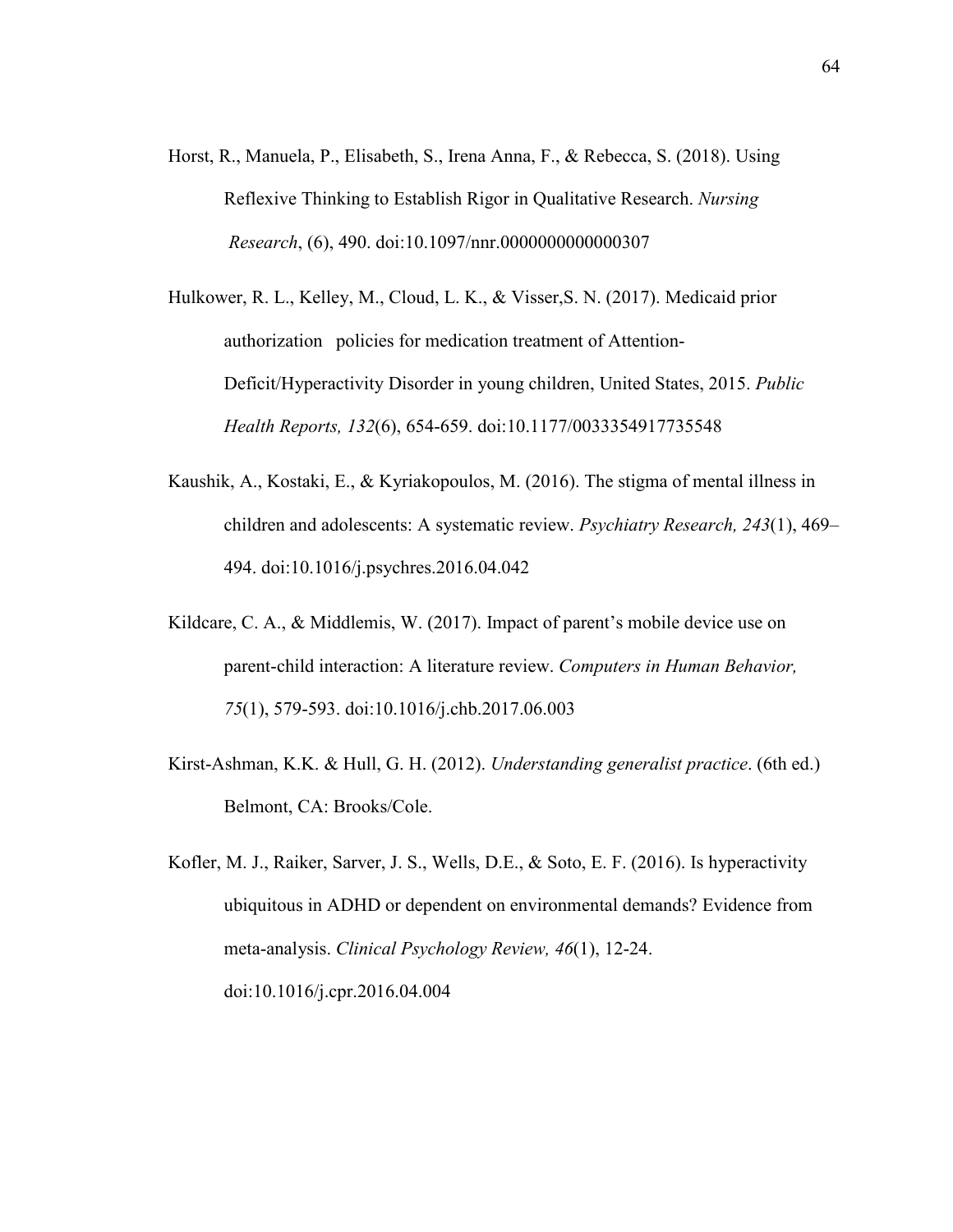- Lange, K.W., Reichl, S., Lange, K. M., Tucha, L., & Tucha, O. (2010). The history of adhd. *ADHD Atten def hyp disord, 2*(1), 241-255. doi:10.1007/s12402-010- 0045-8
- Lasky, A. K., Weisner, T. S., Jensen, P. S., Hinshaw, S. P., Hechtman, L., Arnold, L. E.,… Swanson, J. M. (2016). ADHD in context: Young adults' reports of the impact of occupational environment on the manifestation of ADHD. *Social Science & Medicine, 161(*1), 160-168. doi:10.1016/j.socscimed.2016.06.003
- Lee, C.S.C., Ma, M., Ho, H., Tsang, K., Zheng, Y., & Wu, Z. (2017). The effectiveness of mindfulness-based intervention in attention on individuals with ADHD: A systematic review. *Hong Kong Journal of Occupational Therapy, 30*(1), 33-41. doi:10.1016/j.hkjot.2017.05.001
- Lee, K. and Neuharth $\Box$ Pritchett, S. (2008). Attention deficit/hyperactivity disorder across cultures: Development and disability in contexts. *Early Childhood Development and Care, 178* (4), 339-346. doi:10.1080/09500690701321501
- Livingstone, L. T., Coventry, W. L., Corley, R. P., Willcutt, E. G., Samuelsson, S., Olson, R. K., & Byrne, B. (2016). Does the environment have an enduring effect on ADHD? A longitudinal study of monozygotic twin differences in children. *Journal of Abnormal Child Psychology, 44*(1) 1487-1501. doi:10.1007/s10802- 016-0145-9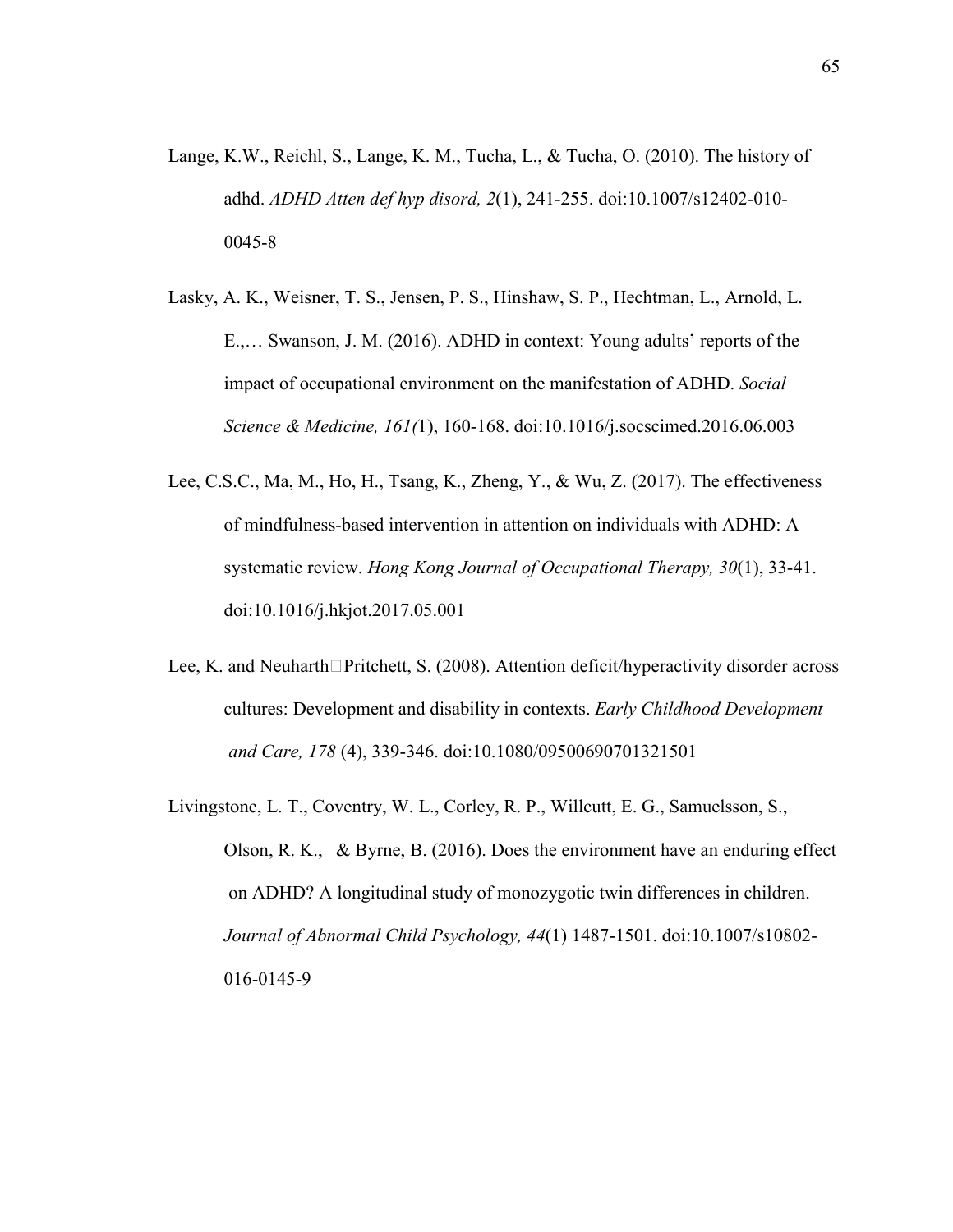- Martinez-Badía, J. & Martinez-Raga, J. (2015). Who says this is a modern disorder? The early history of attention deficit hyperactivity disorder. *World of Psychiatry, 5*(4), 379-386. doi:10.5498/wjp.v5.i4.379
- McNiff, J. (2016). *You and your action research project* (4th ed.). New York, NY: Routledge.
- Michailakis, D., Schirmer, W. (2014). Social work and social problems: A contribution from systems theory and constructionism. *International Journal Social Welfare, 23*, 431-442. doi:10.1111/ijsw.12091.
- Mistry, K. B., Minkovitz, C. S., Strobino, D. M., Borzekowski, D. L. (2007). Children's television exposure and behavioral and social outcomes at 5.5 years: does timing of exposure matter? *Pediatrics, 120*(4), 762-769. doi:10.1542/peds.2006-3573
- Moore, D. A., Russell, A. E., Arnell, S., & Ford, T. J. (2017). Educators' experiences of managing students with ADHD: a qualitative study. *Child: care, health and development, 43*(4), 489-498. doi:10.1111/cch.12448
- Moser, A., and Korstjens, I. (2018). Series: Practical guidance to qualitative research. Part 3: Sampling, data collection and analysis. *European Journal of General Practice, 24*(1), 9-18. doi:10.1080/13814788.2017.1375091
- Mulholland, M. S., Cumming, T. M., & Jung, J. Y. (2015). Teacher attitudes towards students that exhibit ADHD-type behaviours, *Australasian Journal of Special Education, 39*(1), 15-36. doi:10.1017/jse.2014.18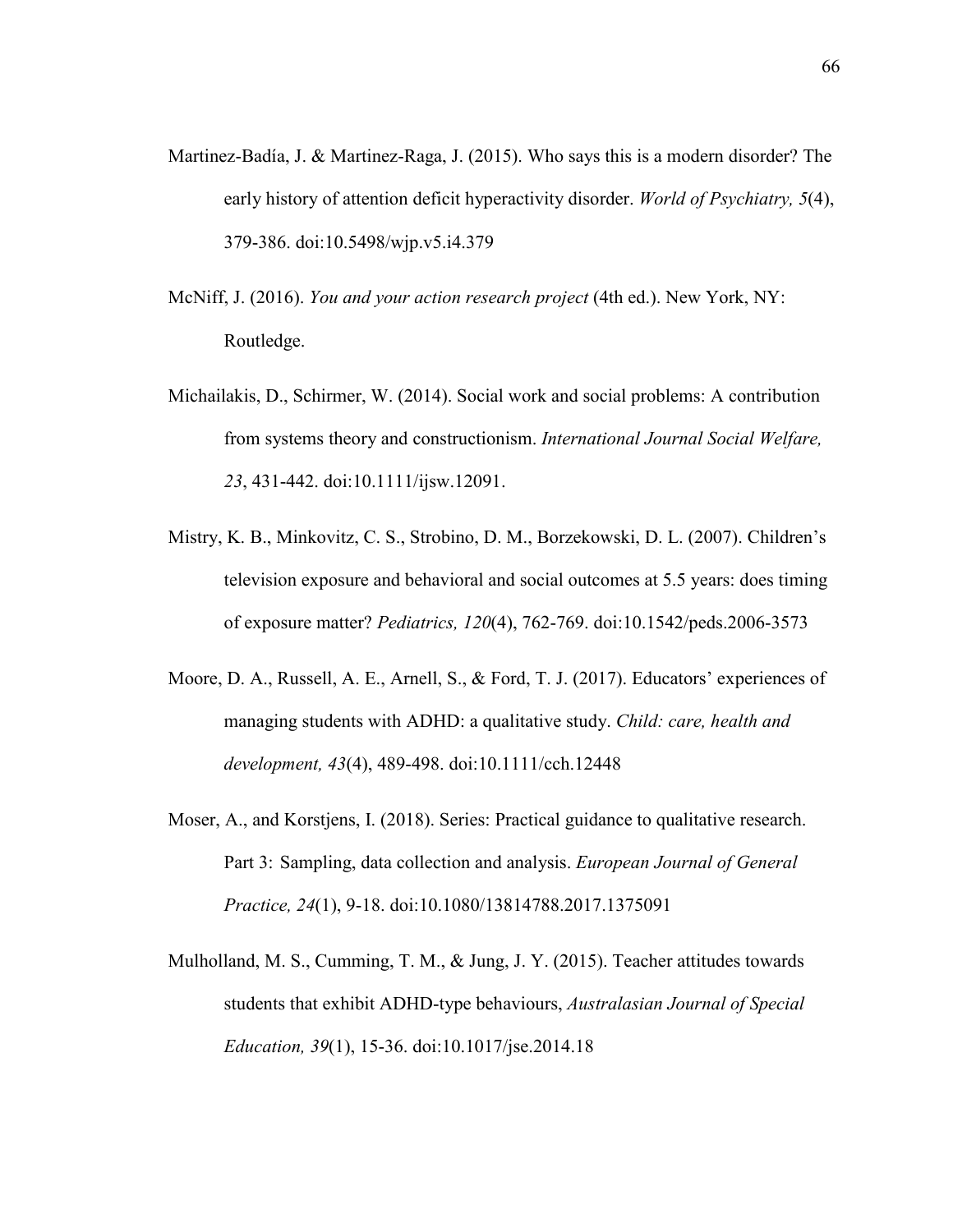- Muligan, A., Anney, R., Butler, L., O'Reagan, M., Richardson, T., Tulewicz, E. M., Fitzgeralg, M., Gill, M. (2011). Home environment: Association with hyperactivity/impulsivity in children with ADHD and their non-ADHD siblings. *Child: Care, health, development, 39*(2), 202-212. doi:10.1111/j.1365- 2214.2011.01345.x
- National Alliance on Mental Illness (NAMI). (2019). *Mental Health by Numbers*. Retrieved from https://www.nami.org/learn-more/mental-health-by-the-numbers
- National Association of Social Workers. (2018). Code of ethics. Retrieved from http://www.socialworkers.org/pubs/code/default.asp
- Ohan, L. J., Visser, A.W.T., Moss, G. R., Allen, B. N. (2014). Parents' stigmatizing attitudes towards psychiatric labels for ADHD and Depression. *Psychiatric Services, 64*(12), 1270-1273. doi:10.1176/appi.ps.201200578
- Power, T. J., Mautone, J. A., & Soffer, S. L. Clarke, A. T., Marshall, S. A., Sahrman, J., Blum, N., J… et al. (2012). A family-school intervention for children with ADHD: Results of a randomized clinical trial. *Journal of Consulting and Clinical Psychology, 80*(4), 611-623, doi:10.1037/a0028188
- Radesky, J. S., Eisenburg, S., Kistin, C. J., Gross, J., Block, G., Zuckerman, B., & Silverstein, M. (2016). Overstimulated consumers or next-generation learners? Parent tensions about child mobile technology use. *Annals of Family Medicine, 14*(6), 503-508. doi:10.1370/afm.1976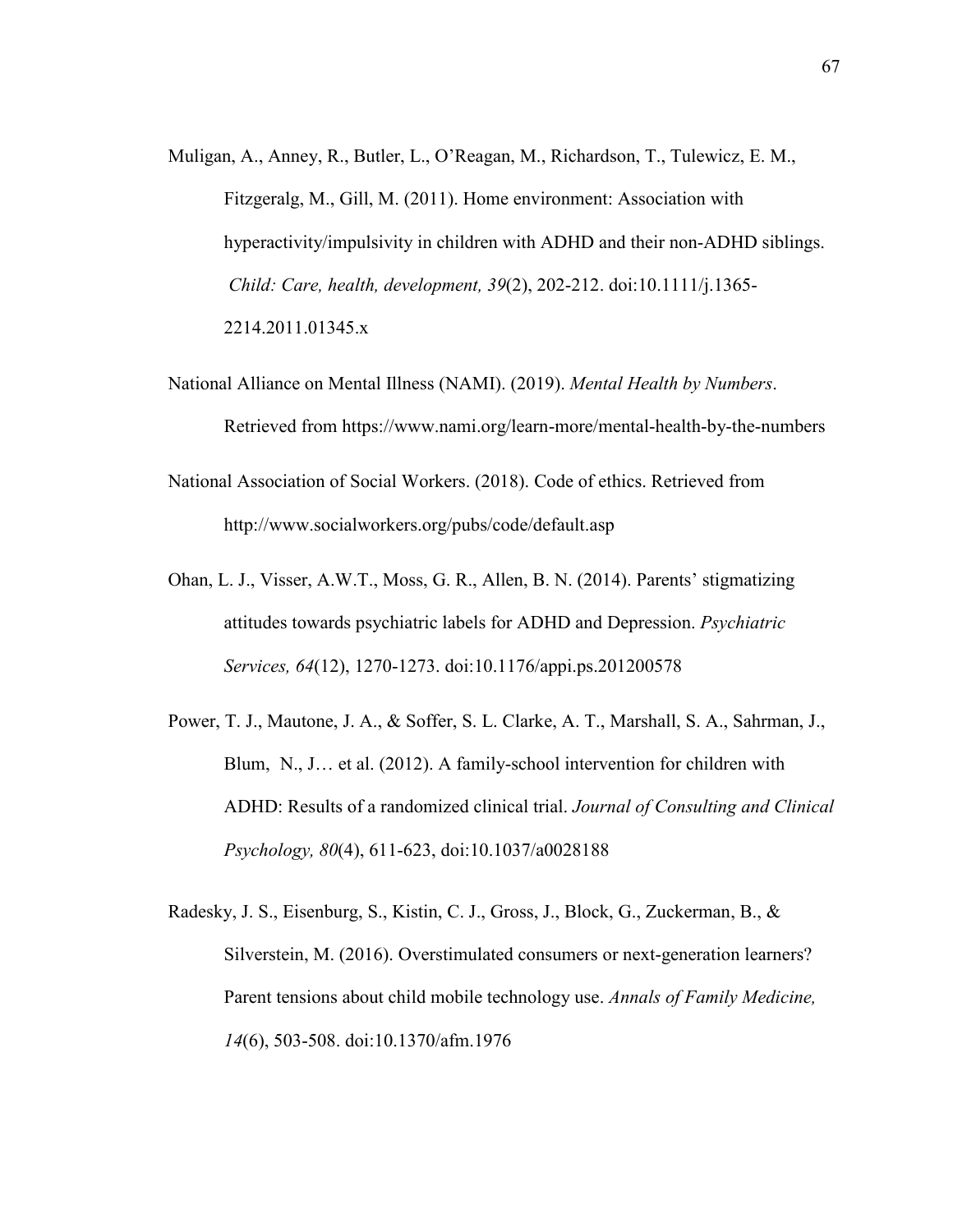- Rayburn, A. D., Winek, J. L., & Anderson, H. (2016). Engaging families and other systems in school-based treatment: Lessons from an interdisciplinary treatment team. The Family Journal: Counseling and Therapy for Couples and Families, 24(4), 395-405. doi:10.1177/106648071666265
- Rideout, V., Foehr, U., & Roberts, D. (2010). Generation M2: Media in the lives of 8- to 18-year-olds. In Gentile, D. A., Nathanson, A. I., Rasmusen, E. E., Reimer, R. A., & Walsh, D. A. Do you see what I see? Parent and child reports of parental monitoring of media. *Family Relations, 16*(1), 470-478. doi:10.1111/j.1741- 3729.2012.00709.x
- Rowan, C. (2010). Unplug don't drug: A critical look at the influence of technology on child behavior with an alternative way of responding other than evaluation and drugging. *Ethical Human Psychology and Psychiatry, 12*(1), 60-68. doi:10.1891/1559-4343.12.1.60

Saldaña, J. (2015). *The coding manual for qualitative researchers* (3<sup>rd</sup> ed.). Sage.

- Schoeppe, S., Vandelanotte, C., Bere, E., Lien, N., Verloigne, M., Kovacs, E., Manios, Y… et al. (2016). The influence of parental modelling on children's physical activity and screen time: Does it differ by gender? *The European Journal of Public Health, 27*(1), 152–157. doi:10.1093/eurpub/ckw182
- Segun, D. & Kilmek, V. (2016). Just five more minutes please: electronic media use, sleep and behaviour in young children. *Early Child Development and Care, 186*(6), 981-1000. doi:10.1080/03004430.2015.1071528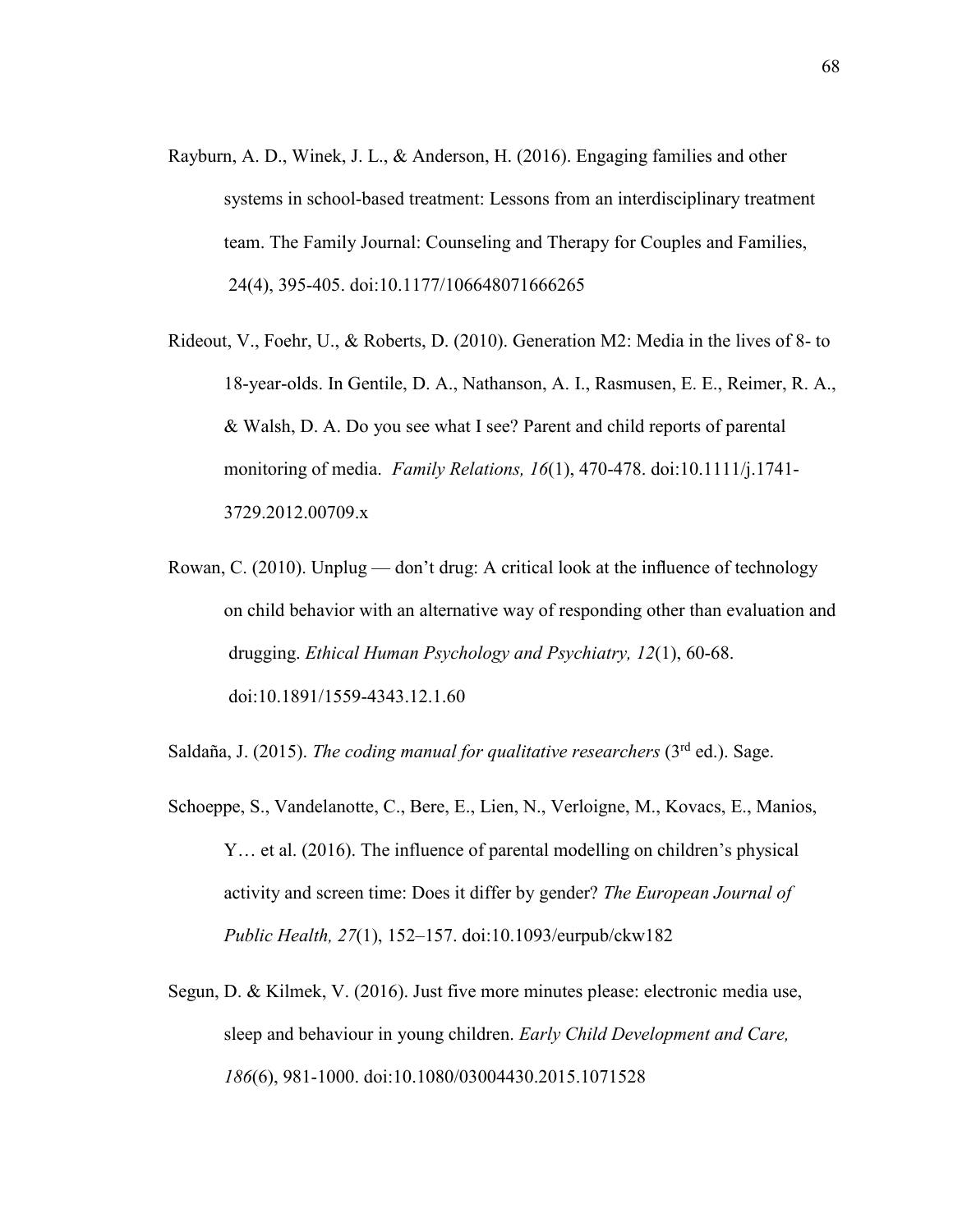Stringer, E. T. (2014). *Action research* (4th ed.). Thousand Oaks, CA: Sage.

- Storebø, J. O., Rasmussen, D. P., & Simonsen, E. (2016). Association between insecure attachment and ADHD: Environmental mediating factors. *Journal of Attention Disorders, 20*(2), 187-196. doi:10.1177/1087054713501079
- Topkin, B., Roman, N. V., & Mwaba, K. (2015). Attention deficit disorder (ADHD): Primary school teachers' knowledge of symptoms, treatment and managing classroom behaviour. South African Journal of Education, 35(2), 1-8. doi:10.15700/saje.v35n2a988
- Virginia Department of Education. (2018). Parents guide to special education. Retrieved from http://www.doe.virginia.gov/special\_ed/evaluation-and eligibility/index.shtml
- Walsh, J. (2013). Theories for direct social work practice. (3rd ed). Stamford, CT: Cengage Learning.
- Wendell, S. The social construction of disability. In Readings of Diversity and Social Justice, (3rd ed.) Routledge, New York: New York.
- Wiener, J. & Daniels, L. (2016). School experiences of adolescents with attention deficit/hyperactivity disorder. Journal of Disabilities, 49(6), 567-581. doi:10.1177/0022219415576973
- Yin, R. K. (2016). *Qualitative Research from start to finish.* (2nd ed.) New York, NY: A Division of Guilford Publications, Inc.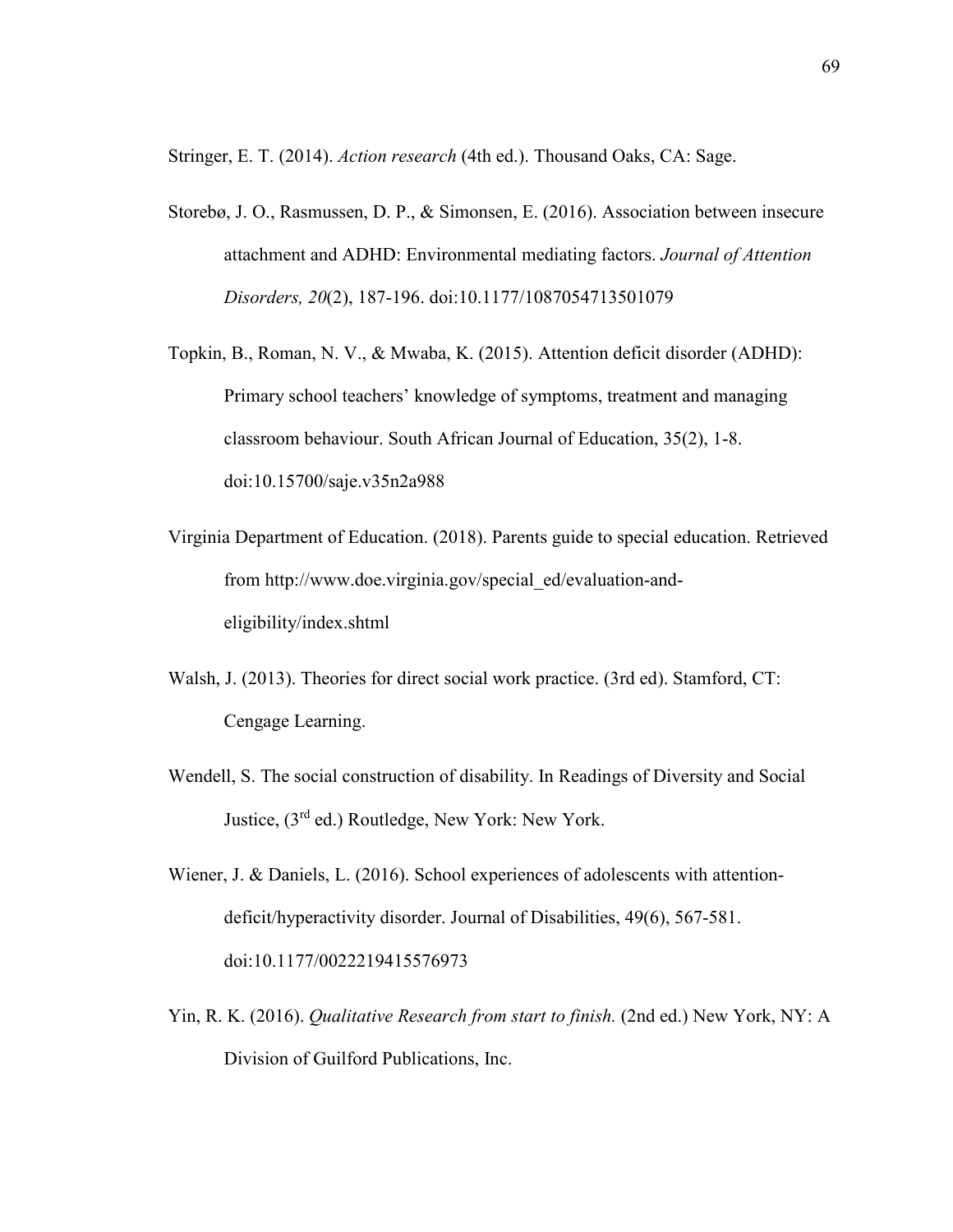Appendix A: Recruitment Flyer

# Let's Make A Change

**Attention Social Workers** 

# **Are you interested in participating in an action research focus group?**

If so, you are invited to participate in an action research study designed to look at how social workers can help children with ADHD in the school setting. While also considering how the environment plays a role on these symptoms. You will participate in focus groups that will discuss your experiences with working with children with ADHD, what you think are important environmental factors to consider when trying to identify interventions, and ways to help share this information with educators and other social workers. Your voluntary input could help improve the experiences that children with ADHD have in a school setting while also helping teachers and other professionals enhance their perspectives on the ADHD disorder.

If you are a…

- Social worker with bachelors or master's degree
- Social worker that have worked with children that have an ADHD diagnosis
- Social worker that have worked in the school setting

Please contact Porcha Porter by email to obtain more information about this free and confidential opportunity. Your help would be greatly appreciated.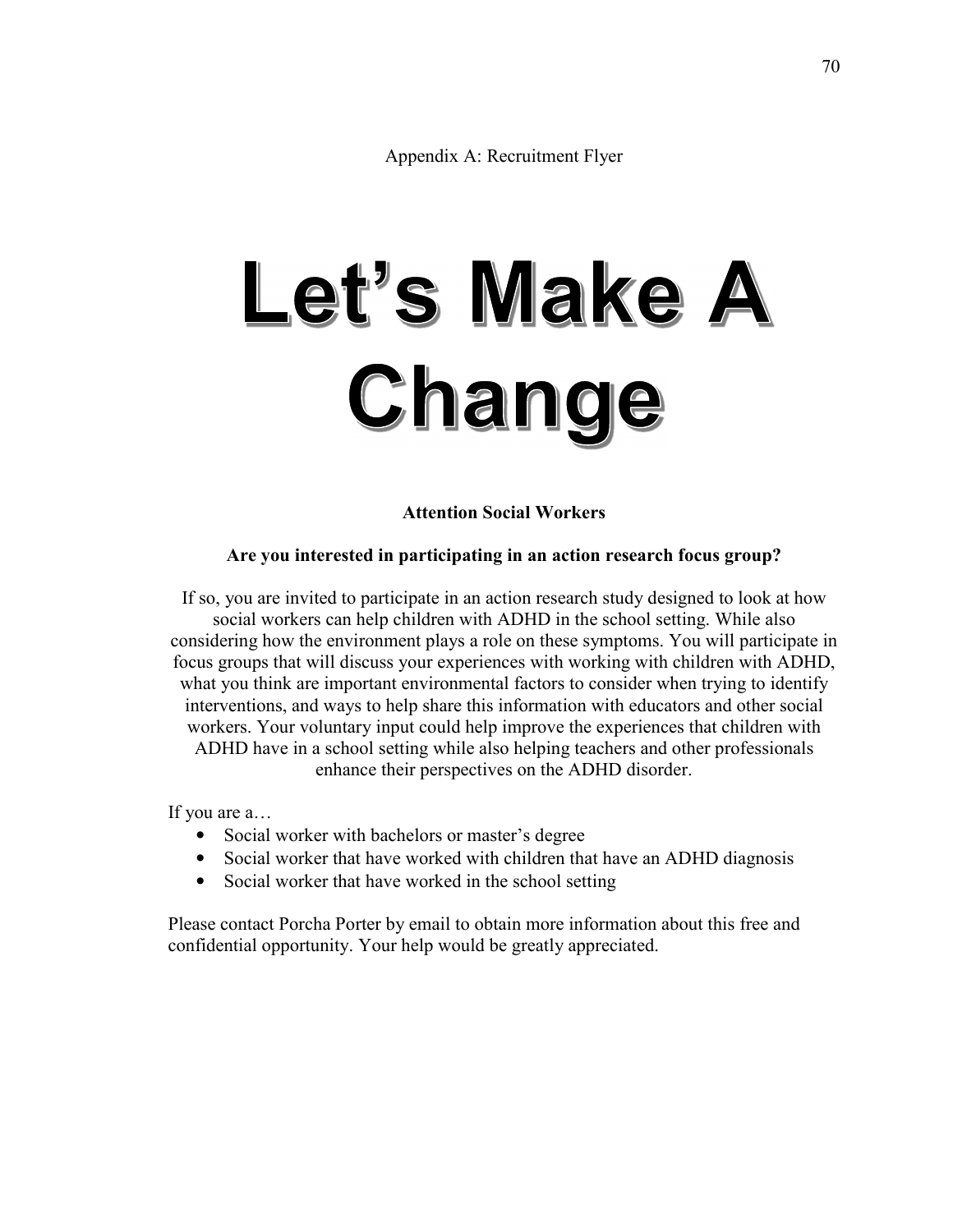# Appendix B: Consent forms

# CONSENT FORM

You are invited to take part in a research study about finding ways to help children with Attention Deficit Hyperactivity Disorder in the school setting while also considering how the environment can have an influence on a child's behaviors. The researcher is inviting social workers with bachelor's or master's degrees that have worked with children with an ADHD diagnosis or who have worked in a school setting to be in the study. I obtained your name/contact info via your fellow acquaintance. This form is part of a process called "informed consent" to allow you to understand this study before deciding whether to take part.

This study is being conducted by a researcher Porcha Porter who is a doctoral student at Walden University. You might already know the researcher as a Clinician at WTCSB, but this study is separate from that role.

# **Background Information:**

The purpose of this study is to explore how social workers in Suffolk, VA can help improve the educational experiences of children with ADHD in the school setting, while also looking at how the social expectations of the environment plays a role on the ADHD symptoms.

# **Procedures:**

If you agree to be in this study, you will be asked to:

- You will be asked to meet with the researcher and a few other participants to answer some questions.
- You will be asked to provide feedback on the questions being asked.
- You will be asked to complete a series of three sets of questions, and it should take about 2 hours each session.
- You will be asked to have your responses recorder for data collection purposes

Here are some sample questions: Can you share with the group your professional background and current profession?

- What are your experiences working with children with ADHD?
- What are your thoughts about how social workers can help assist with this social change to help improve the treatment of children with ADHD in the school setting?

# **Voluntary Nature of the Study:**

This study is voluntary. You are free to accept or turn down the invitation. No one at Walden University or Western Tidewater Community Services Board will treat you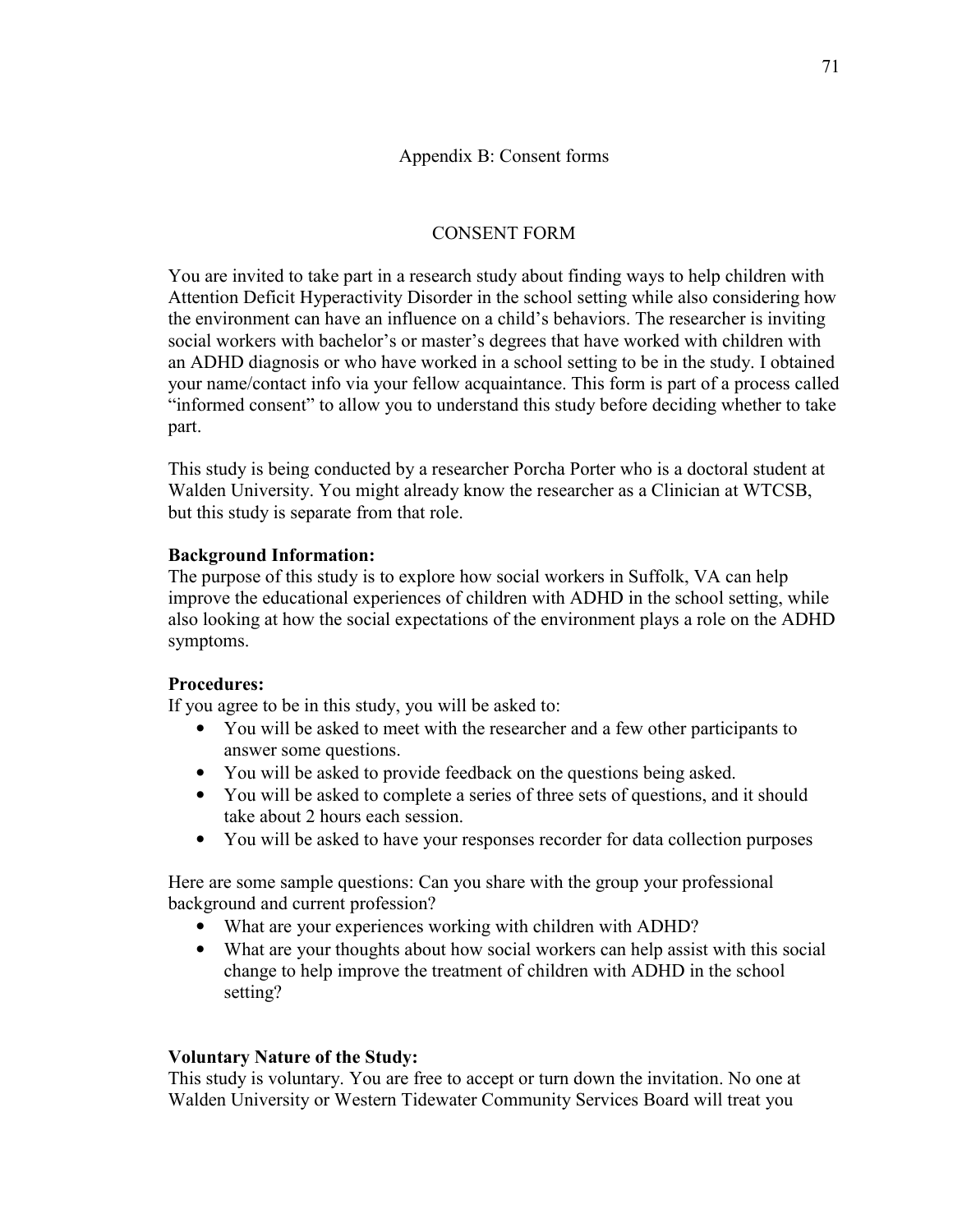differently if you decide not to be in the study. If you decide to be in the study now, you can still change your mind later. You may stop at any time.

#### **Risks and Benefits of Being in the Study:**

Being in this type of study involves some risk of the minor discomforts that can be encountered in daily life, such as frustration or being upset and stressed. Being in this study would not pose risk to your safety or wellbeing.

The potential benefits of participating in the study would be sharing more insight about ways to help children with ADHD, improve the school environment for children with ADHD and helping educators be more prepared to work with children that have a diagnosis of ADHD.

## **Payment:**

A thank you gift will be given in the form of a \$5 gift card. It will be given to the participants once all interviews have been completed.

#### **Privacy:**

Reports coming out of this study will not share the identities of individual participants. Details that might identify participants, such as the location of the study, also will not be shared. The researcher will not use your personal information for any purpose outside of this research project. Data will be kept secure by password protection on the computer that has the information and recordings on it. In the place of names, a number will be assigned to each participant to protect your privacy. Consents forms with names will be scanned into the computer and kept in a locked file. Data will be kept for a period of at least 5 years, as required by the university. The limits to this privacy aspect would include if there are any reports of criminal activity or if there are any reports of child/elder abuse then a report would have to completed.

#### **Contacts and Questions:**

You may ask any questions you have now. Or if you have questions later, you may contact the researcher via phone or email. If you want to talk privately about your rights as a participant, you can call the Research Participant Advocate at my university at 612- 312-1210. Walden University's approval number for this study is **IRB will enter approval number here** and it expires on **IRB will enter expiration date.**

The researcher will give you a copy of this form to keep.

## **Obtaining Your Consent**

If you feel you understand the study well enough to make a decision about it, please indicate your consent by singing below: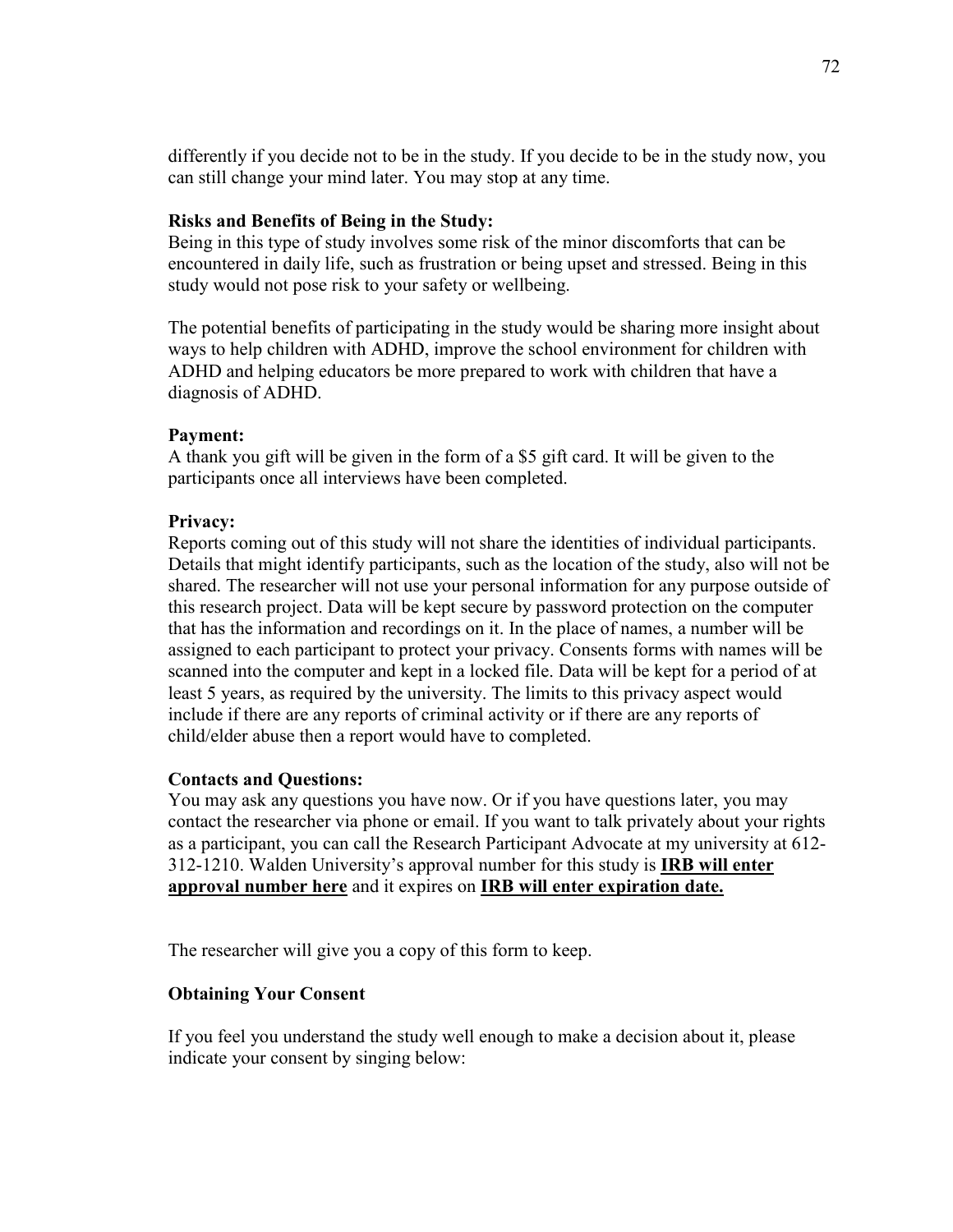Printed Name of Participant

Date of consent

Participant's Signature

Researcher's Signature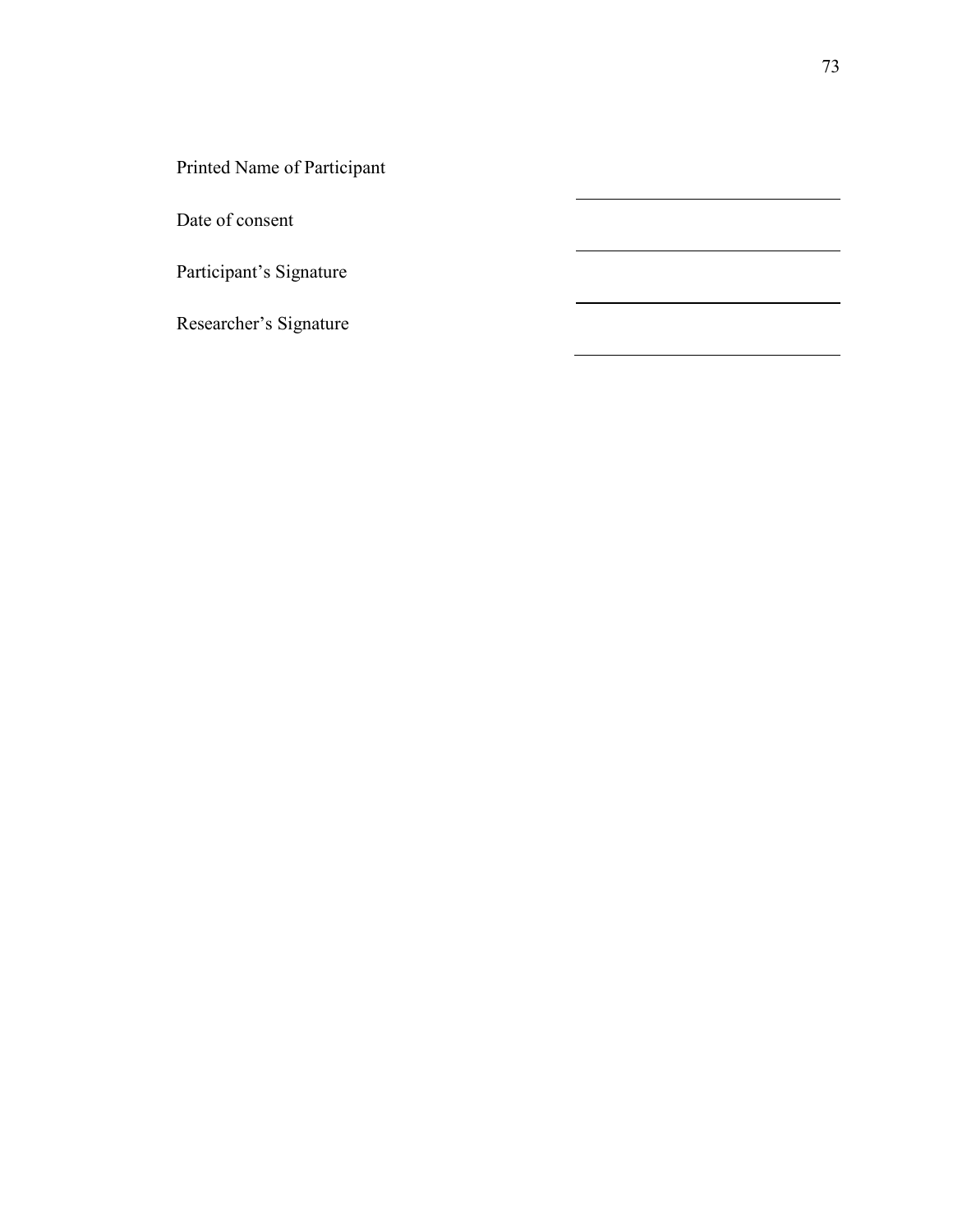## Appendix C: Research Questions

#### Focus Group Questions

#### Background Questions

- 1. Can you share with the group your professional background and current profession?
- 2. How long have you been a social worker?
- 3. Can you share your education level BSW or MSW?
- 4. Can you share what is your reasons for participating in the study?

## Problem Questions

- 1. Can you please state what you know about ADHD?
- 2. Can you also share your feelings/thoughts on how children with ADHD are treated within your community?
- 3. What are your thoughts or opinions about reasons that children are given an ADHD diagnosis?
- 4. What are your experiences working with children with ADHD?
- 5. What are your thoughts about the environment and how it contributes to children with ADHD?
- 6. What are your opinions/thoughts about key factors within in the environment that might influence ADHD symptoms?